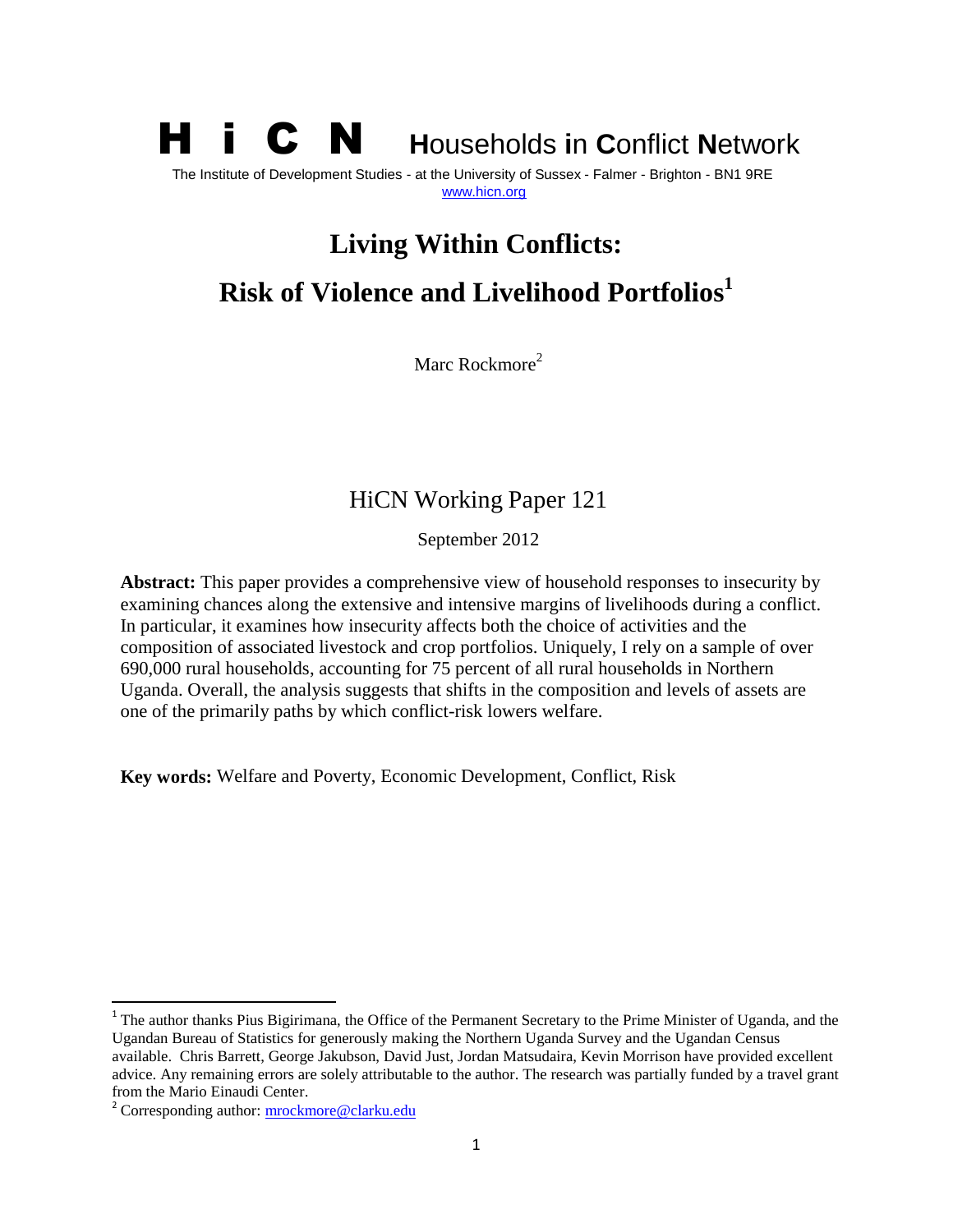#### **I. Introduction**

The micro-conflict literature finds adverse conflict and post-conflict outcomes along a variety of outcomes (consumption: Ibáñez and Moya, 2010; Rockmore 2011; education: Akresh and de Walque 2011; Shemyakina 2011; and nutrition/health: Akresh *et al.* 2011, forthcoming; Minoiu and Shemyakina forthcoming). The origins of these outcomes, however, remain largely unknown. Insofar as only a fraction of household directly experience violence during conflicts, this suggests that violence may not be the only, or even primary, source of these costs. This possibility is underlined by Rockmore"s (2011) finding that conflict-risk causes at least half of the aggregate household consumption losses in a study of rural Northern Uganda.

Ibáñez and Moya"s (2010) study of populations displaced by violence in Columbia suggests that costly risk coping strategies may be an important factor. Moreover, recent research examining the effect of conflict on labor markets finds responses consistent with responses to insecurity (Dell 2011; Fernández *et al.* 2011; Menon and Rodgers 2011). Similarly, numerous authors have linked the increases of low-risk low-return crops during conflicts to insecurity (Finnström 2003; Bundervoet 2007; McKay and Loveridge 2005; Vlassenroot 2008).

While the studies highlight *ex ante* risk mitigation in response to insecurity, due to data quality and availability, they focus on specific responses, such as the labor market. Since households in developing countries typically engage in a range of activities, responses can occur along both the intensive and extensive margins of the entire portfolio. Consequently, a comprehensive examination of adjustment to the overall livelihood portfolio is needed to understand household responses to insecurity (i.e., the risk of violence) and to design appropriate policy responses.

By studying the behavior of rural household in Northern Uganda with respect to their livelihood portfolios, this paper extends the current literature in three important ways. First, whereas data constraints have resulted in fragmented view of household responses to insecurity, the data used allow the study of both the overall choice of activities (sources of incomes and labor market participation), and the composition of portfolios (i.e., the choice of crops and livestock) within the dominant activity, agriculture. Additionally, the impact of conflict risk on returns to assets is estimated and used to separate the effects of household responses to insecurity from those of broader general equilibrium effects.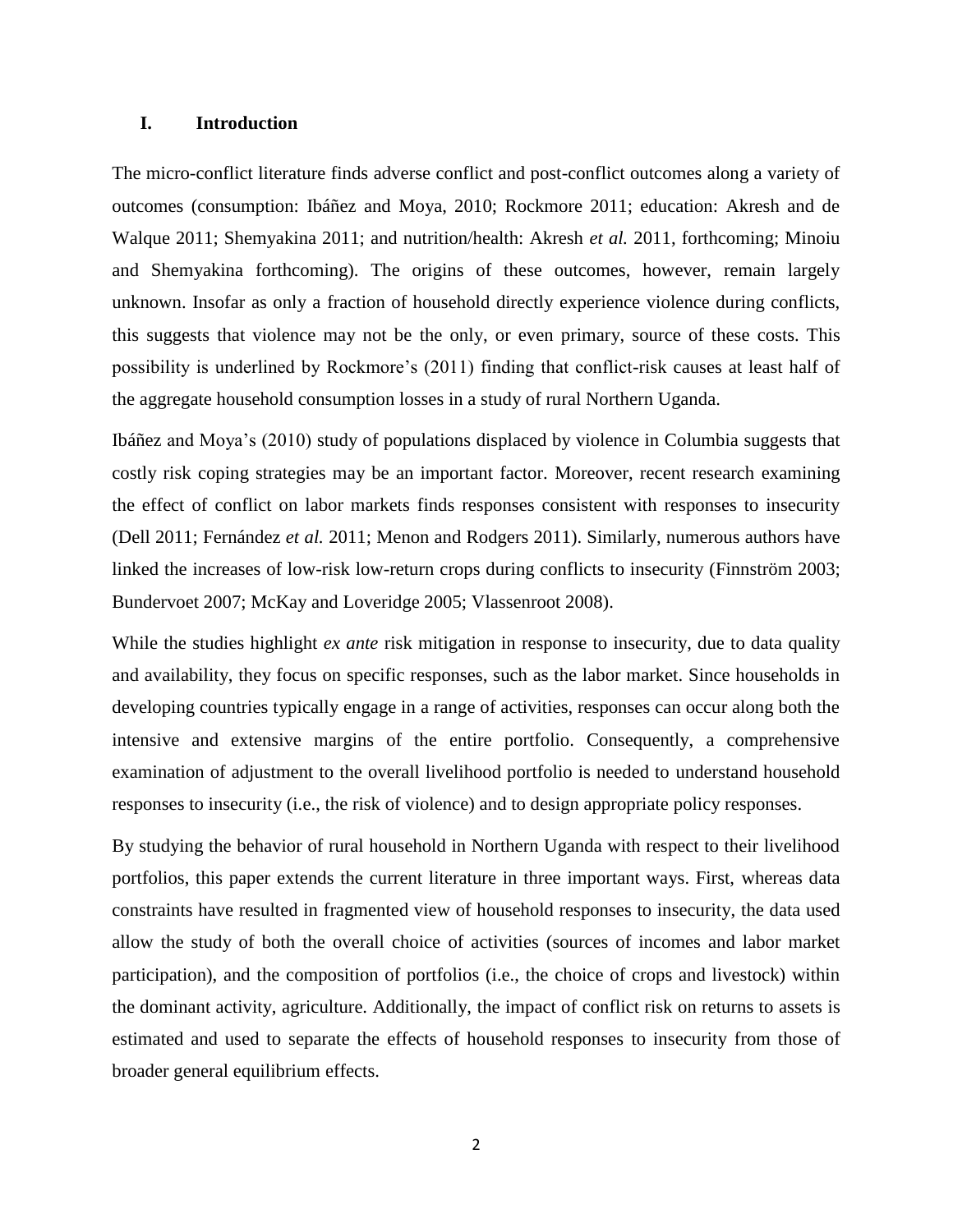Second, while the literature finds results consistent with responses to insecurity, empirical measures of insecurity have not been available. Consequently, the observed behavior could result from a variety of reasons and estimates necessarily combine the effects of both the risk and realization of violence (i.e, insecurity and exposure to violence, respectively). Following Rockmore (2011), the spatial-temporal placement of violence is used to estimate spatially disaggregated measures of conflict-risk and to separate the effects of insecurity from that of the experience of violence.

Lastly, since most of the variation in the "placement" of violence is across geographical regions, the risk of violence is necessarily correlated with a variety of other factors that influence the relevant outcomes. While this can be overcome with geographic fixed effects, the remaining variation in the risk of violence makes it difficult to accurately identify the impacts of (the risk of) violence in conventional samples. Unlike existing studies on the micro-consequences of conflict which rely on either qualitative evidence or small samples, many of the results in this paper are derived from a unique data set of over 690,000 rural households, accounting for 75 percent of all rural households in Northern Uganda.

Looking at overall livelihood portfolios, in the particular context of Northern Uganda, I find that conflict has only a limited effect on the principal sources of income of households. Rather, much of the effects of conflict occur with these livelihoods. Although there are labor market responses for men, many of the strongest changes occur within the livestock and crop portfolios. In particular, both the composition and size of livestock portfolios are substantially impacted. For instance, the livestock portfolios shift from large to small livestock, matching expectations as smaller livestock are less risky since they are less exposed than larger grazing livestock. On average, the value of livestock herds drop by two thirds. Moreover, the higher expected returns to larger livestock suggest that household forego income as a result of this shift in the livestock portfolio. While there are similarly strong responses in cropping patters, the pattern does not seem to match the shift the shift towards lower risk crops suggested by the literature.

In particular, these results contribute to our understanding of the important adverse health consequences associated with growing up during conflicts. While these emerge in a variety of studies, their origins have not been examined (Akresh *et al.* 2011, forthcoming; Minoiu and Shemyakina forthcoming). While a variety of pathways exist, these results suggest that these are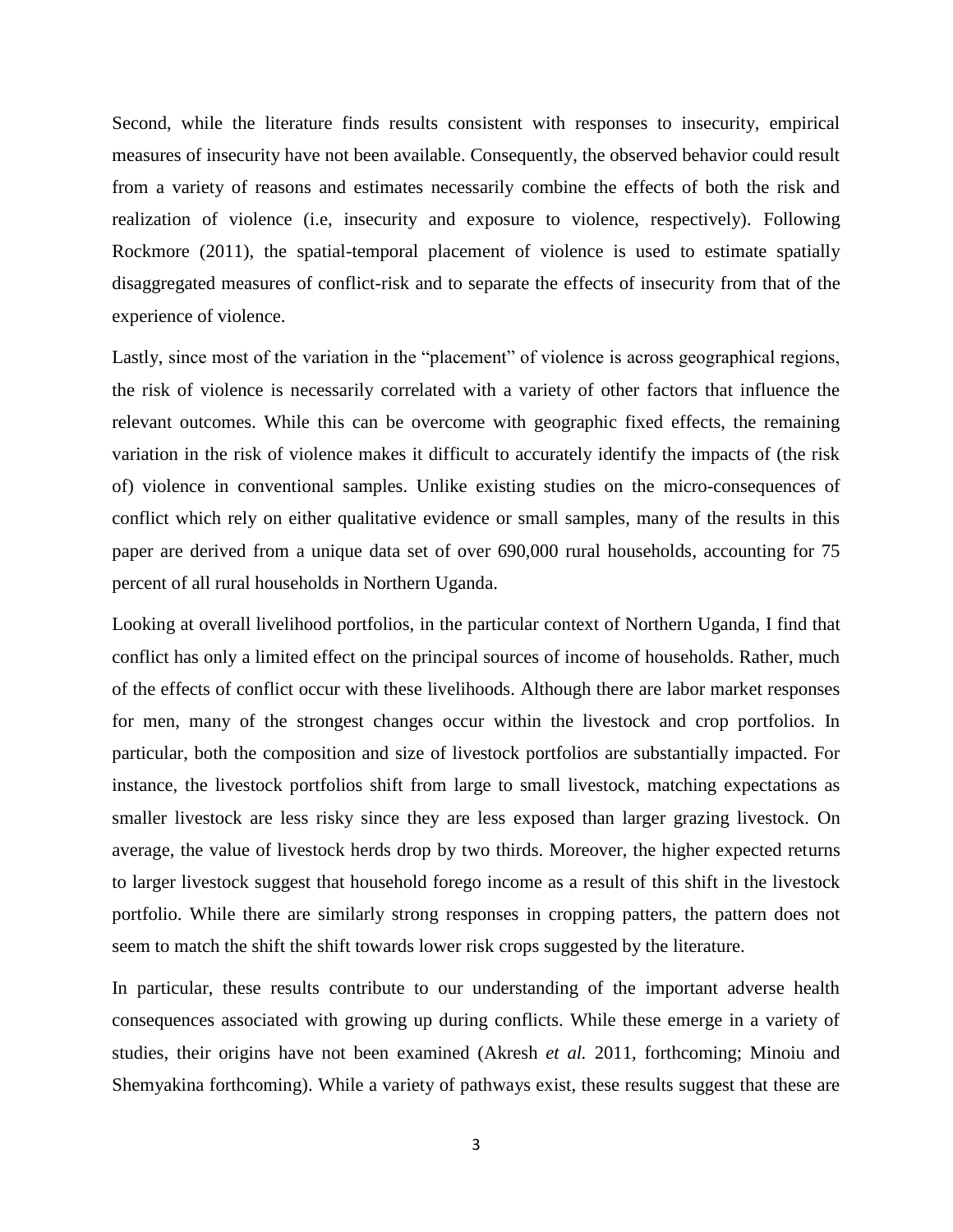not only caused by a decrease in calories but also by shifts in nutrients. For instance, the shift in the cropping patterns suggest strong decreases in the variety of crops grown, and therefor also in the dietary diversity during conflicts.

Returning to Rockmore"s (2011) estimation of the cost of insecurity, I find that the impact of the risk of violence on consumption levels disappears once I control for the allocation of asset portfolios. Along with the other evidence, this suggests that the primary pathway from conflictrisk to lower consumption is in portfolio choice as opposed to either returns to capital or general equilibrium effects. More broadly, there is little evidence of conflict-risk affected assets returns outside of human capital.

The remainder of the paper is organized as follows. Section II describes how livelihoods may respond to violence, which underlies the conceptual framework in Section III. The background and data are described in Sections IV and V, respectively. Section VI presents the methodology and the results and Section VII concludes.

#### **II. Household Responses to Conflict**

 $\overline{\phantom{a}}$ 

The economics literature on non-labor (rural) household responses to the risk of violence can be divided into two strands.<sup>3</sup> The first strand attempts to isolate the effects of conflict, typically on investment decisions. These studies do not differentiate between the effects of the risk of violence from its realization nor do they address potential heterogeneity in the selection into violence (e.g Deininger 2003; Singh 2011). Grun"s (2008) study of household investment and asset composition is notable for recognizing the potential non-random assignment of violence at the municipal level. While she attempts to control for the geographical placement of violence, she makes the strong assumption that exposure at the individual level is exogenous to individual asset holdings and composition.

A second strand of the literature documents and describes the effects of conflict (combining both the risk and realization of conflict risk) on crop, livestock and asset portfolios. This evidence suggests several consequences. Not only are there changes to overall production levels, but there is strong evidence to suggest shifts in the composition. In particular, a number of studies find

 $3$  I do not address the literature on migration as I focus on responses conditional on the risk of violence. Having migrated, households fit into two categories. Either they still experience the risk of violence and then may respond as discussed here. Alternately, they no longer experience any such risk and therefore are not the focus of this paper.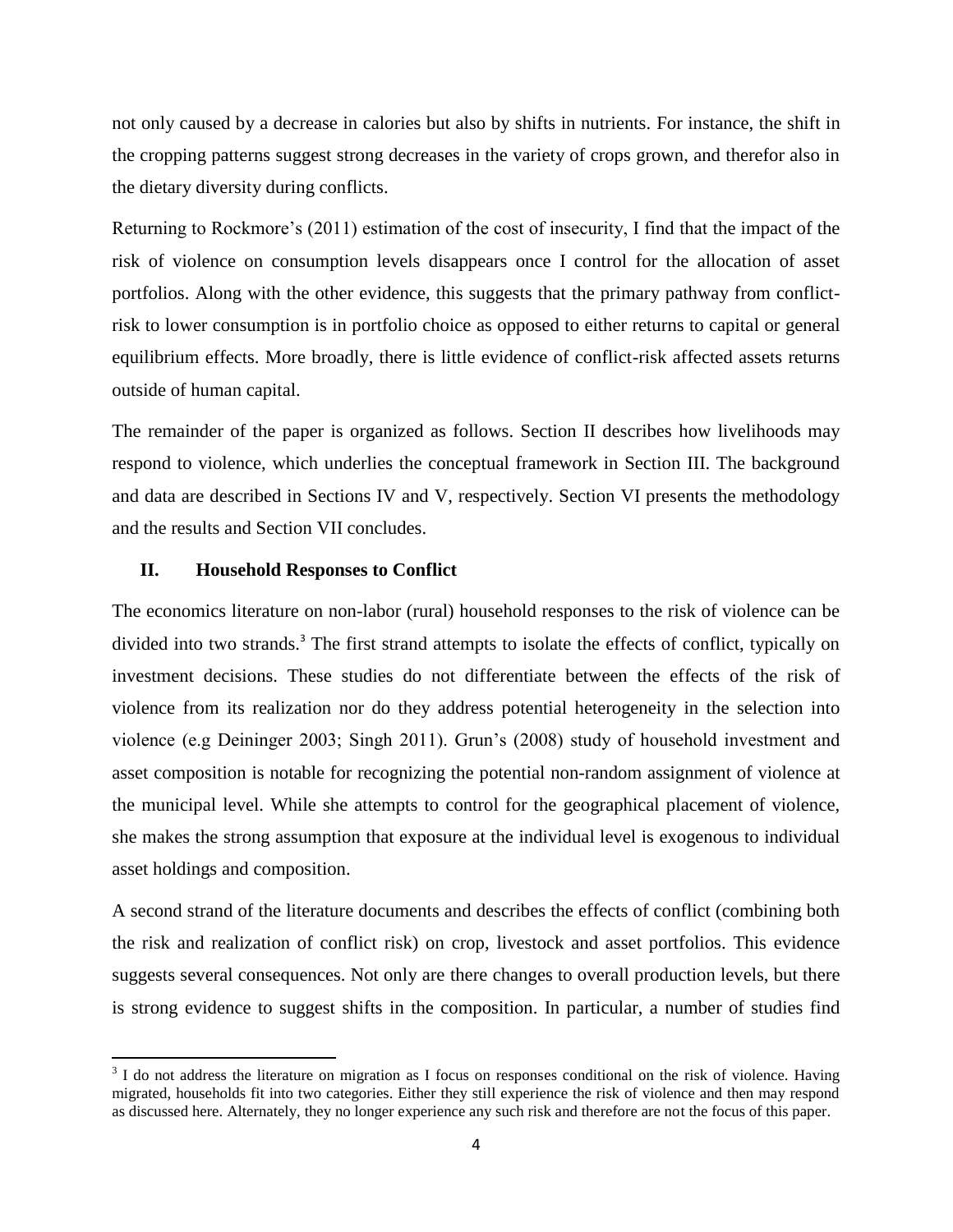evidence consistent with households increasing the share of low-risk, low-return activities (Finnström 2003; Bundervoet 2007; McKay and Loveridge 2005; Vlassenroot 2008).

In particular, rural households may value crops whose harvest can be delayed during periods of insecurity (e.g., root crops), which require little attention (e.g., calabashes) or which are difficult to loot (e.g., rice) (Finnström 2003). In contrast, more lucrative crops, such as fruits or vegetables, need to be harvested with a short period of time (and are easily looted) and may force households to choose between venturing to exposed fields to harvest and remaining in the relative safety of their village.

Similar responses have been found in other conflict-affected countries in Sub-Saharan Africa. In the Democratic Republic of Congo (DRC), between 1996 and 2004, general food production decreased by 12% but vegetable and cereal production dropped by 42% and 33%, respectively (Vlassenroot and Raeymaekers 2008). Additionally, there are shifts from intensive cultivation and perennial crops to low-risk and seasonal crops such as green peas and bananas (Vlassenroot 2008). Vlassenroot notes that "agricultural production had become driven more by the push to minimize [conflict-related] risk than to maximize profit" (p. 210). Similarly, studies in Burundi (Bundervoet 2007) and Rwanda (McKay and Loveridge 2005) find crop production shifting away from "risky" crops and cash crops, such as maize, coffee and beer bananas, towards "safer" crops such as cassava and potatoes. Despite these responses, in areas where food markets still exist, household may not completely retreat to subsistence farming (OCHA 2005).<sup>4</sup>

The size and composition of livestock holdings may also respond to conflict risk. Large livestock, such as cattle, need to graze and may further expose household members. In contrast, smaller livestock, such as goats or swine, can be kept within villages or individual compounds and are also more easily hidden. Within the DRC, Vlassenroot and Raeymaekers (2008) find that livestock activity shifted from cattle-raising to small livestock activity with cattle decreasing by more than half with other studies reporting similar shift towards small livestock (Raeymakers 2008). The risk associated with important peacetime assets, such as cattle, is illustrated by the experience of Northern Uganda. Between 1985 and 1997, the cattle of population of the two of the most affected districts decreased by 98.2 percent (from 285,000 to 5,000), primarily due to

 $\overline{\phantom{a}}$ 

<sup>&</sup>lt;sup>4</sup> OCHA's study of the Beni and Lubero areas in the DRC finds that while close to 54 percent of food production is auto-consumed and another 11 percent is used as seeds, a large portion, 27 percent, is sold.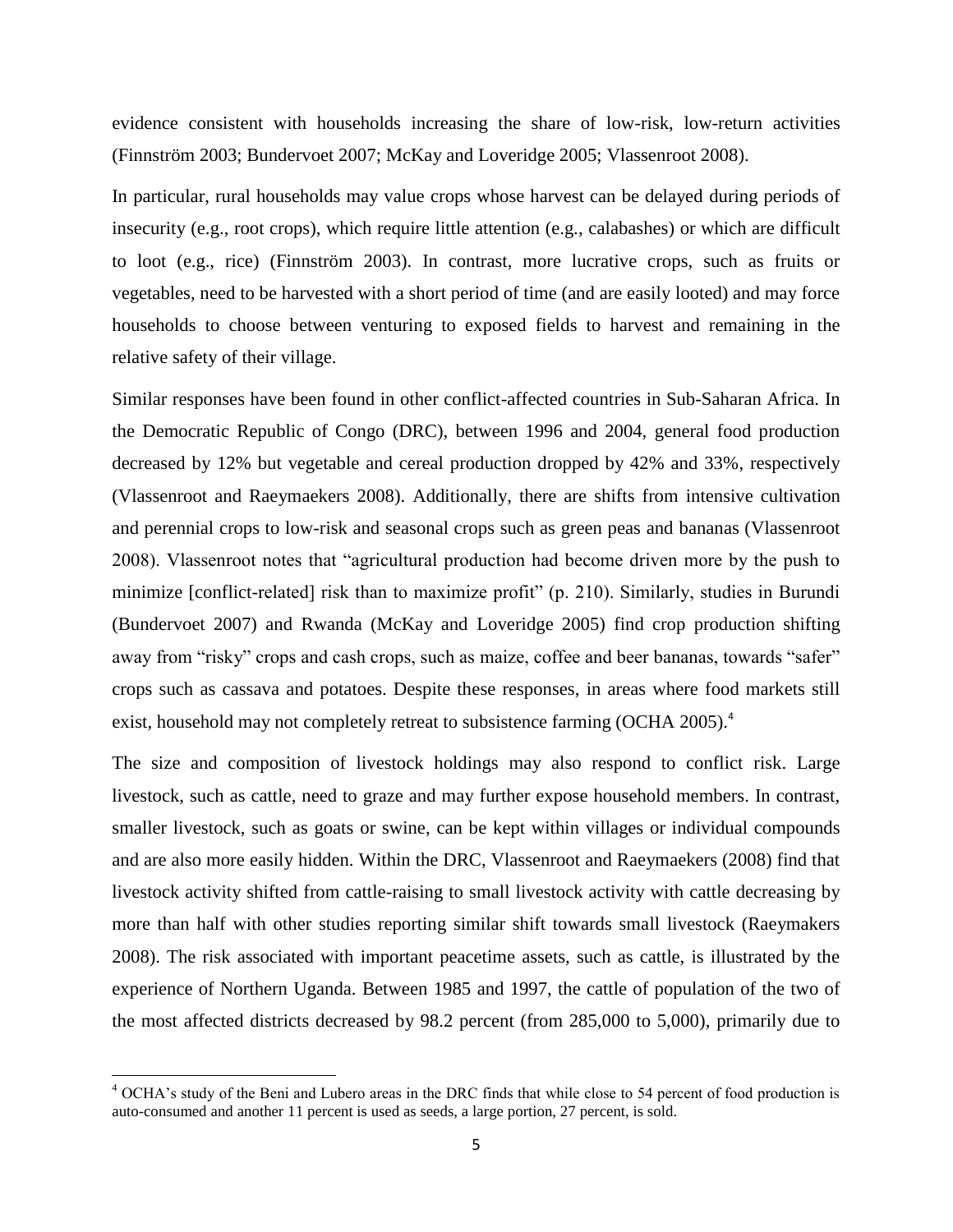raiding by rebels or neighboring cattle raiding communities (Gersony 1997). More broadly, during the genocide, cattle prices in Rwanda decreased by 50 percent (Verpooten 2009). This reflects both distress sales of cattle and the difficulty in protecting (large) livestock during conflicts.

Within Northern Uganda, Stites *et al.* (2006) report a shift towards pigs in Acholi districts for a variety of reasons: (1) pigs can be kept inside villages thereby avoiding the need to send boys to herd them outside of villages; (2) rarely targeted during raids since the nearby cattle raiders did not raid pigs while the insurgent group were banned from eating it; (3) changes in the availability of fodder; (4) reducing the concentration of wealth in a single asset (cattle).

Beyond changing the composition of crops and livestock, conflict can also reduce the returns associated with particular activities or portfolio allocations. For instance, returns to labor may decline as more remunerative permanent employment opportunities may give way to casual labor. Within agriculture, yields may decrease for a variety of reasons such as premature harvesting to reduce the risk of pillage, decreased fertilizer use resulting lower soil quality, and the inability to fallow fields (Vlassenroot 2008). In Northern Uganda, Stites *et al.* (2006) note that as (perceived) insecurity increased, villages might be temporarily abandoned as some/all villagers spent the night in the bush or, if possible, in nearby hills. Other villages were only inhabited during planting and harvesting times although this was risky as attacks increased during this period due to the availability of supplies to loot and individuals to abduct. These responses also suggest decreased production efficiency due to perceived risk.

#### **III. Framework for Identifying Behavioral Responses to Conflict Risk**

The observed behavior suggests a framework for identifying responses which aims to disaggregate responses as changes at the extensive and intensive margins (e.g., levels and composition of assets versus the returns to these assets) or by broader general equilibrium effects. Conceptually, the changes in consumption levels induced by can be thought of as resulting from (1)  $\Delta Assets$ : changes in the levels or composition of assets due to risk, which includes changes in savings rates; (2)  $\Delta$ *Activity*: changes in the choice or intensity of activities due to risk; (3)  $\Delta$ Returns to Assets or Activities: changes in the returns due to risk; and (4)  $\Delta$ Other Effects of Risk: this includes other non-measured pathways from risk to consumption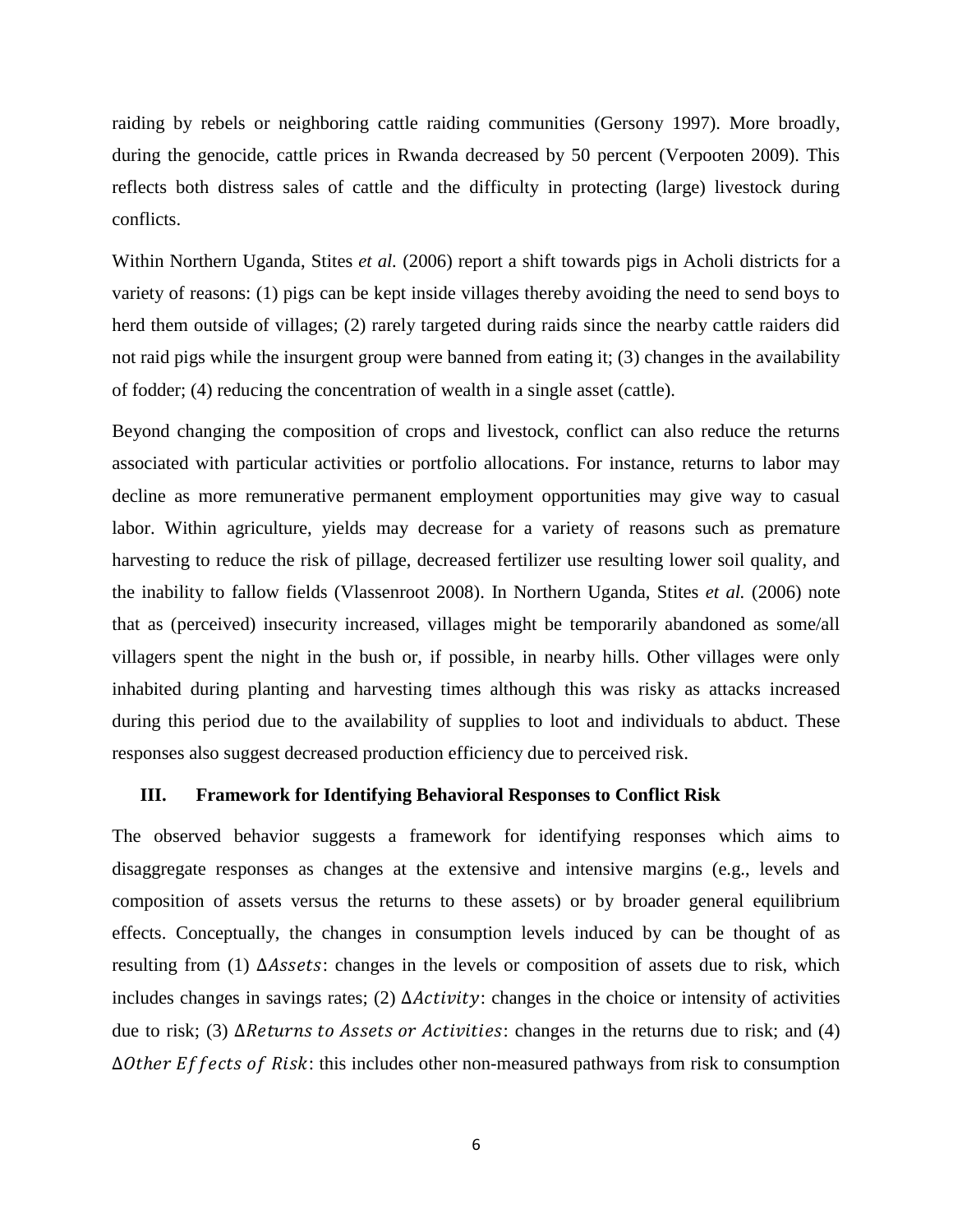including general equilibrium effects such as changes in overall demand and supply of goods.<sup>5</sup>

The remainder of the paper uses this framework to examine the impact of risk on household behavior and, ultimately, on household consumption. Insofar as possible, each aspect is examined separately before estimating a model similar to (1) to understand the effects of the risk of violence in rural Northern Uganda.

#### **IV. Conflict in Northern Uganda**

 $\overline{\phantom{a}}$ 

While Uganda has experienced a variety of internal conflicts since independence, the conflict in Northern Uganda lasted from 1986 until 2008 with only briefs respites. The Lord"s Resistance Army (LRA) was formed by Joseph Kony from the remnants of Alice Lakwena"s Holy Spirit Movement which had sought to replace the national government in Kampala along with elements of other insurgent groups. While the LRA initially sought support from the Acholi, one of the main ethnic groups in Northern Uganda, the local population did not support them. As a result, the LRA raided local communities for supplies and forced recruits. These raids were widespread during the conflict as representative data suggests that 19, 25 and 25 percent of Northern Uganda communities were attacked in 1992, 1999, and 2004 respectively (Ssewanyana *et al.* 2007).

The prolonged conflict resulted in a variety of responses by Northern Ugandans. While the conflict led to voluntary migration, the number of internally displaced persons (IDP) increased substantially beginning in 1996 when the government forced the populations of the most affected regions into IDP camps (Fiala 2009). At their peak, approximately 1.8 million persons lived in IDP camps and many districts were virtually emptied (IDMC 2010).

The evidence suggests that while the risk of violence is heterogeneous at the community level, it is largely homogenous within communities. As a result, an identifying assumption in the paper is that this risk need only be estimated at the geographic level although I also control for factors which might lead to within-village heterogeneity. Consequently, insofar as the (perceived) risk of violence is not largely homogenous within communities, the measure of risk estimates villagelevel average effects of risk.

The indiscriminate nature of the violence emerges in interviews with rebel commanders who note that their strategy was to attack and capture as many people and then to sort them out later

 $<sup>5</sup>$  The general equilibrium effects (GE) in the other pathways exclude those GE effects captured in the changing</sup> returns.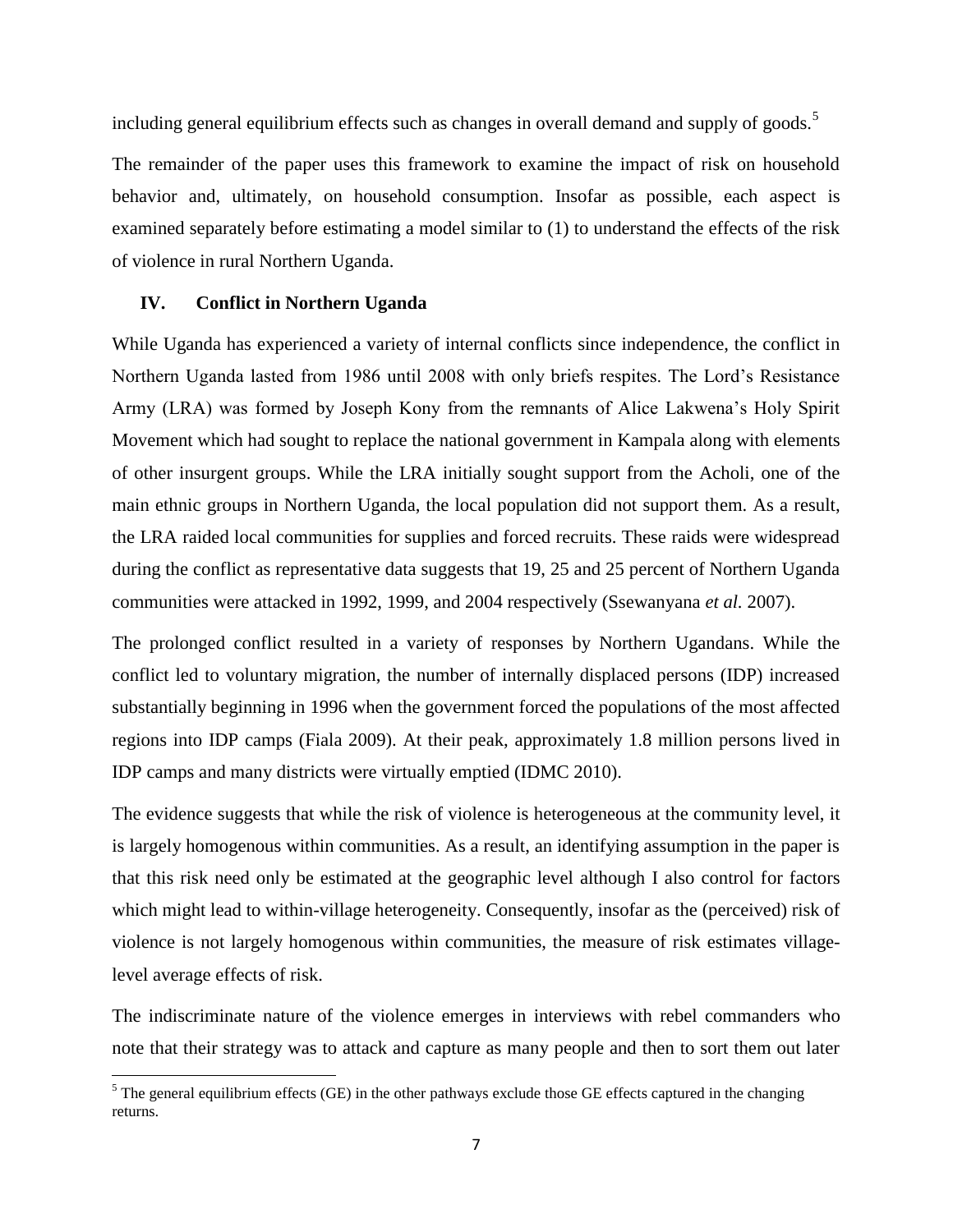(Blattman and Annan 2010). This reflects the ideology of the LRA to "purify" Northern Uganda of corruption and witchcraft through violence (Allen and Schomerus 2006; Branch 2010; Titeca 2010; and [Finnström](http://www.valentin.uu.se/staff/pers_homepages/finnstrom_s.htm) 2003). An analysis of representative $<sup>6</sup>$  data from two of the most affected</sup> districts finds quantitative support for this view. Using recall data on household and community characteristics, Blattman and Annan find no significant differences in the means of abducted and non-abducted youths with the exceptions of the age of the individual and the size of the household. The former reflect the preference of the LRA for children old enough to be militarily useful but also sufficiently young to be controlled. The importance of the size of the household is due to households with 25 or members, a rare occurrence in Northern Uganda. For instance, in the 2002 Census, only 0.1% of rural households in Northern Uganda reported having 25 of more members. This suggests, that conditional of being with a village during an attack, abductions (and presumably exposure to violence) by the LRA were largely exogenous of individual and household characteristics.

In contrast, the "geographic placement" of attacks by the LRA was not random. Although the LRA operated throughout Northern Uganda, it primarily operated in the Acholi districts. While the tactics and motivations of the LRA are unclear, there are several plausible explanations for this targeting, such as the substantial linguistic differences throughout Northern Uganda. Since the original LRA members primarily came from the Acholi districts, it was easier for the LRA to operate in these areas and to communicate with abducted individuals from these districts. Moreover, although the main bases for the LRA were in Southern Sudan, they had a number of smaller bases in the area including in Pader district (Fiala 2009). Over time, especially after 2002, LRA attacks became more frequent in other parts of the country (Ssewanyana *et al.* 2007). This is partially due to the forced displacement within the Acholi districts by the government which deprived the LRA of potential targets for supplies and abductees, thereby forcing them to follow the migration.

#### **V. Data**

 $\overline{\phantom{a}}$ 

Several datasets are used in the analysis presented here. The Northern Uganda Survey (NUS)

<sup>6</sup> Blattman and Annan (2010) use World Food Programme (WFP) food distribution lists from 2002 and a retrospective household roster to create household rosters for 1996, a time which predated 85 percent of local abductions. The roster was used to create a representative sample of young men from eight sub-counties within Kitgum and Pader districts.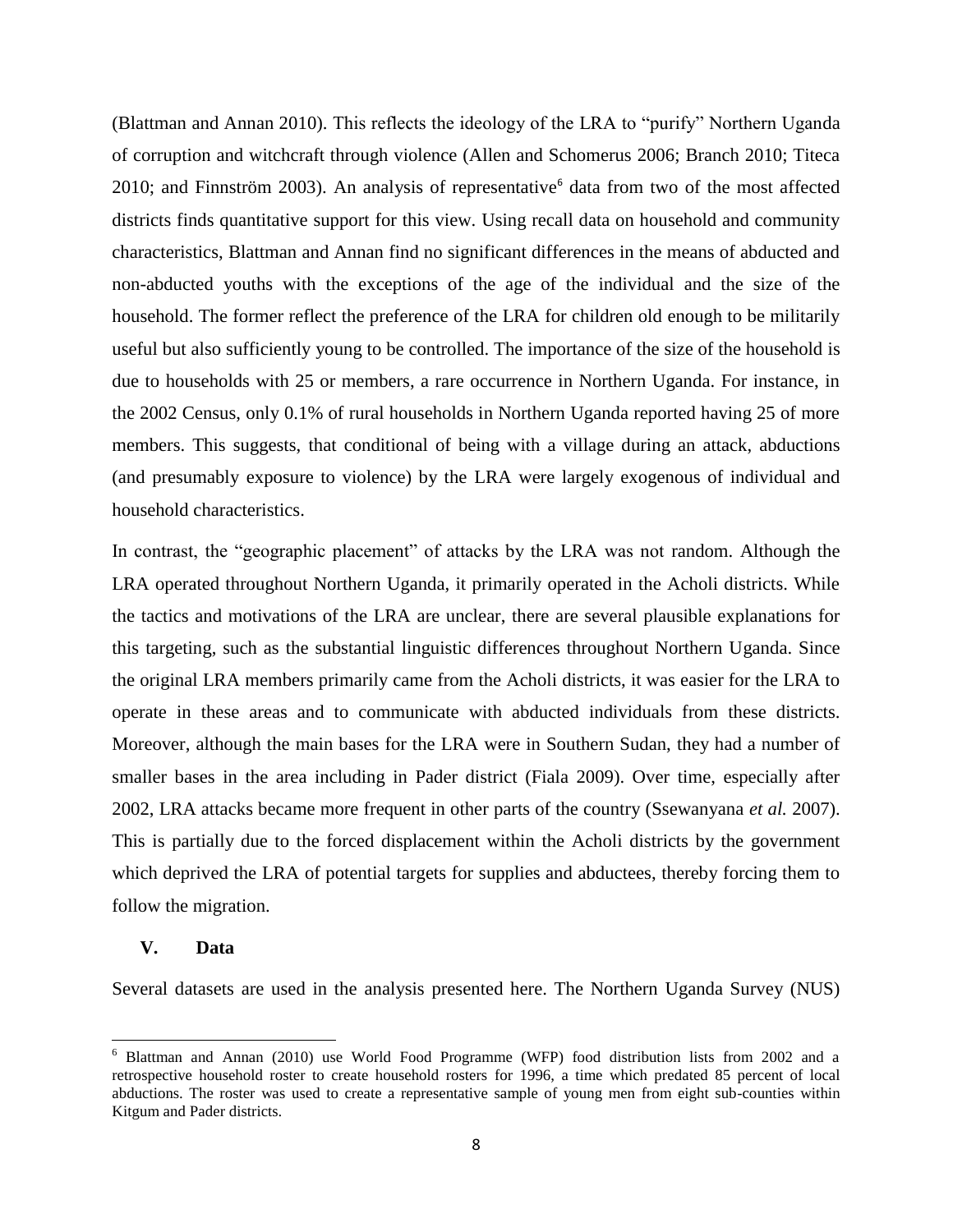2004 are geo-referenced community and household data representative for Northern Uganda. These contain detailed information on a variety of topics including individual and community exposure to violence and household consumption. After omitting communities and associated households with recorded coordinates outside of Uganda and household without food consumption or abnormally high holdings of land<sup>7</sup>, the final NUS sample contains  $230$ communities and 2,300 associated households.

While the NUS contains information on livestock holdings, there is no information on cropping decisions. The 2002 Census for Uganda contains an agricultural module on livestock holdings at the time of question and on crops grown during the January-June, 2002, period (the last growing season prior to the Census). In addition to being the most recent census, it was also collected during the conflict and provides a variety of information on the 24.2 million individuals in Uganda. Consequently, rather than relying on representative data (such as the NUS), it is possible to directly observe crop and livestock portfolios for the full population.

The Census contains data on 920,958 households in rural areas of Northern Uganda. The final sample used in the analysis contains only 690,836 households (75.0% of the overall rural population). This difference arises for three reasons. First, the empirical strategy relies on linking the census data with a geo-referenced map. The only parish level map of Northern Uganda is from 2006 but a variety of new parishes were established between 2002 and 2006. One of these new parishes could not be matched, resulting in the loss of its 41,002 households (5.2 percent). Second, while the agricultural module was administered to each household, 139,299 households (15.1 percent) could not be matched with the agricultural module. The pattern associated with the matching does not suggest that this is systematically related to exposure to conflict or to cropping or livestock patterns. Rather, this primarily occurs due to incorrect coding of identifiers such as parishes with districts. Although households that cannot be matched have a slightly higher incidence of exposure to conflict at the parish level (45.6 versus 41.0 percent), their mean conflict risk is slightly lower (38.0 versus 38.8 percent). Third, a further 49,891 households are omitted due to missing information from the community survey (5.4 percent).

These data are supplemented by the Armed Conflict Location and Event Data (ACLED) for

 $\overline{\phantom{a}}$ 

 $<sup>7</sup>$  Households who report more than 200 acres of land are omitted. The overall sample for all of rural Northern</sup> Uganda has mean holdings of 3.7 acres with a standard deviation of 5.4 acres.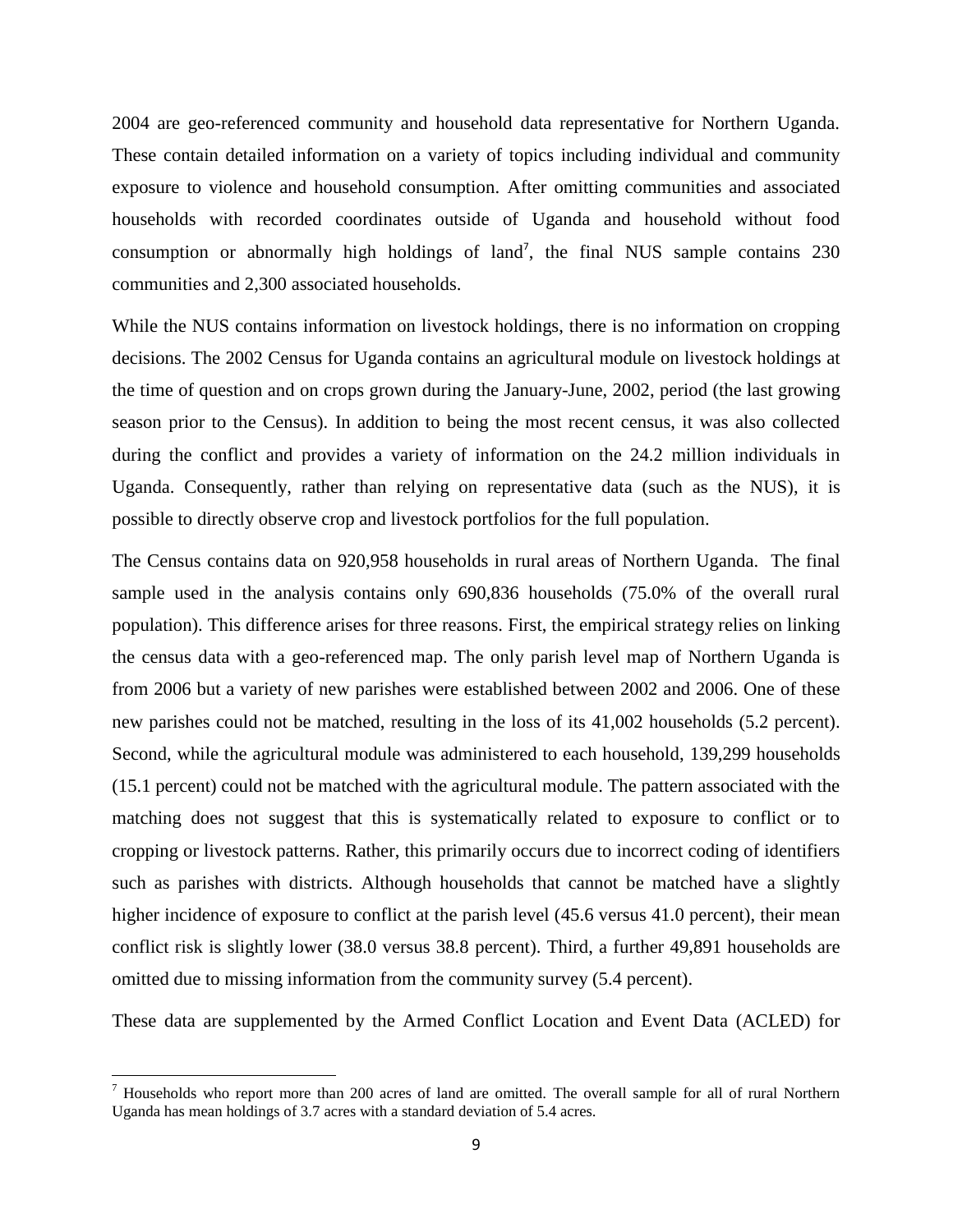Uganda (Raleigh and Hegre 2005). The ACLED data are drawn from a variety of sources including press accounts, books, and humanitarian worker accounts. The data are disaggregated by event type, year, participants, and geographical coordinates. This paper only uses the events that are violent, include the LRA, and occurred in 2004 or earlier. Additionally, since the precision of the geographical coordinates varies, I only include those that are precise to the village or sub-region location and exclude those which are only recorded at the regional level. The ACLED data are used to supplement the data on the geo-spatial variation of LRA attacks from 1997 until 2003.

The geo-spatial environmental data has been generously shared by Lang *et al.* (2010). Further information can be found in that paper. These include parish level measures of the percent of the parish land in different land types and agro-ecological zones. Tables 1 and 2 presents descriptive statistics for the data used.

#### **VI. Methodology and Results**

#### *A. Estimating Risk*

Since risk is not directly measured, measures of risk need to be estimated. Two different measures of risk are estimated: statistical (objective) and perceived (subjective) risk. Objective risk refers to the estimated probability of a community being attacked based on the observed geo-spatial variation of attacks across time. Subjective risk refers to the population"s perceived risk of being attack. While related to objective risk, subjective risk may differ for a variety of reasons such as emotions, the information available, local conditions that cannot be observed in the data, or as the placement of violence evolves from its historical patterns (Lowenstein *et al.*  2001). For instance, the LRA might target particular areas or communities as revenge for perceived cooperation with the government or due to the defection of abductees from these regions. Slovic *et al*. (2002) suggest that subjective risk assessments are formed through interactions between analytical and experiential systems. Consequently, subjective risk is combination of objective risk and of individual feelings, memories and associations.

Since individuals make decisions based on their subjective risk assessments, these are conceptually superior to statistical measures of risk, Subjective risk measures, however, are rarely available. While it is possible to construct these with NUS data, this is not possible with the Census data. Rockmore (2011) demonstrates that while subjective risk measures are better,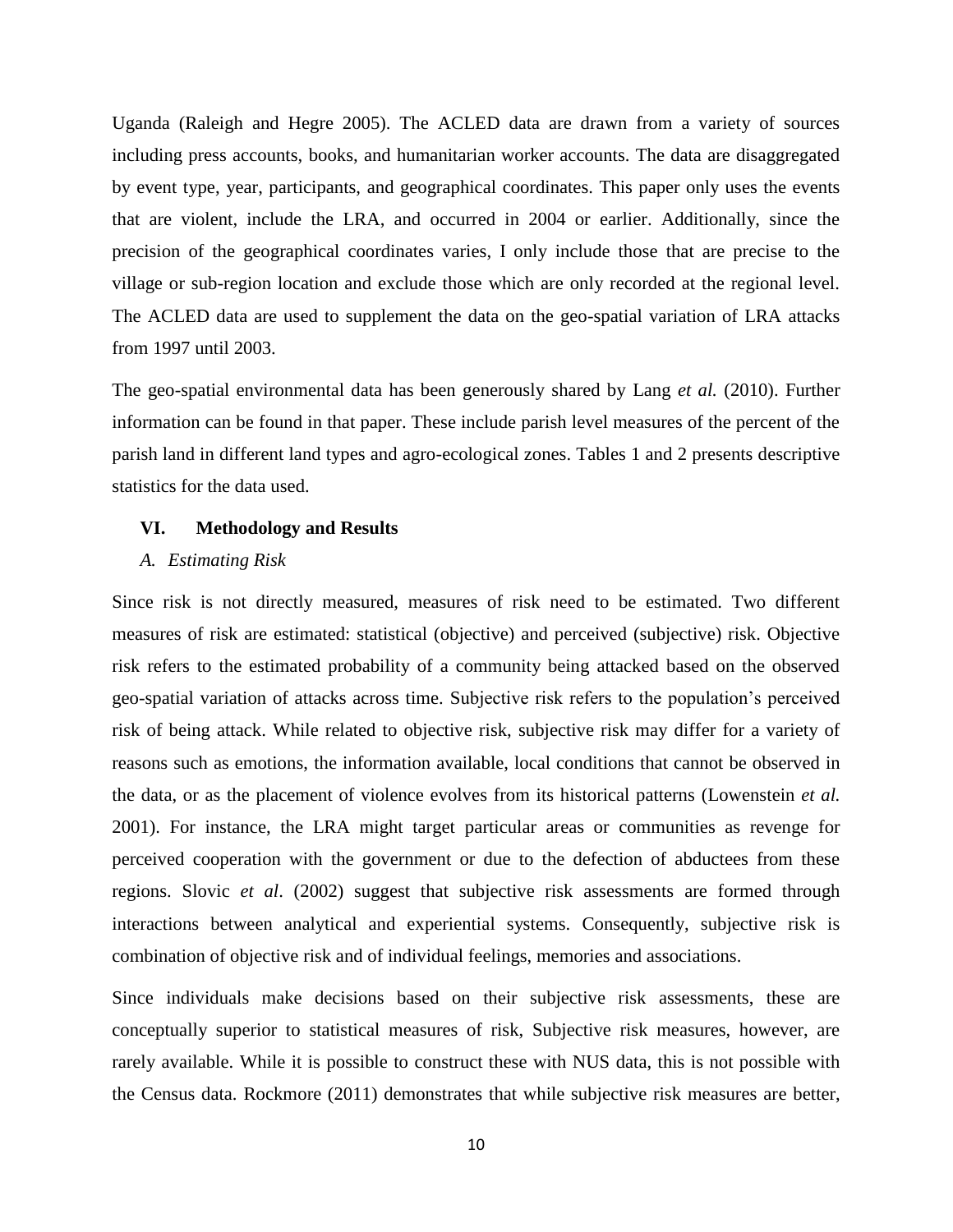objective risk measures can lead to qualitatively similar results.

While it would be preferred to estimate risk at the individual or household level, there is not sufficient data to do so. Consequently, similar to the Rockmore (2011), risk is estimated at a more aggregate level. As noted previously, the ideology of the LRA to "purify" Northern Uganda resulted in an in-group (LRA members) and out-group (everyone) mentality which resulted in largely homogeneous risk within villages. For the NUS data, risk is estimated at the community level. Due to the limited availability of geographical coordinates in the Census data, risk in these data is only estimated at the parish level. Parishes are the next level of aggregation above communities and group several communities together.

Equation (1) creates measures of risk using the spatial and temporal variation of LRA attacks:

(1) Indicator<sub>i</sub> =  $f(\alpha + \beta Z_i + \varepsilon_i)$ 

Where  $f(\cdot)$  is the logistic cumulative density function. For objective risk, the dependent variable, *Indicator<sub>i</sub>*, is a binary measure of exposure to risk. For the NUS data, this variable is based on a question in the community questionnaire on whether community i was attacked by the LRA in 2004. This questionnaire was administered to a group of community leaders representing different segments of the community, including women. Insofar as LRA attacks were important events, it is unlikely that the leaders would be unaware of prior attacks. Additionally, since the questionnaire was administered by a statistical agency unconnected with relief work, there is little incentive to falsely report attacks.

For the Census data, the dependent variable is also drawn from the community questionnaire and refers to a question on where there were any incidents of rebel activity the community. As previously noted, due to the impossibility to identify the coordinates of the individual communities, these answers are aggregated to the parish level. Consequently, the dependent variable measures whether or not there were any incidents of rebel activity within any of the enumeration areas within parish i. The community questionnaire was administered to a group of local leaders including the local chairperson, the Secretary for Youth and the Secretary for Women Affairs. As with the NUS data, there is little reason to believe that the data are systematically incorrect.

While the "incidents of rebel activity" is potentially less precise than attacks by the LRA (as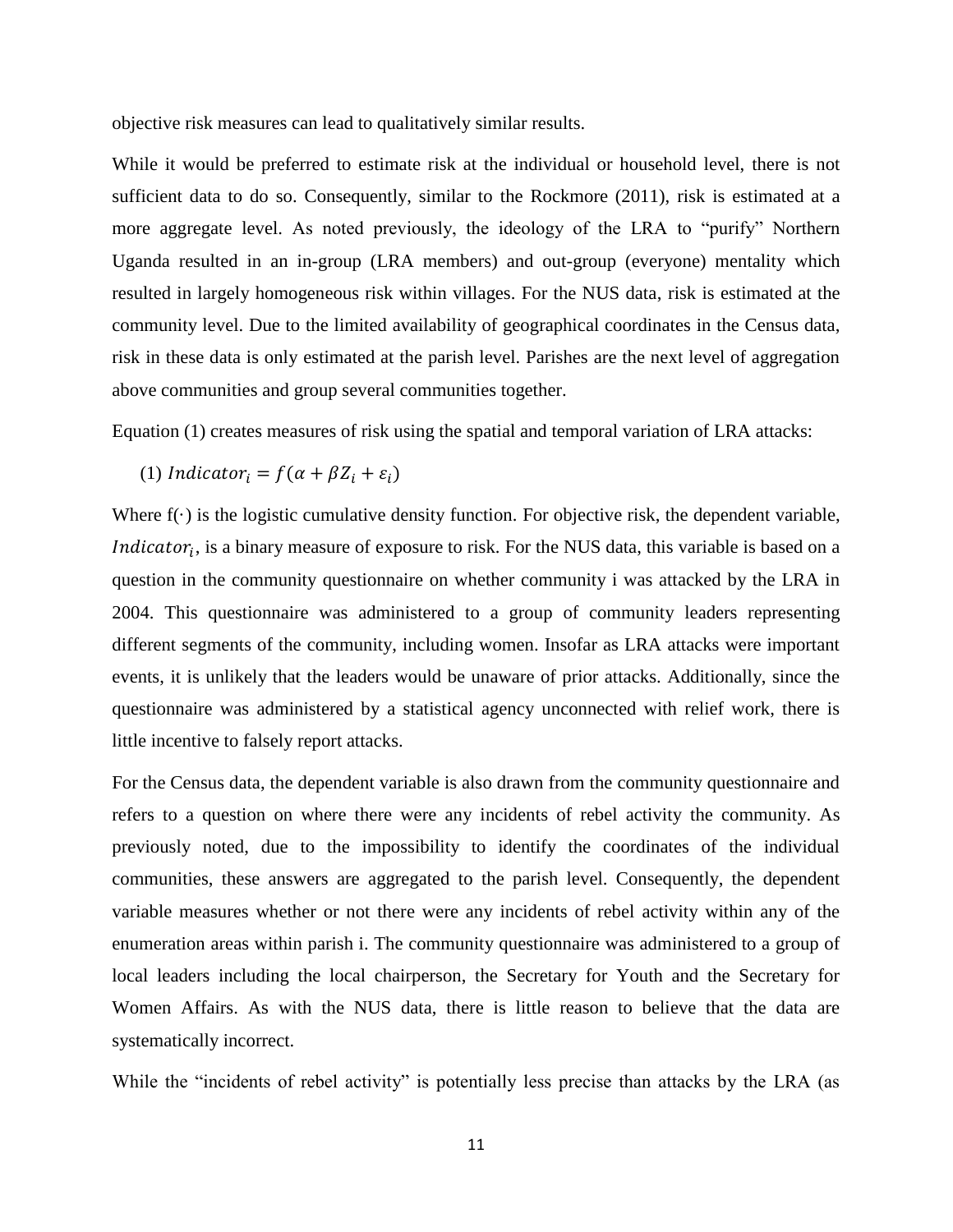recorded in the NUS), this is the only information within the Census questionnaire. However, since the entire country is surveyed, the Census data on attacks provides a more precise view of the movement and placement of LRA than do the NUS data. The predicted value from equation (2) therefore represent the probability that the community (parish) is attacked (has rebel activity).

As noted earlier, subjective risk measures can be constructed from the NUS data. As with the statistical risk measure, the binary dependent variable is drawn from the community questionnaire. It refers to a question as to whether or not any section of the community found it hard to cultivate land due to insecurity in 2004. Therefore, the predicted value is the likelihood that any section of the community found it hard to cultivate land during the year. Since this refers to a subjective belief, it is possible that the community leaders may have been unaware of the activities of others within communities. However, since most respondents are directly involved with agriculture, it is likely that difficulties related to farming are shared and communicated within communities. Moreover, while there are certainly differences in beliefs within communities, I arguably control for many of the most important factors which might determine the heterogeneity – previous exposure to violence, demographic structure of the household, female head of household – so that any remaining heterogeneity is likely small and random. Importantly, this is not a direct measure of the perception of subjective risk. Rather, finding it hard to cultivate the land is a result of this perception and thus represents an indirect measure of subjective conflict risk.

The spatial and temporal variation in LRA attacks in the NUS and ACLED data are used to create the independent variables,  $Z_i$ , for the NUS estimation. Specifically, I use the distance of community i from LRA attacks (excluding attack on community i) in each of the previous years for which there are data. Consequently, to estimate risk for 2004, the independent variables include the distance to the nearest LRA attack in 2003, the distance to the nearest attack in 2002, and so forth. The vector  $\beta$  represents the partial correlation between the dependent variable and the distances from historical attacks.  $\alpha$  represents the level of risk for community i if its distance to attacks in previous years is uniformly 0.  $\varepsilon_i$  is an error term that is assumed to have mean 0. The resultant estimation is presented in table 3. Since only the predicted value of risk is used, the best indicator of the fit is the percent of observations correctly predicted. For both the measure of objective and subjective risk, over 80% of the data is correctly predicted.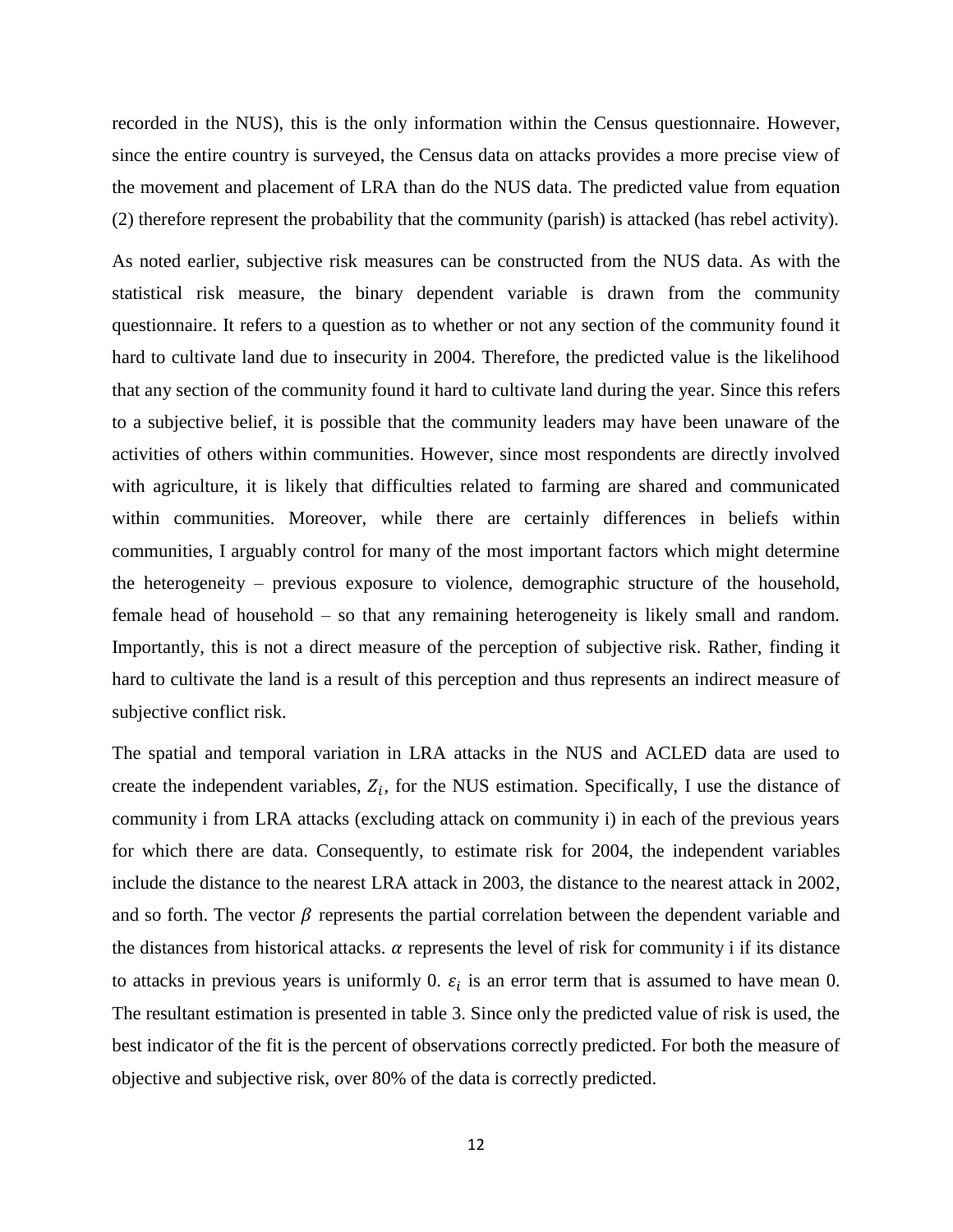Some of the analysis relies on the change of (objective) risk levels between 1999 and 2004. Since available information on the prior placement of violence differs for the two periods, I reestimate the risk levels for 2004 using the same number of lags on the distance to violence in previous years. The results are presented in table 4. Again, the relative fit of the risk measures is close to 80%.

For the Census data, instead of using lagged values, I use distance from current rebel activity in the past 12 months. In contrast to the NUS and ACLED data, the Census allows for a full map of rebel activity for the region. However, since the Census occurs over a period of time, when the current activity is used, the timing of attacks is unclear. Specifically, the specific question in the Census asks whether there was any rebel activity within the past 12 months. Since the Census occurred over a period of time, rebel activity in certain areas may have occurred after data was collected in other regions. Consequently, the spatially disaggregated risk parameters creating from the Census data cannot be interpreted in the same casual manner as those from the NUS data.

 $\alpha$  denotes the level of conflict risk within a parish if the distance to attacks in each year is 0, that is the amount of risk in a community which is attacked in each year.  $\beta$  is the correlation between this distance and rebel activity within the community.  $\varepsilon_i$  is an error term that is assumed to have mean 0. The results are presented in table 5. Despite the low number of explanatory variables, there is a relatively strong fit as 69% of the data is predicted correctly.

The change in the placement of violence and in the estimated level of risk in 1999 and 2004 can be seen in table 6. Even at the regional level, there is substantial variation in the incidence of violence. Overall, there are increases in the incidence in 4 of 5 regions. This reflects the response of the LRA to Ugandan government"s Operation "Iron Fist", which attacked the LRA"s bases in South Sudan. The LRA responded by increasing both the intensity of attacks as well as the regional scope of their attacks. In the data, this is reflected by the increase of violence in the Acholi districts and the shift of attacks east and south (and away from the West Nile region in the North West). The estimated risk levels evolve in similar fashion with the exception of the Teso region which shows declining risk between the two points in time due to the initial high estimated risk in 1999.

Since the Census data is comprehensive for Northern Uganda, it is possible to examine the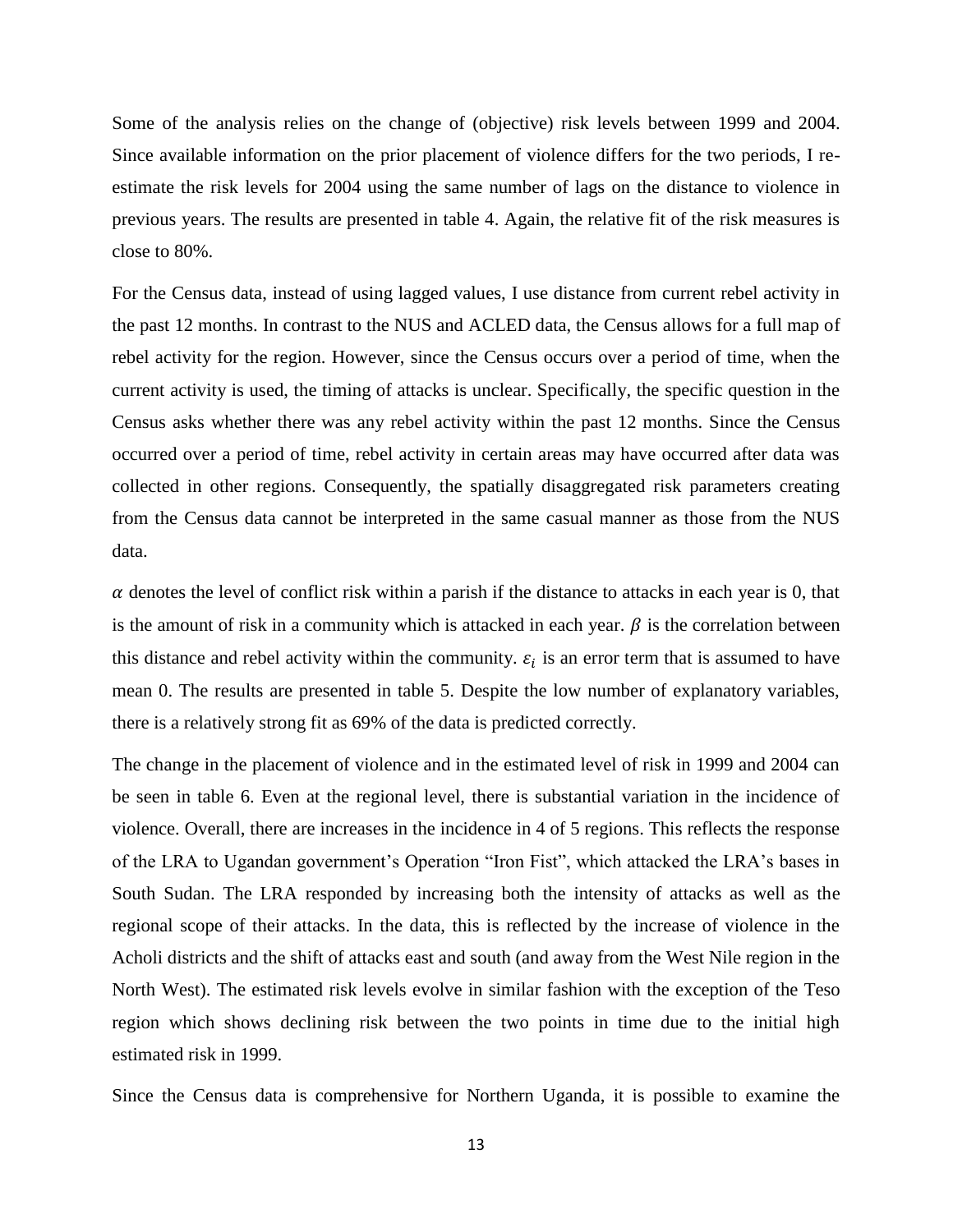distribution of the statistical risk of attacks. In particular, a decomposition of the estimated statistical risk shows that roughly 75 percent of the variation is across the 198 sub-counties as opposed to within them. This strongly supports the assertion that LRA attacks are not random at the geographical level.

#### *B. Estimating Livelihood Responses*

 $\overline{\phantom{a}}$ 

As noted earlier, the observed changes to consumption in response to changing levels of risk can either come from behavioral responses from households or from broader general equilibrium effects. I first examine behavioral responses, starting with changes to the extensive margins, specifically the correlation between change in risk levels and the reported principle sources of income across time.

#### *Extensive Margin: Sources of Income and Labor Force Status*

One potentially important response to conflict risk is a shift in household income sources. That is a change in livelihoods. This shift may be voluntary as households seek to minimize exposure or forced as assets or infrastructure which underpin certain income sources become unavailable or less effective. The effect of conflict risk on the principle reported sources of income is identified by comparing changes in the main sources of income between household in the communities which experience the greatest changes in estimated objective risk levels between 1999 and 2004. By comparing changes in income sources across time with locations, it is possible to eliminate the effects of any time invariant location-specific effects. Moreover, since the households are in communities which have essentially identical levels of estimated risk in 1999<sup>8</sup>, their livelihoods should have responded in a similar fashion the conflict risk at the baseline. By comparing changes in levels of an outcome (the percent of households reporting a particular principle source of income<sup>9</sup>) across periods in similar communities, this approach resembles a difference-indifference methodology.

Specifically, comparisons are made between the households with the greatest increase and decrease in risk. These households are grouped according to the distribution in the change of estimated risk between 1999 and 2004. Table 7 presents the results for the  $1<sup>st</sup>$  and  $5<sup>th</sup>$  quintile

 $8$  As shown in table 7, the risk levels of the groups differ at the 25% level and the levels of risk are within 0.014 points of each other.

 $\delta$  The data does not record the amount of income from each source. Rather, it notes the principle self-reported source of income so it is not possible to examine change in the relative contributions of differences sources.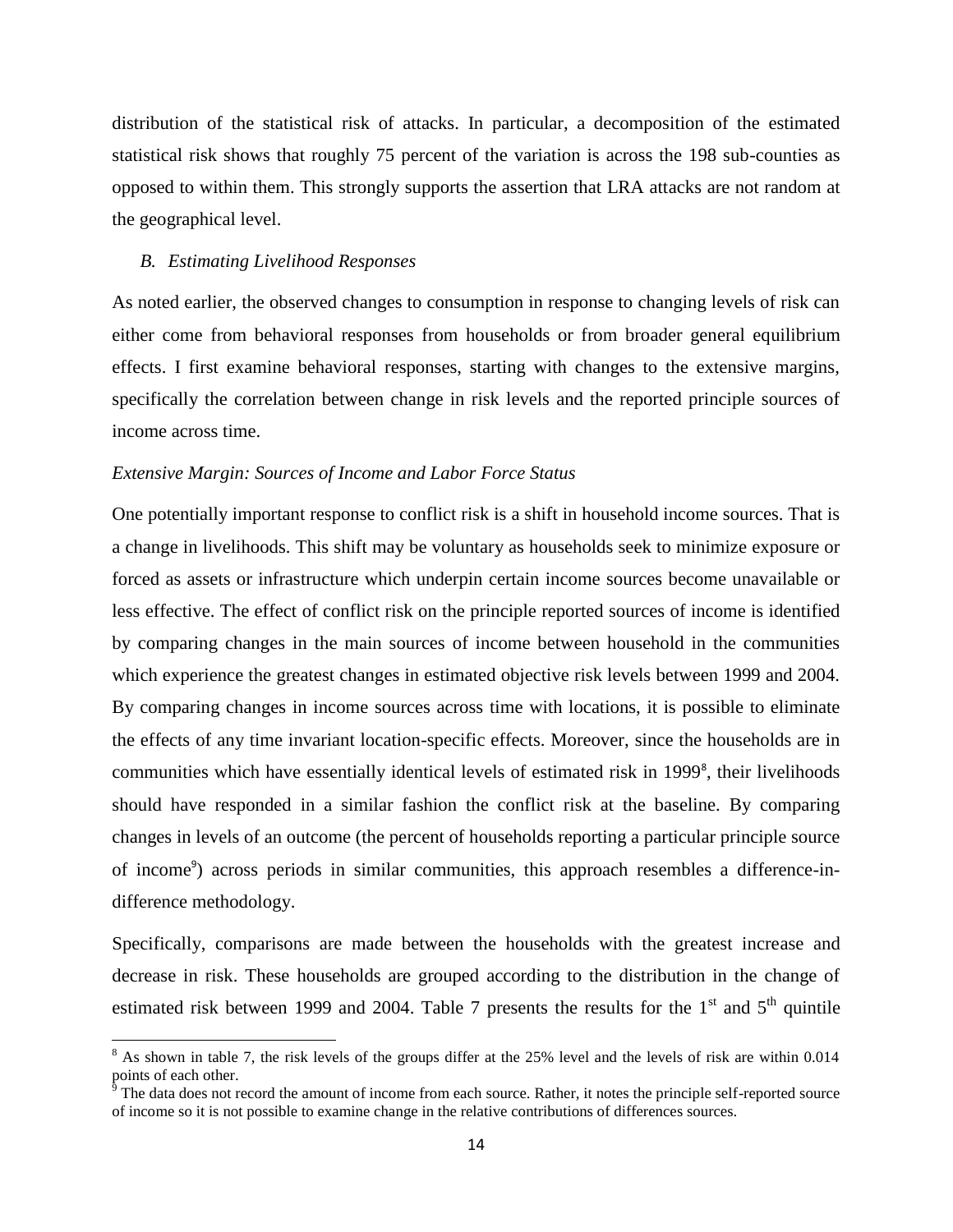where the households in  $1<sup>st</sup>$  quintile have the greatest decrease in risk between 1999 and 2004.<sup>10</sup> Since the choice of groups is arbitrary, the results for the  $1<sup>st</sup>$  and  $4<sup>th</sup>$  quartile are presented in Appendix 1. These results are qualitatively similar.

This analysis relies only on the non-IDP NUS sample due to the substantial difference in income sources in IDP camps and the great increase of IDP camps during this period. Moreover, the strong expenditure effects in the second chapter persist (and even increase) in the non-IDP population. The number of internally displaced individuals greatly increased during this period, particularly in late 2002 after Operation "Iron Fist" with reported increases of 100,000 internally displaced individuals in 7 months in 2002 (NRC 2004). Within IDP camps, since there was limited access to land and income generating opportunities, the population became increasingly dependent on food aid (Allen and Schomerus 2006). The percent of households that report that "other transfer (food aid, other aid)" was the main sources of income increased from 4.3 to 19.8% for households who were in IDP camps in 2004 as compared to a constant 0.3% in non-IDP households. Consequently, when the IDP camp population is included, there appears to be a strong change in income sources due to risk.

As can be seen at the top of table 7, despite almost identical levels of estimated risk in 1999, the groups ( $1<sup>st</sup>$  and  $5<sup>th</sup>$  quintiles) have significantly different levels of risk by 2004. In 1999, there are some differences in terms of principle sources of income. Wage employment is higher in the  $5<sup>th</sup>$ quintile, primarily driven by higher permanent employment levels. There is also evidence of lower self-employment within these same groups.

Comparing changes in the shares of employment between 1999 and 2004, only permanent employment is consistently (weakly) significant. With the quartiles (in appendix 1), there is also some evidence that the share of temporary employment increases faster in the groups whose risk increases the most. While these results are not causal, they suggest that the principle sources of income are only weakly linked with significant changes in estimated risk levels. Moreover, unlike Fernández *et al.* (2011), there is a little evidence of a shift from the agricultural to the nonagricultural sectors. The inability to measure the relative contributions of sections may mask this shift, however. Additionally, differences in the violence associated with the different conflicts

 $\overline{\phantom{a}}$ 

 $10$  As the groups grow smaller, there are tradeoffs as the absolute difference in risk levels between the first and last group grows but sample sizes decrease. Due to these reasons, significant results in the quintiles are perhaps more indicative than in the quartiles.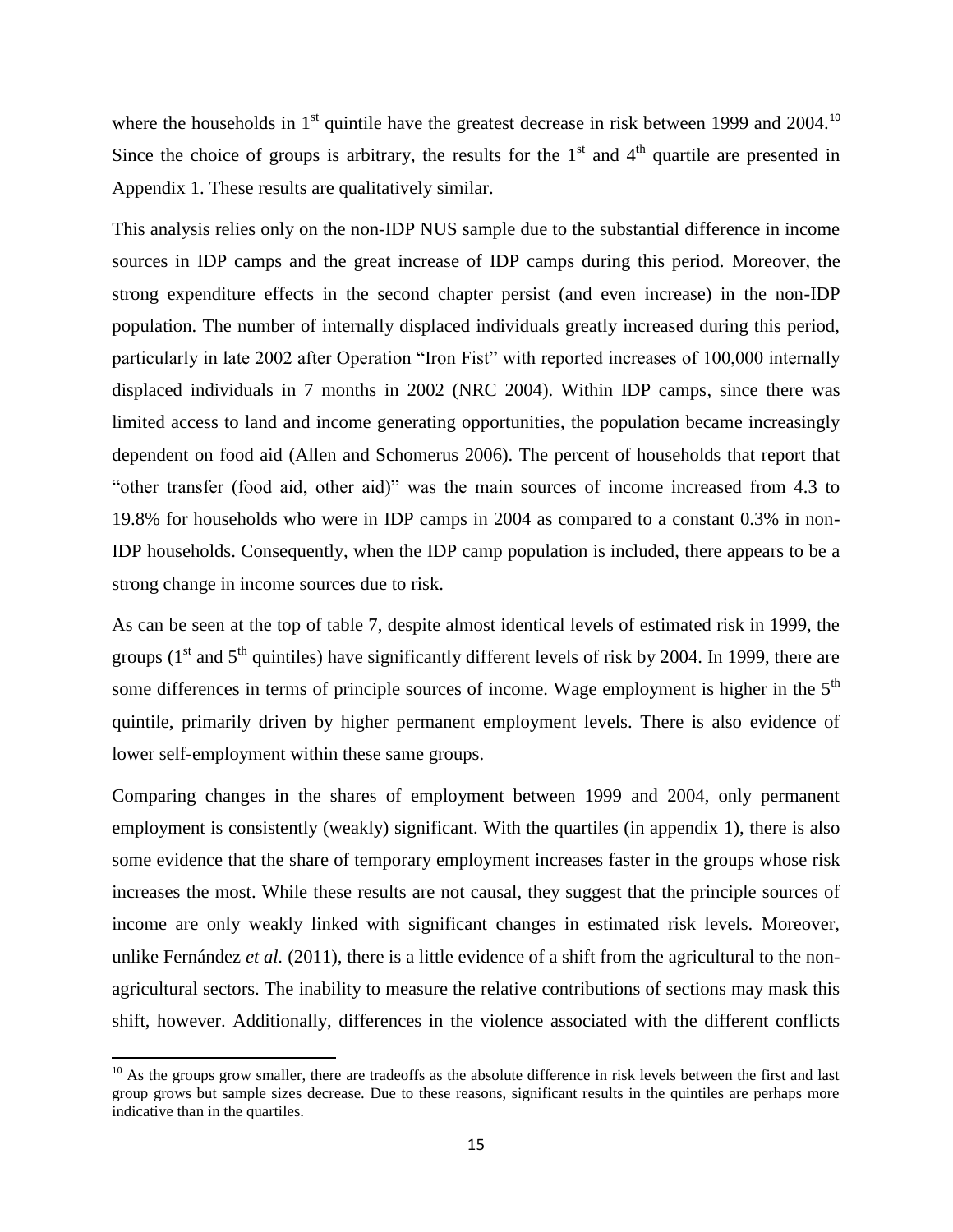might explain the lack of shift in Northern Uganda. Since abductions were highly prevalent, working in the non-agricultural sector would not lessen the likelihood. In fact, it may have the opposite effect as areas with large groups of people of people may be more attractive targets.

These changes in employment are examined in table 8 which shows the employment status of non-disabled adults (aged  $14-64$ ).<sup>11</sup> The results for both the full and non-IDP camp population are displayed in table 8 while those for quartiles are included in appendix 2. Increases in risk are correlated with increased work as employees and a slightly larger decrease in unpaid family labor. The inclusion of the IDP population does not qualitatively change the results apart from the statistical significance of unemployed individuals. Similarly, limiting the sample to individuals aged 21-64 (not shown) lowers the portion of individuals in school and slightly increases the magnitude of the differences.

The discussions in the literature on the effects of conflict suggest the possibility of strong gender differences. This is examined in table 9, which restricts the sample to those aged 18-64 to limit the potential effects of schooling. The labor force participation of women does not appear strongly respond to the risk of violence. The magnitude of significant differences is quite small. When the quartile groups are used, there is a significant decrease in family workers. In the non-IDP quartile sample, there is a significant increase in the women who work in the high risk sample which almost matches the significant decrease in female students. In contrast, the effects of risk are pronounced for men. These results largely match the pattern in table 8 (the combined sample) with larger observed effects.

Interestingly, the share of employers in table 8 and 9 is extremely low and apparently does not noticeably shift with increases in risk. Since the share of employees increased, particularly for men, this implies that either the size of businesses increases with conflict or that other businesses, such as NGOs, are more prevalent in high-risk areas and that these absorb/hire away labor. In general, the shift away from unpaid family labor to becoming employees might be expected to result in higher income and therefore higher consumption levels. This contrasts with the observed lower consumption per capita in the second chapter as conflict risk rises. One possibility is that the increased number of non-family labor decreased wages. Additionally, the

 $\overline{\phantom{a}}$ 

<sup>&</sup>lt;sup>11</sup> Since risk is estimated at the community level and since the number of households per community varies, the groups (quartiles and quintiles) are slightly imbalanced.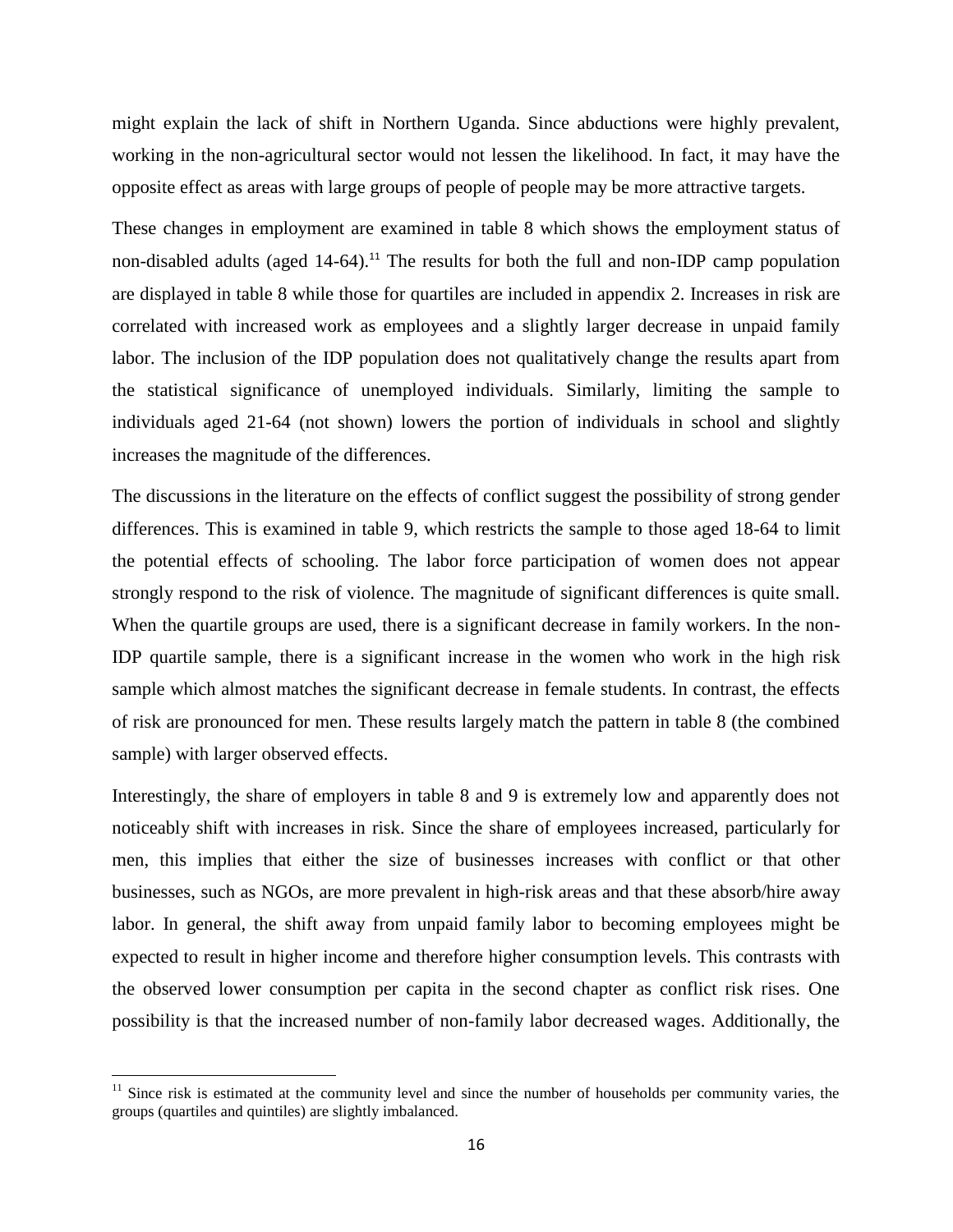departure of unpaid family labor should decrease the productivity of assets, particularly land since is an integral part of the Northern Ugandan economy.

#### *Extensive Margin: Livestock and Crop Holdings*

 $\overline{\phantom{a}}$ 

In both 1999 and 2004, agriculture was the primary source of income for at least 75% of the sample. Consequently, it is the main sectors in which responses to conflict-risk might occur. While households face certain geographical and agro-meteorological constraints, these changes are likely to occur within their livestock and crop portfolios. As noted earlier, the limited available literature is consistent with shifts in the portfolio composition. The detailed agricultural module in the Census contains information on both livestock holdings and crop choices.

First, the number of each major livestock type is estimated using a series of tobit models

(2) *Livestock*<sub>ijk</sub> = 
$$
\alpha + \beta_1 \widehat{Risk}_j + \beta_2 \widehat{Risk}_j^2 + \theta
$$
 *Violence*<sub>j</sub> +  $\delta$ *X*<sub>ij</sub> +  $\gamma$ <sub>k</sub> +  $\varepsilon$ <sub>ijk</sub>

where the livestock holding of household i, in parish j and sub-county k are presumed to be correlated with: (1)  $\alpha$ : an intercept; (2) Risk: as estimated earlier using equation (2) and which enters with both linear and quadratic terms; (3) Violence: any LRA activity within the parish; (4) X: a vector of controls for household characteristics (demographic profile<sup>12</sup>, proportion of literate adults, and the gender, age, literacy, marital status and education of the head of the household), whether or not the household also produces crops, household assets<sup>13</sup>, community characteristics<sup>14</sup>, and parish level agro-ecological measures<sup>15</sup>; and (5)  $\gamma_k$ : sub-county fixed effects. The sub-county is the geographical level immediately above the parish and adds 198 additional fixed effects that control for a variety of unobserved sub-county invariant factors.

Importantly, IDP camps tended to be concentrated in the Acholi districts. While IDP camp status is not observed within the Census data, the sub-county fixed effects reduce the potential impact of this potentially important omitted variable. Additionally, the fixed effects also address any regional differences in livestock holding patterns and preferences (such as between Karamoja

 $12$  Household demographics are disaggregated by gender and by the total number of individuals aged 0-5, 6-16, 17-50 and 51 and older in each household.

<sup>&</sup>lt;sup>13</sup> The binary asset variables measure ownership of land, house, motor vehicle, motorcycle, bicycle, and mobile phone.

<sup>&</sup>lt;sup>14</sup> Binary variables include those for a human disease epidemic, the presence of micro-finance institutions and for the presence of all-weather road, and for the presence of seasonal roads in the enumeration areas.

<sup>&</sup>lt;sup>15</sup> The agro-ecological controls include measures for the percent of the parish area with shrub or tree leaf, herbaceous, coniferous plantation, woodland, bushland, grassland, or wetland cover. These also include the percent of land in humid, sub-humid, semi-humid or transition agro-ecological zones.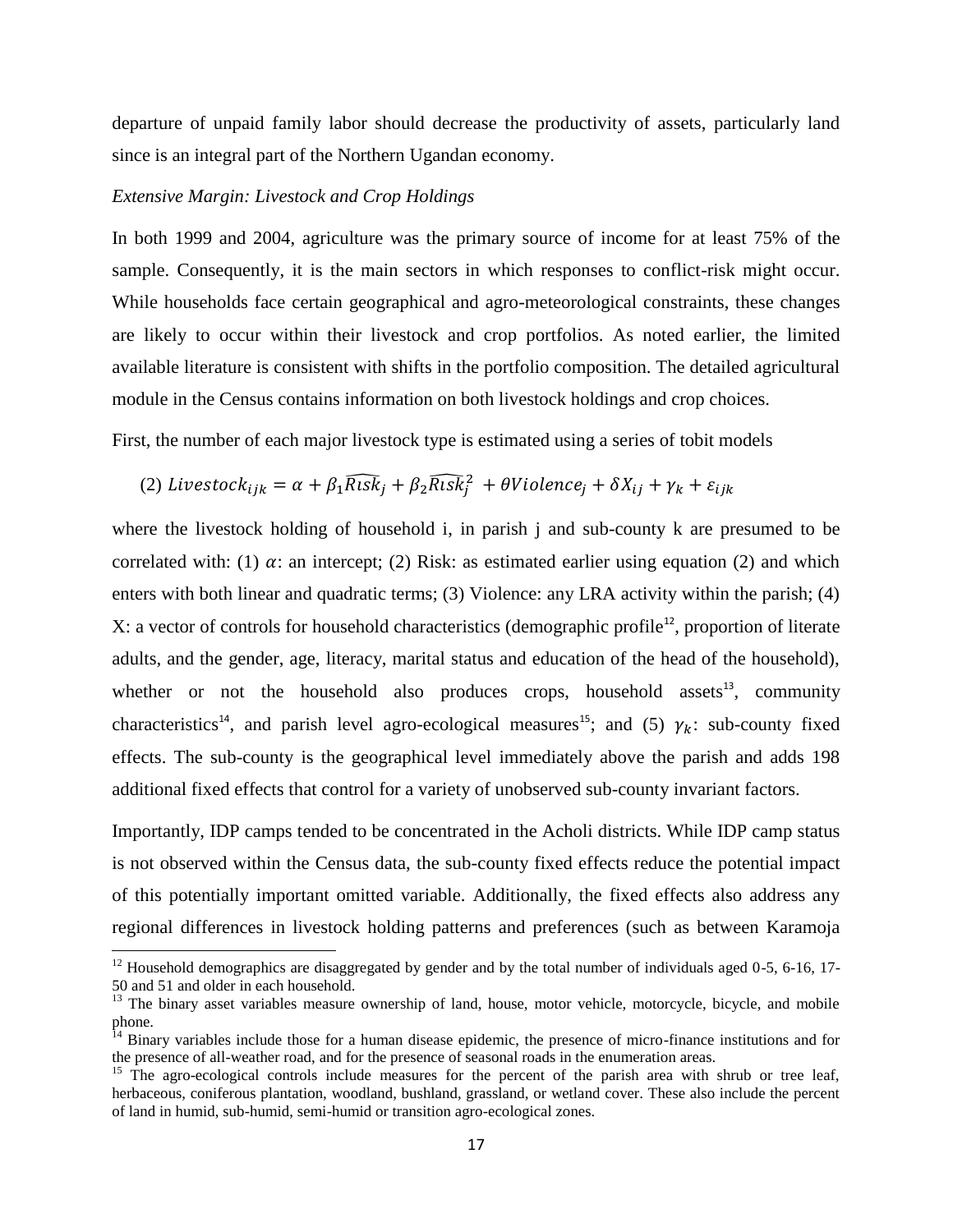and the rest of Northern Uganda). Atypically large holdings of livestock are also omitted<sup>16</sup>. The error term,  $\varepsilon_{ijk}$ , is assumed to be mean zero and normally distributed.

The model does not permit the estimated effect of risk, β, to be interpreted as having a causal effect on livestock holdings. As noted earlier, this is because the risk estimates from the Census data are estimated using data from current attacks and therefore the timing surveys relative to attacks is uncertain. Despite this, the literature review on the effects of conflict risk along with the literature on the placement of attacks in Northern Uganda suggests that these results may be stronger than mere correlation. In particular, since the LRA tended to attack whichever village they encountered, shifts in household livestock holdings should not have impacted risk levels (especially at the parish level).

The results for the primary livestock in Northern Uganda are presented in table 10. As can be seen, livestock holdings are relatively prevalent with roughly one in two households owning goats and poultry. Ownership of sheep or cattle is less prevalent (10 and 20 percent ownership, respectively) while pigs are the least widely owned type of livestock. In each of the tobit estimations, there is a strong quadratic relationship between risk and the amount of livestock owned suggesting that the intensity of responses to risk decreases as risk increases.

Interestingly, livestock that need to be grazed showed the largest implied<sup>17</sup> declines due to conflict risk. Moreover, poultry, which can be exclusively raised within a compound or village showed the lowest relative decline. These results strongly match the non-quantitative literature on how household livestock portfolios respond to conflict risk. The large implied increases in pig holdings are also consistent with the particular context in Northern Uganda as both the LRA and the Karamajong, a neighboring ethnic group which frequently raided livestock, are not interested in pigs. The overall effect, however, may be limited due to the relatively low amount of

 $\overline{a}$ 

<sup>17</sup> The average effect of risk is created by multiplying the coefficients for the risk terms,  $\beta_i$ , with the averages for linear and squared risk within the sample. The implied effect is the average effect of risk divided by the average  $\beta_{i*mean Risk}$ 

 $16$  A conservative measure of outliers is used; an outlier is any observation that is more than 6 standard deviations away from the mean of individuals who have positive holdings. If the sample were normally distributed, there should not be a single household that is 6 standard deviations from the mean (even in a sample with over 500,000 observations), much less than the mean of positive holdings.

non-zero holdings. That is, the implied effect of livestock  $j = \frac{p_j + m_c u n \text{ and } m_b}{m_e a n \text{ holdings for households with level of livestock } j > 0}$  This is a more conservative estimate than when the mean holdings of livestock j are used. Since certain livestock, such as pigs, are kept by a relatively small amount of households, the mean holdings are substantially smaller than the mean positive holdings. The implied effect is the average effect divided by the average positive holdings.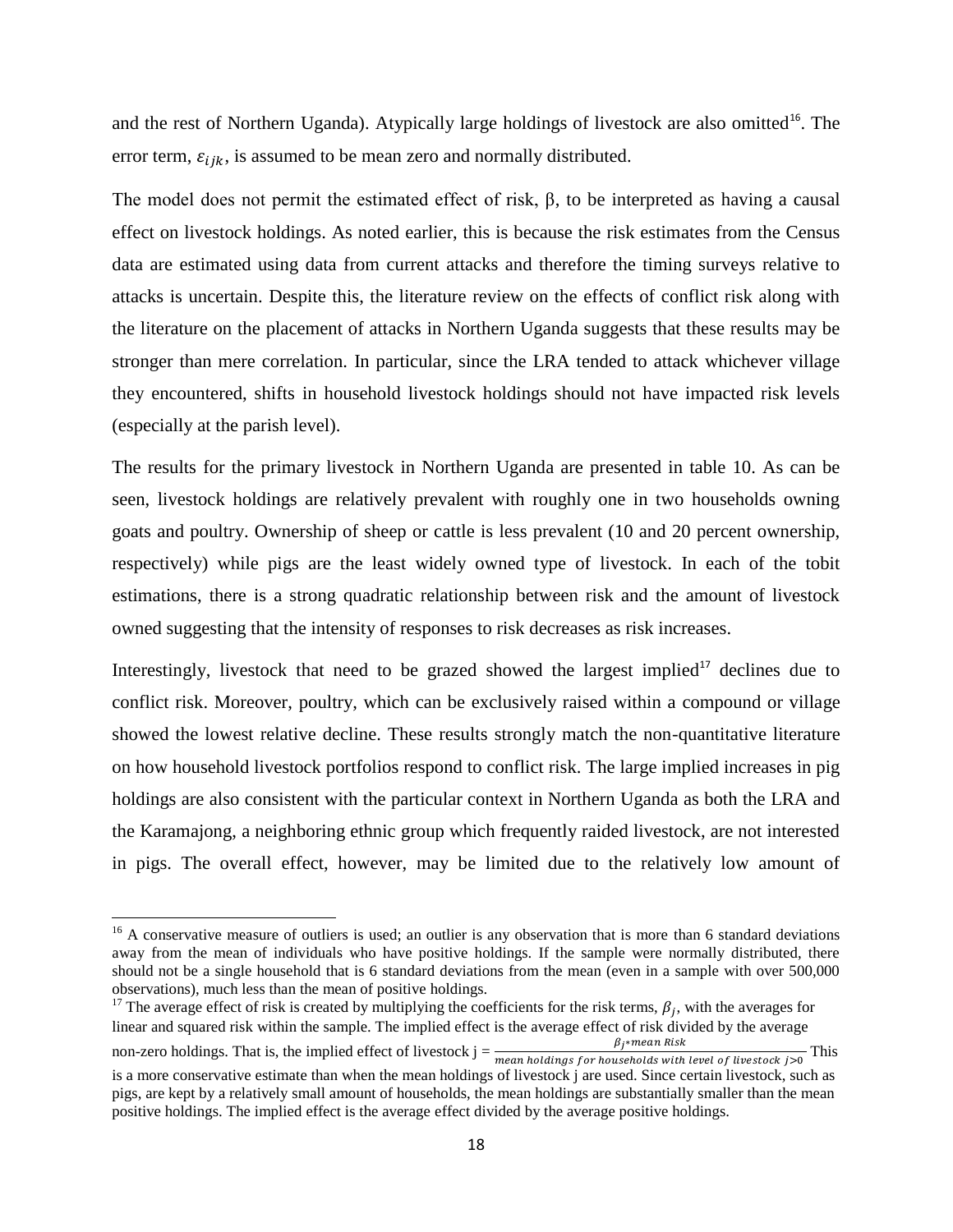households reporting any pig holdings.

 $\overline{\phantom{a}}$ 

Overall, the results suggest that the conflict risk is correlated with a strong decrease in the wealth held in livestock. While the census does not contain information on the prices of livestock nor on household income/consumption, this information is available in the NUS data. Using the median  $2004$  prices<sup>18</sup>, at the mean risk levels, the changes in livestock decreased the average value of livestock by roughly 260,746 shillings (\$150), which represents roughly 65% of the average value of livestock holdings and 25.5% of the mean annual consumption. Within the livestock portfolio, there is a shift from large grazing animals, such as cattle, towards smaller livestock which can be maintained with villages or compounds. In particular, the relative importance of pigs in the livestock portfolio increases greatly.

These estimates may somewhat overestimate direct household responses to the risk of violence for two reasons. First, the Census data does not contain information on prior attacks on households or communities. Insofar as previous attacks are correlated with the current placement of violence, the estimated parameter may reflect both factors. This potential concern, however, is mitigated by the fact that most communities and, especially, households never directly experience. Consequently, this concern only affects a fraction of the sample. Second, as previous mentioned, the government forced households in certain areas to relocate to IDP camps. Presumably, the forced relocations were located in areas which were likely to be attacked. In order to avoid panic sales, households in these areas might anticipate the relocation and decrease their livestock herds and shift towards livestock that fit better in an IDP camp context. Again, this potential effect is largely mitigated as these forced relocations were primarily in the Acholi districts and should be reflected in the sub-country fixed effects.

Since these potential effects of these confounding factors are largely mitigated, the magnitude of the results strongly suggests that households decreased livestock holdings. The data are not sufficiently detailed to examine what happens to the proceeds from the livestock sales. Since Rockmore (2011) finds that increased conflict-risk leads to lower consumption levels, these proceeds do not appear to be consumed. While it cannot be verified, households presumably use the proceeds to either self-insure against destruction from attacks or to assist in voluntary

<sup>&</sup>lt;sup>18</sup> Since the price data are imprecise and contain clear outliers, the price data were purged of prices which were more than six standard deviations above the non-zero prices mean for that particular livestock. The median value of this adjusted price distribution is then used.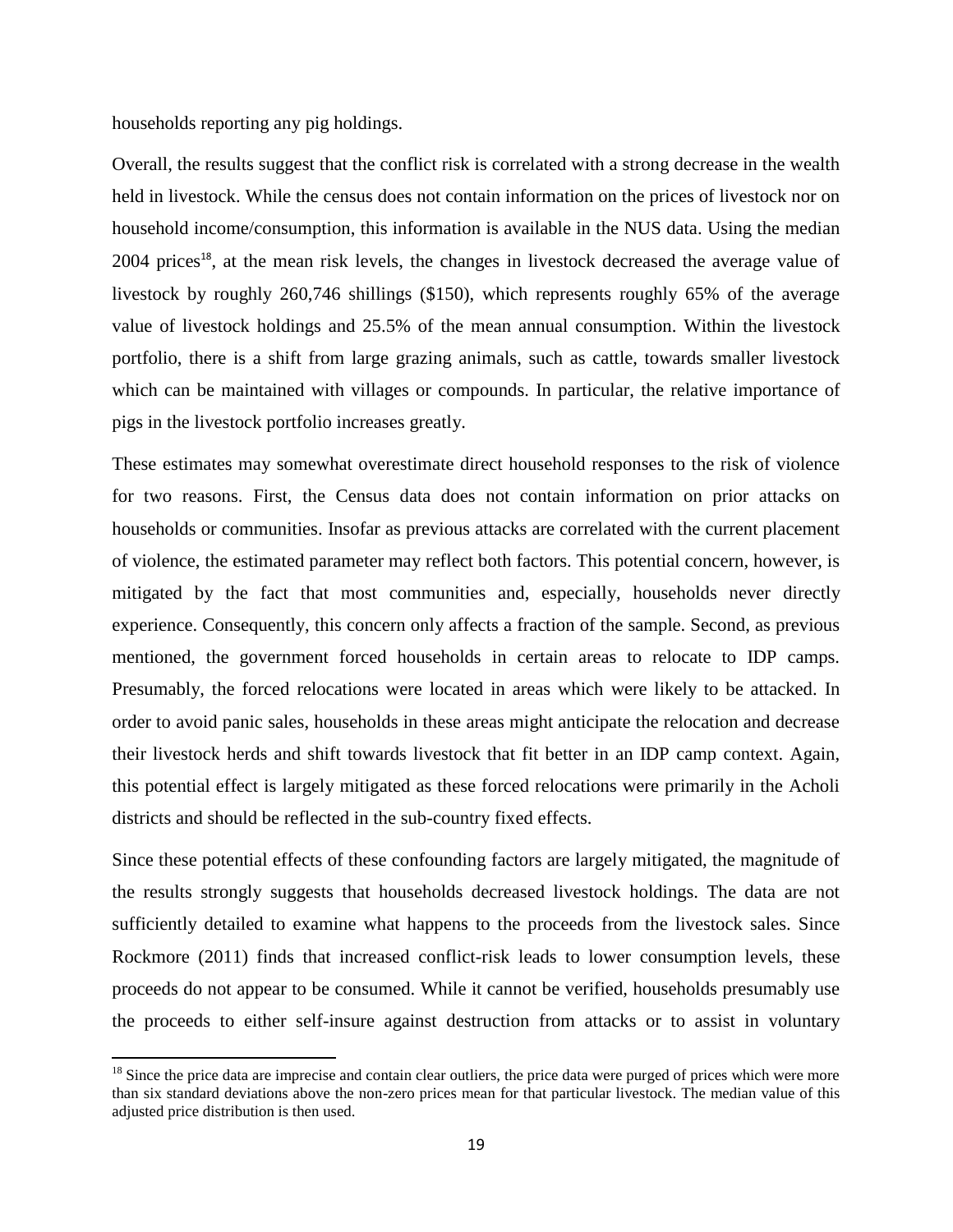migration following such attacks.

 $\overline{\phantom{a}}$ 

While livestock are important, it is not the primarily source of income for most households as many own little or no livestock. Consequently, the choice of crops provides another way to mitigate conflict risk within agriculture. For households with livestock, the size or the composition of livestock portfolios might also influence cropping decisions due to the need for draught power, manure or means to sell crop output. In contrast to the information on livestock, the total production of crops is not in the Census data. Therefore, cropping patterns are estimated using a series of probit models.<sup>19</sup> These models largely match model (3) except that the control variable for the household producing crops is switched with a variable for the household owning any livestock.

Table 11 shows the effects of the estimation. As compared to the previous examination of livestock, this estimation will "underestimate" the effects of risk. Since the probit examines the probability that a household grows a particular crop, it does not capture shifts in the intensive margins of production which leave crop choice unchanged. Despite this, there appear to be strong effects of risk on the two most prevalent crops, cassava and beans. The decrease in cassava cropping likely reflects several factors. For instance, cassava cropping typically relies on draught oxen (FAO 2005). Not only have these generally decreased in Northern Uganda due to looting, but the earlier analysis suggests further decreases in the available oxen due to conflictrisk. Additionally, despite its ability to well in marginal and stressed environment, its yields crucially depend on weeding with delays leading to yield reductions of over 90 percent (FAO 2005). Insecurity may reduce the ability of households to weed their cassava plots. Insecurity has also hindered the ability of households to sell their production and to receive crucial farm extension services since it is vulnerable to pests.

Similarly, conflict has likely also made bean production less attractive. Bean production is very labor intensive due to the need to clear the bushes and tall grasses endemic to Northern Uganda as well as labor intensive to harvest and to winnow (Fit Uganda Ltd. 2007). Additionally, the conflict may have limited the availability high yielding grains.

Since the production data in unavailable for crops, the results are difficult to interpret. In general,

 $19$  The probits are not estimated using a system of equations due to the size of the data. With over 670,000 households, the system would have over 4 million observations and over 200 independent variables. Computationally, this would require considerable time and computing power for limited gains in standard errors.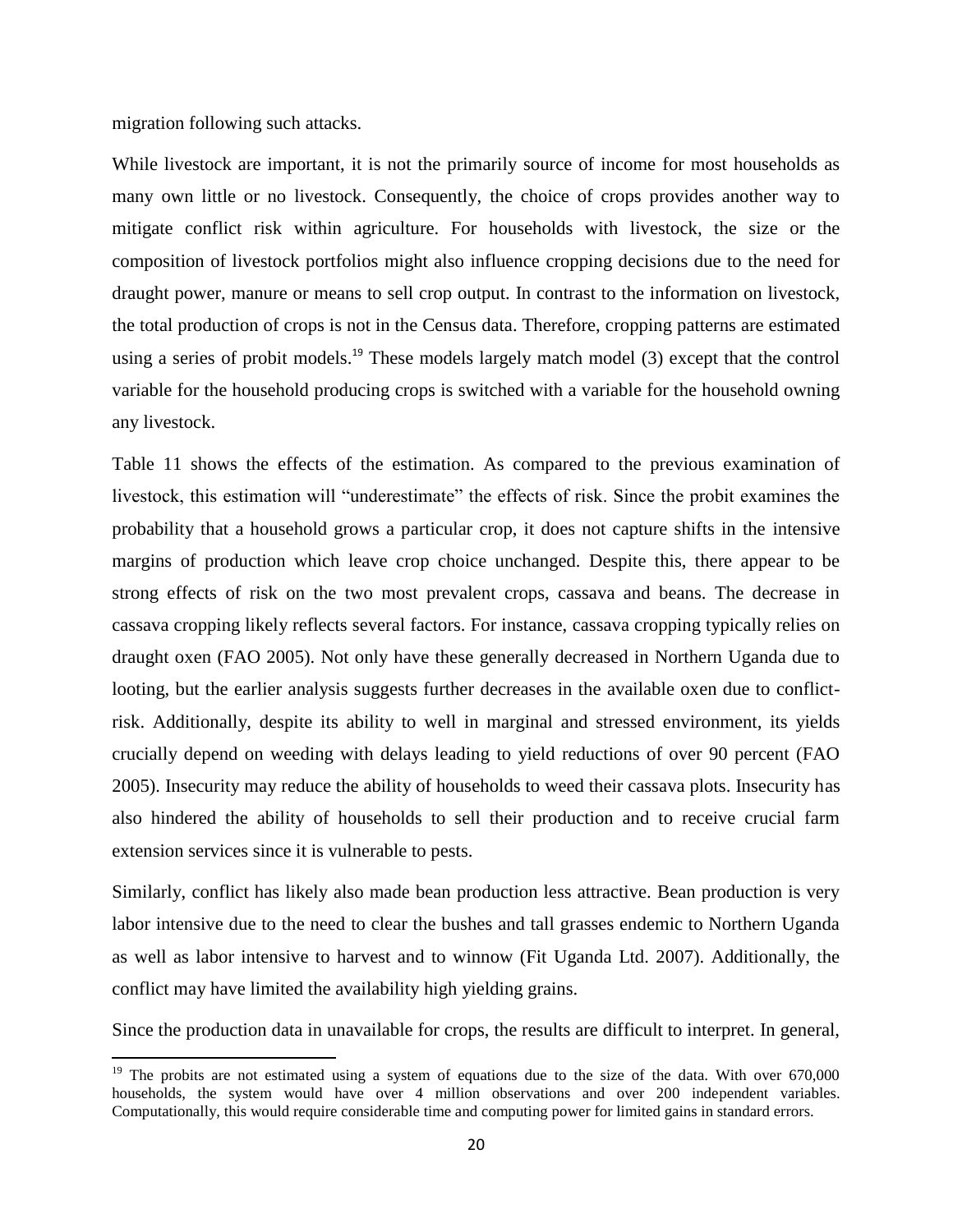there appears to be a strong response in cropping patterns due to conflict. These do not appear to match the low-risk, low-return strategy suggested by the literature. Rather, the changes appear to be driven by the particular characteristics of crops, as opposed to their inherent riskiness. For the two crops with the greatest decreases, I hypothesize that this more reflective of the considerable manpower and oxen needed to farm these. More detailed data, including on household composition, however, are needed to verify this. Similarly, groundnuts, the crop with the third largest decline, are an important cash crop whose value to households substantially declines as markets become inaccessible due to insecurity.

In contrast to the primary sources of income and the labor force status, the livestock and crop portfolios appear to strongly respond to conflict risk. The evidence from the analysis of livestock strongly match prior expectations as overall holdings decreased and as the composition of livestock shifted from large grazing animals to smaller animals that can be kept within villages. Additionally, pigs were the only category of livestock whose holdings increased in response to conflict risk thereby underlining the importance of the varying risk associated with specific livestock types. In contrast, while the crop choice also responded greatly to conflict risk, the pattern did not match prior expectations of a shift towards to low-risk low-return crops. Rather, households appear to choose crops based on their characteristics, particularly the requirement labor and oxen for production.

#### *Intensive Margin: Returns and Risk*

One factor that could explain these shifts in portfolios would be if returns to assets depended on the levels of conflict risk. These changes may reflect general equilibrium effects, such as changing prices, or other factors such as the intensity of use. Changes in returns would also explain the lower consumption per capita observed in the second chapter as risk levels increased. The earlier review of literature suggests that this could occur during conflicts for a variety of reasons. Yields of crops could decrease due to premature harvesting or decreased fertilizer use, while livestock may be culled prematurely. Additionally, prices for assets may change dramatically as evidence by Verpooten"s (2009) finding that the price of livestock declined by 50 percent during the genocide in Rwanda. More broadly, shifting employment patterns might also impact the returns to assets such as labor or human capital.

A modified quadratic function is used to investigate the relationship between assets, conflict risk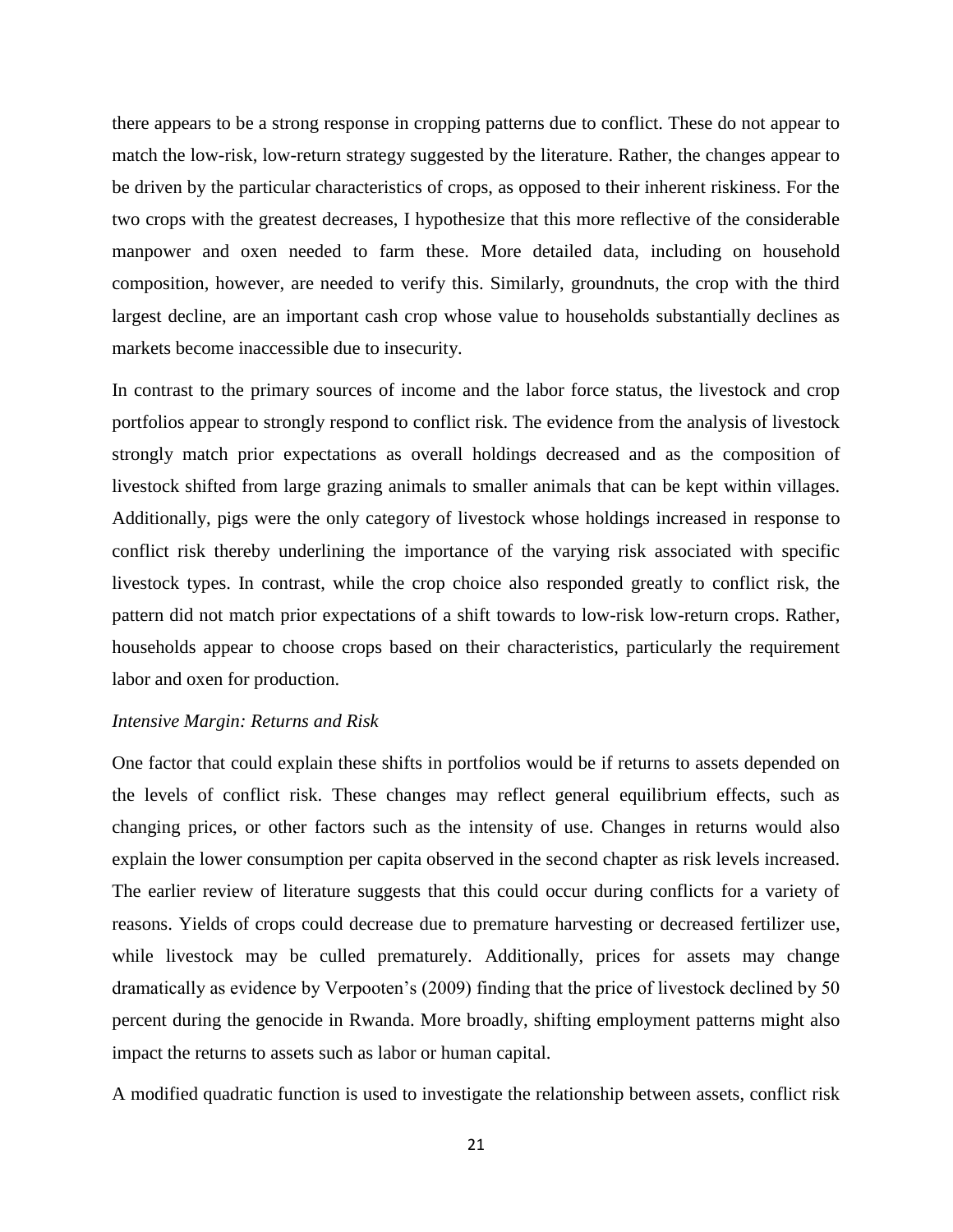and consumption per capita in the NUS sample.

 $\overline{\phantom{a}}$ 

(3) 
$$
Consumpton_{lm} = \alpha + \sum_{i=1}^{N} \beta_i \tilde{a}_i + \sum_{i=1}^{N} \sum_{j=1}^{N} \beta_{ij} \tilde{a}_{il} \tilde{a}_{jl} + \widehat{Risk}_m(\gamma_m + \sum_{i=1}^{N} \pi_i \tilde{a}_i + i = 1/Nj = 1N\theta
$$
ijaiaj+  $\tau$ imXlm+ $\varepsilon$ lm

where the data is centered at the data mean so that this specification represents an exact secondorder approximation at the sample mean. So  $\tilde{a}_i = a_i - (\sum_{i=1}^N a_i)/N$ . Consumption is the log of per capita household consumption for household 1 in district m.  $\alpha$  is the intercept term. *a* is a vector of productive assets. Assets are measured along several dimensions: livestock (number of oxen and cattle, of sheep and goats, of chicken, and of pigs), land (acres of land owned), and human capital (proportion of literate household member aged 10 or older).

The coefficient on the  $2<sup>nd</sup>$  term,  $\beta<sub>i</sub>$ , represents the correlation between assets and consumption at the sample mean and can be interpreted as the mean returns to asset i at the sample mean. The 3rd term contains the square and cross term which allow both for non-linear returns to asset i but also for its returns to depend both on its level and that of asset j.

The interaction terms between the estimated conflict risk (linear and squared terms) and the assets allow the returns to assets to change in response to the level of estimated risk. Moreover, by estimating the effect of risk through assets,  $\pi$  and  $\theta$ , as well as by itself,  $\gamma$ , it is possible to separate some of the channels in which risk affects consumption. In particular, by controlling for many of the assets,  $\gamma$ , may be interpreted as reflecting many of the broader general equilibrium effects (although some of these may also be reflected in the prices of assets which results in changes in wealth levels). Specifically,  $\gamma$ , represents the marginal effect of estimated risk (from mean risk levels) while  $\pi$  captures the joint effect of marginal changes in estimated risk and in asset levels as these change from their sample means.

The vector of control variables, X, reflects other factors that might influence consumption levels. Two different specifications are used. The first uses the same list of control variables as the second chapter.<sup>20</sup> The second specification supplements this list with several additional variables that might influence the returns to particular assets. The base specification contains controls for prior abductions, the demographic composition of the household, the gender of the head of

<sup>&</sup>lt;sup>20</sup> The list is not exactly the same as the Rockmore (2011) as he aggregates livestock into tropical livestock units (TLU) and uses this measure as a control variable. Livestock are included individually in the vector of assets and therefore do not enter as TLU.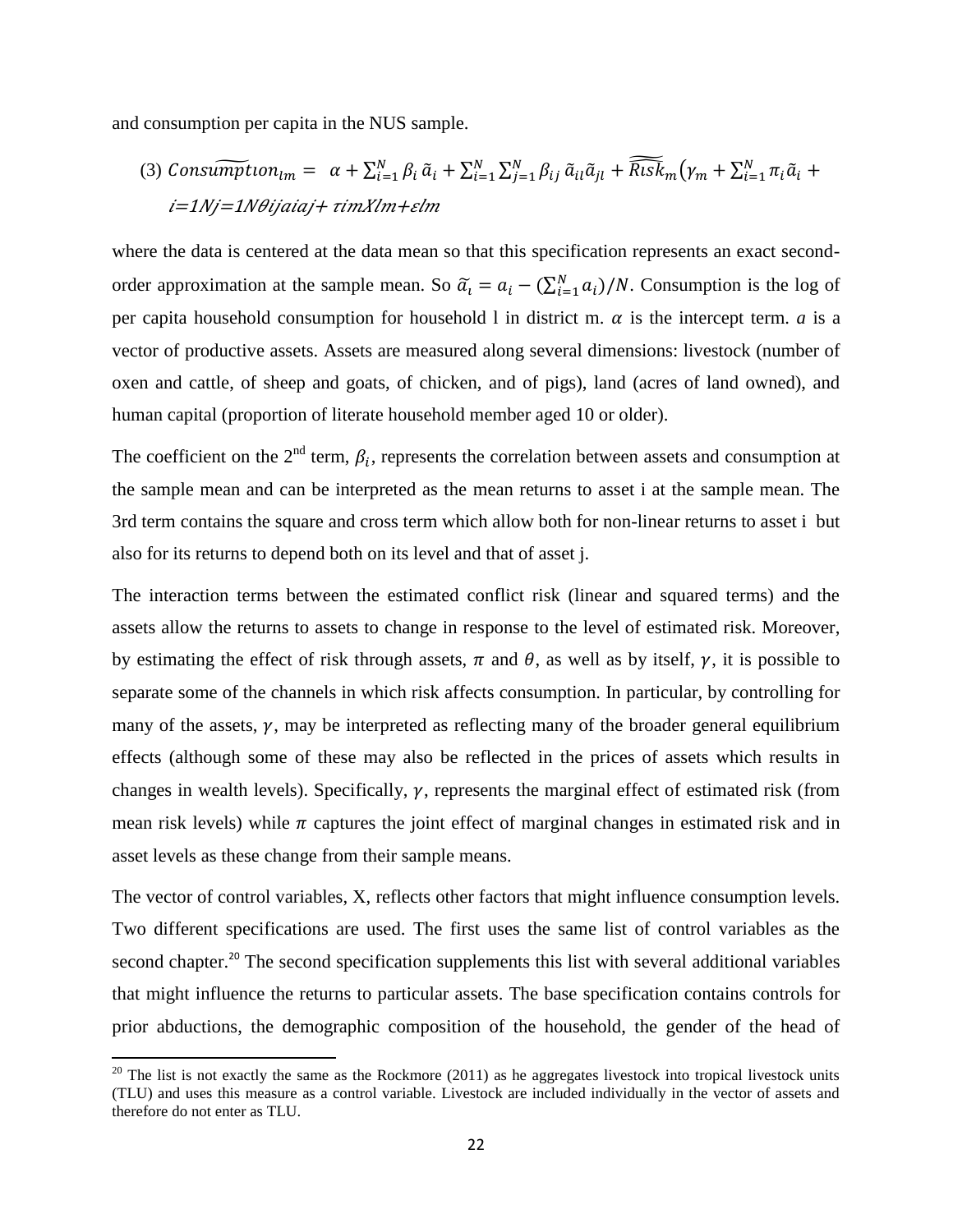household, whether the household had migrated due to insecurity (in 2004 or since 1992), the education of the head of the household, residence in an IDP camp, the presence of a major source of employment within 10 kilometers of the center of the community, the number of disabled within the household, and binary variables for the ownership of, respectively, a boat, motor vehicle, motorcycle, bicycle, and generator. Additionally district fixed effects are included and errors are clustered at the community level.

The second specification adds variables for the number of household members in school, and binary variables for the presence within the community of markets selling agricultural inputs, agricultural produce, or non-agricultural produce. This specification also includes the number of irrigated fields owned by the household and binary variables for the presence within 5 kilometers of the center of the community of a World Food Programme office or other NGO food distribution center, of NGOs assisting displaced people and former abductees or combatants or internally displaced people/camp. These factors may affect the returns of many of the assets examined.

Several broad patterns emerge from the estimation of equation (4).21 Table 12 presents the marginal returns for assets at the sample mean when there is no risk  $\left(\frac{\partial c}{\partial a_i}\middle|{\text{risk}}=0\right)$ . Most assets have positive returns at the sample mean, implying that increases in household holdings above the mean levels would increase consumption. The returns to education are particularly high. These findings are consistent both with underinvestment by households due to credit constraints (per capita consumption in the sample is \$0.30 per day) and with households avoiding assets that can be looted (with the exception of human capital).

The effects of risk are explored in table 13. Interestingly, effect of risk (at the mean level) completely disappears. It is only significantly different from 0 in two of the specifications and its magnitude is so small that it has no practical significance. In combination with the earlier results on portfolios, this suggests that almost all of the results reported in the second chapter are behavioral responses to risk; the general equilibrium effects are practically non-existent. That is, the losses associated with conflict risk – which represent the majority of all household level conflict losses – are driven by household portfolios allocations. The economic insignificant magnitude of the risk coefficient demonstrates that other unmeasured pathways, including

 $\overline{\phantom{a}}$ 

 $21$  The full results are presented in Appendix 3.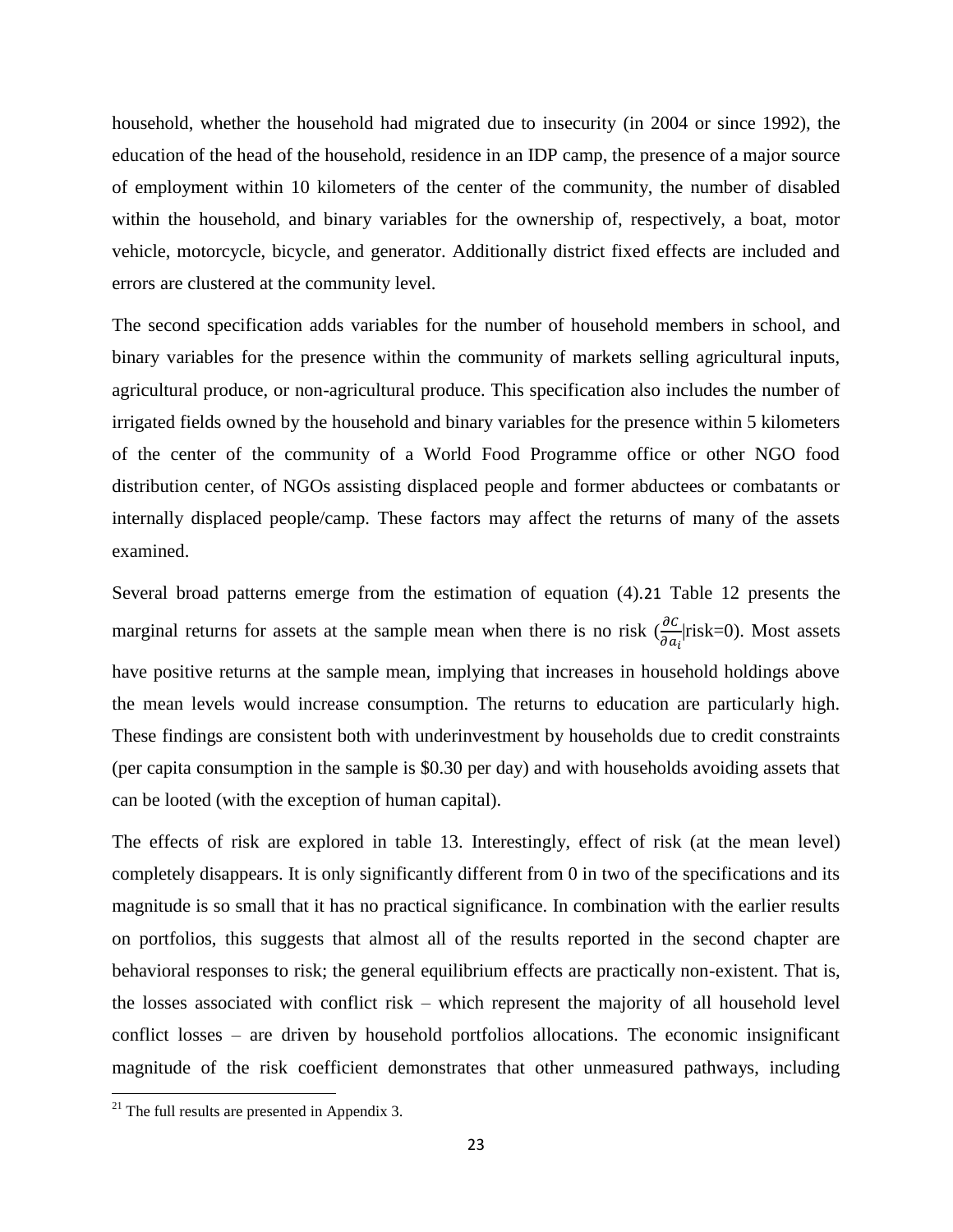general equilibrium effects, do not account for any of the significant losses associated with conflict.

As noted earlier, the shift in portfolios may be a response to risk induced change in returns to assets. As shown in the lower half of table 13, this is not case as the returns to assets at the sample mean  $\left(\frac{\partial C}{\partial a_i \partial \text{Risk}}\right)$  are generally not significant. The only exceptions are sheep/goats and literacy which are weakly significant in some of the specifications. Notably, these exceptions do not occur when the conceptually superior (subjective) measure is used. Consequently, responses in asset levels do not appear to be due to changes in rates of return induced by conflict risk.

The earlier analysis of cropping portfolios was not able to examine production levels. The returns to land, however, should incorporate changes to production levels and yields as described by the literature. The insignificance of the coefficient for the interaction between conflict risk and land, however, appears at odds with the conflict-risk leading to lowered yields. One possible explanation is that conflict prevents households from using all their land. In that case, land ownership might not fully capture the above mentioned effects.

Overall, the analysis suggests that shifts to asset levels are one of the primarily paths by which conflict-risk decreases consumption. This is reinforced by both the general insignificance of the estimated  $\pi$  coefficients and the small magnitude of the effect of risk at the sample mean (despite significant  $\gamma$  coefficients).

#### **VII. Discussion**

Although conflict risk clearly affects household decisions, our empirical understanding has been limited; current analyses have focused on specific responses and therefore do not allow for a comprehensive view of responses and potential tradeoffs. Moreover, the inability to separate the effects of the insecurity from that of violence has made it impossible to quantify the different pathways from conflict to lower post-conflict outcomes. Using unique data, including potentially the largest dataset on conflict (~690,000), this paper has investigated different potential pathways in which households might adjust their livelihoods choices, livestock and crop portfolios, and/or experiences, and the returns to assets.

Although conflict-risk has a very strong effect on the livelihoods of rural households in Northern Uganda, these responses to insecurity primarily were not on the extensive margins, but rather on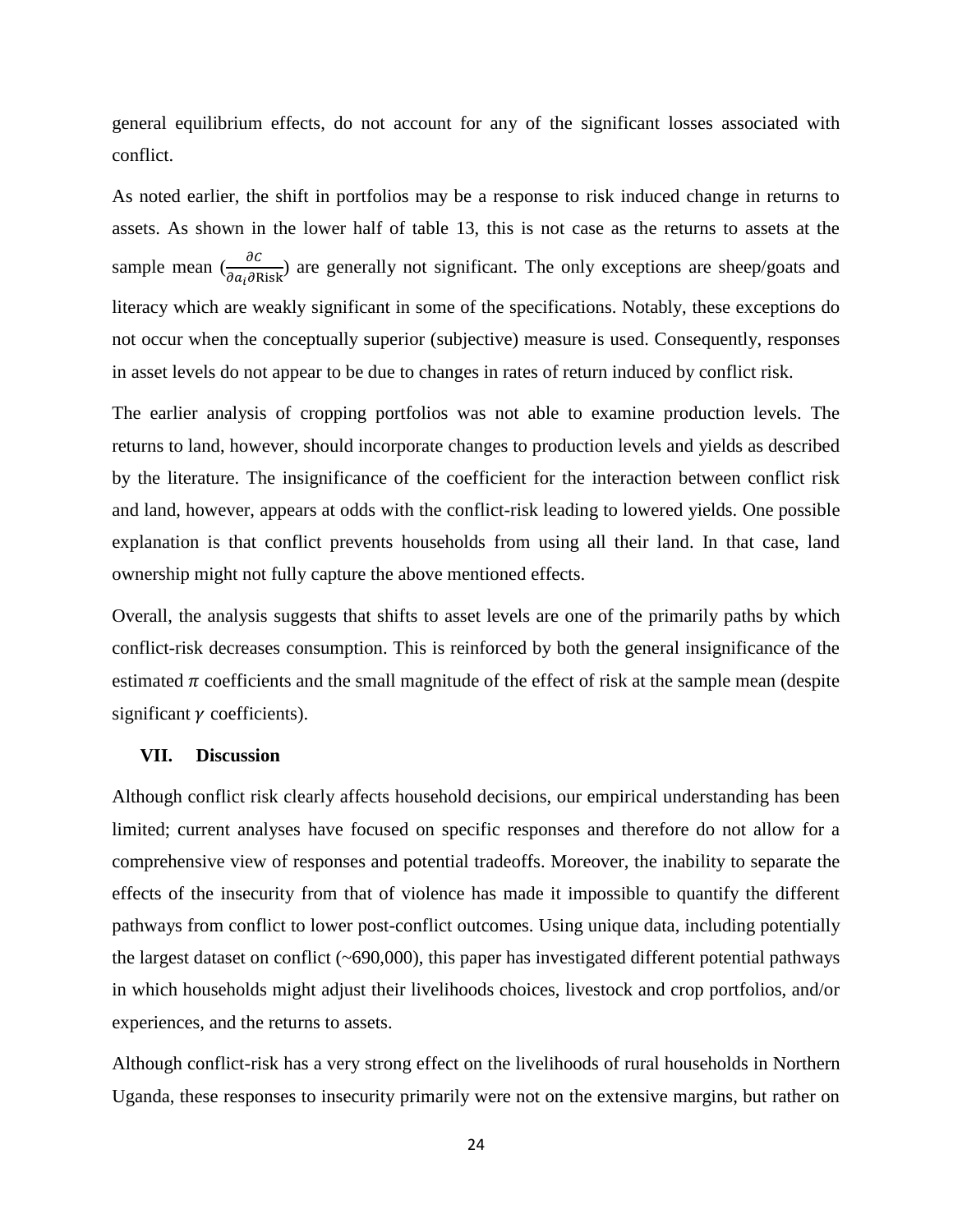the intensive margins. While the analysis focus on the particular context of Northern Uganda, similar results are likely to emerge in many other developing country conflicts. Reflecting the limited options for income diversification in rural Northern Uganda, households do not change livelihoods even in response to vary large changes in conflict-risk. That is, farmers remain farmers. Similarly, while there are changes to labor market behavior, these changes appear to be more limited reflecting the general lack of alternate employment opportunities.

Within the dominant source of rural livelihoods, agriculture, there are substantial shifts in the composition of portfolios. These shifts only partially support the widely held belief that household shift away from profitable but risky (in terms of exposure to violence) activities towards less risk, low return activities. Within livestock portfolios, there is strong shift away from large, grazing livestock, despite the positive marginal returns, to smaller livestock which can be kept within compounds. Moreover, the overall value of livestock herds, which are typically targeted during conflicts, declined by roughly two thirds. In contrast to the clear shift towards low-risk low-return activities in livestock portfolios, this is not as evident in crop portfolios. Insecurity clearly affected the choice of which crops to cultivate, however, these appeared to labor and draught intensive crops.

This suggests a potentially important interaction between the risk reduction in the composition of livestock herds and the choice of crops even in areas where livestock are not the primary source of income. More detailed data would permit this to be verified. More broadly, the results suggest insecurity may affect dietary diversity and overall nutrition by changing the composition of crops. Since local food markets may cease functioning during conflicts, this may have potentially important effects especially on the long run human capital of adolescents.

The large decreases in the size and value of livestock herds should result in large proceeds for households. Since the value of livestock portfolio declines by roughly one of fourth of annual mean consumption, this is an important unanswered question that cannot be examined with the data used here. While multiple possibilities exist, it is possible that household conserve the income to insure themselves against potential attacks and to have capital in case of forced migration due to insecurity or the government. At the same time, the saving levels may be higher than desired as the insecurity likely reduces the opportunities for households to productively invest; many peace-time opportunities may not be available while others only payoff over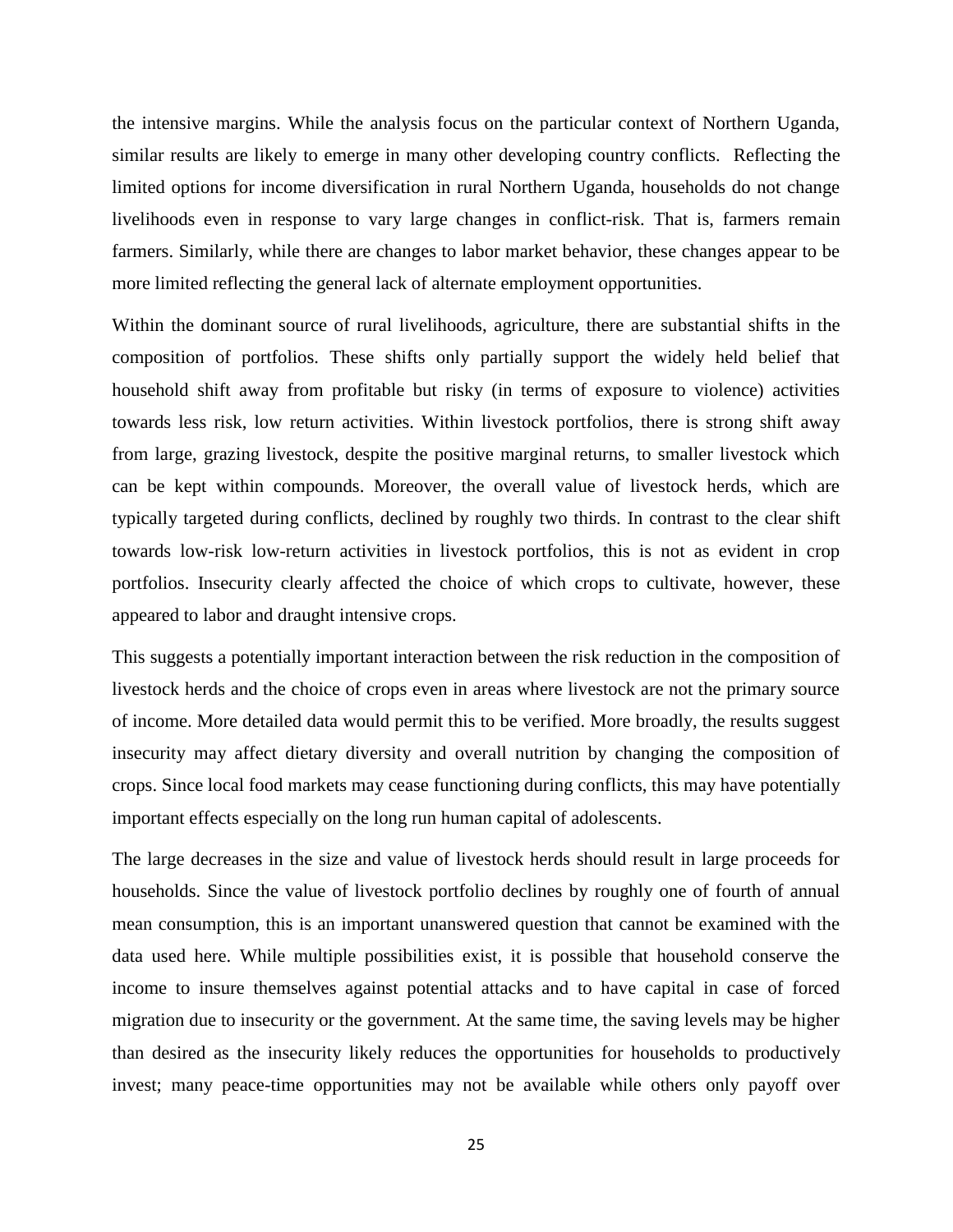prolonged periods of time making them very risky during periods of conflict. Consequently, insecurity may lead households to decrease investment in a productive activity, livestock, without providing opportunities to reinvest the funds.

Returning to Rockmore's (2011) analysis of the relative contribution of insecurity and exposure of conflict to household losses, I find that the economic effect of insecurity disappears once portfolio choice is included in the estimation. Combined with the lack of effect of risk measures on productive assets (with the exception of human capital), this suggests that the majority of the changes in livelihoods occur at the intensive as opposed to extensive margins and that any general equilibrium effects are muted.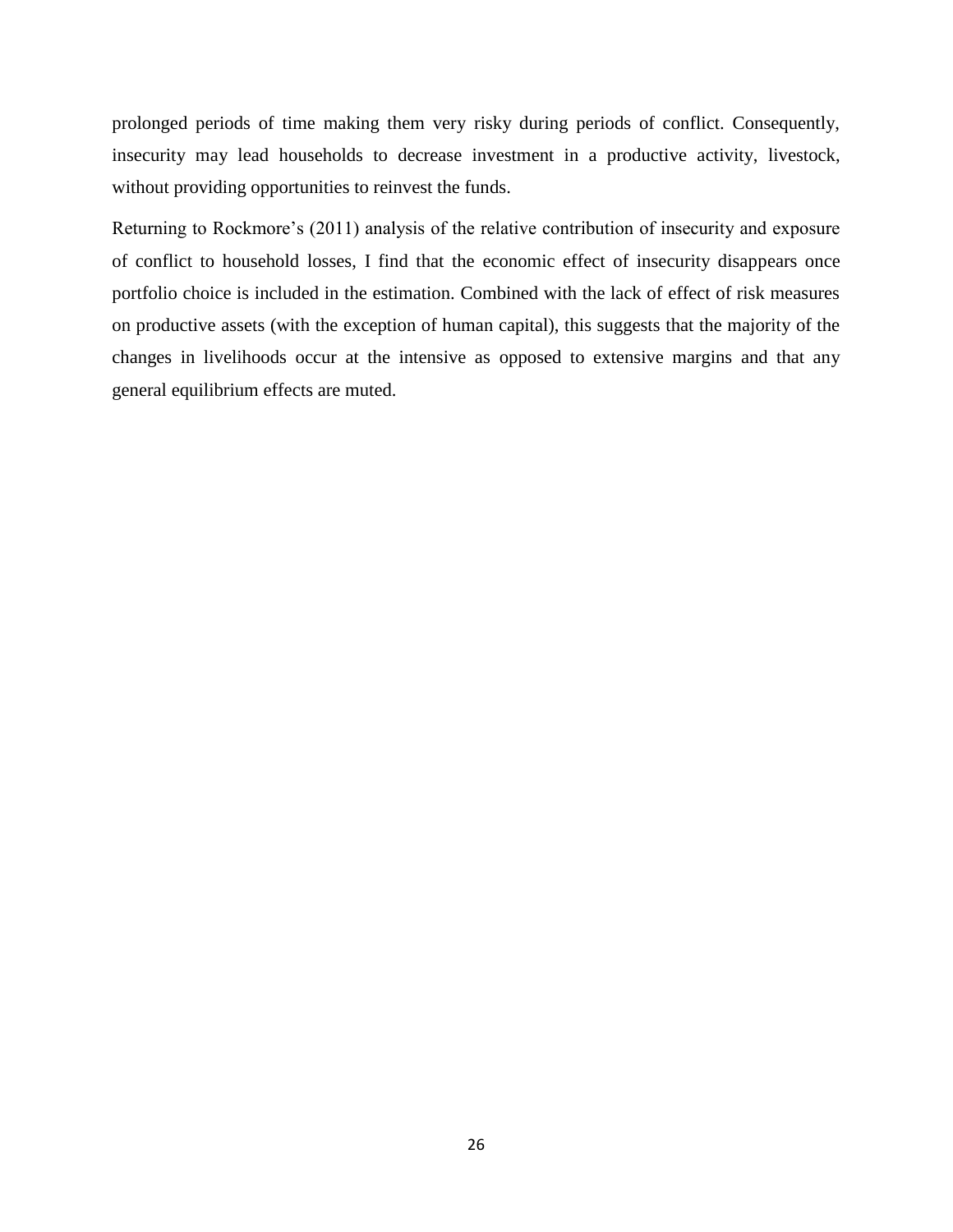|                                                                                                                          | Mean  | <u>Min</u> | <b>Max</b> |
|--------------------------------------------------------------------------------------------------------------------------|-------|------------|------------|
| Estimated objective risk                                                                                                 | 0.29  | 0.00       | 0.97       |
| Estimated objective risk, squared                                                                                        | 0.21  | 0.00       | 0.94       |
| Estimated objective risk*female head of household                                                                        | 0.09  | 0.00       | 0.97       |
| Estimated objective risk 1999                                                                                            | 0.25  | 0.00       | 0.71       |
| Estimated objective risk 2004 using same model as the 1999                                                               | 0.28  | 0.00       | 0.95       |
| Estimated subjective risk                                                                                                | 0.26  | 0.00       | 0.97       |
| Estimated subjective risk, squared                                                                                       | 0.14  | 0.00       | 0.94       |
| Expenditure, ln(per capita annualized household<br>expenditure)                                                          | 0.08  | 0.00       | 0.97       |
| Log of per capita consumption (shillings)                                                                                | 12.10 | 8.66       | 15.61      |
| Total number of oxen or cattle                                                                                           | 1.40  | 0.00       | 200.00     |
| Total number of sheep or goat                                                                                            | 2.56  | 0.00       | 100.00     |
| Total number of poultry                                                                                                  | 3.47  | 0.00       | 75.00      |
| Total number of pigs                                                                                                     | 0.22  | 0.00       | 15.00      |
| Binary variable for ownership of a hoe $(0=no, 1=yes)$                                                                   | 0.93  | 0.00       | 1.00       |
| Binary variable for ownership of a plough $(0=no, 1=yes)$                                                                | 0.12  | 0.00       | 1.00       |
| Female head of household                                                                                                 | 0.31  | 0.00       | 1.00       |
| Number of household members in school                                                                                    | 1.59  | 0.00       | 12.00      |
| Number of disabled individuals in household                                                                              | 0.28  | 0.00       | 5.00       |
| Proportion of household members literate aged 10 or older<br>Presence of market which sells agricultural inputs with LC1 | 0.51  | 0.00       | 1.00       |
| $(0=no, 1=yes)$                                                                                                          | 0.05  | 0.00       | 1.00       |
| Presence of market which sells agricultural produce with                                                                 |       |            |            |
| LC1 $(0=no, 1=yes)$                                                                                                      | 0.15  | 0.00       | 1.00       |
| Presence of market which sells non-agriculture production<br>with LC1 $(0=no, 1=yes)$                                    | 0.24  | 0.00       | 1.00       |
| No schooling $(0=no, 1=yes)$ , head of household                                                                         | 0.10  | 0.00       | 1.00       |
| Some schooling but did not finish primary $(0=no, 1=yes)$ ,                                                              |       |            |            |
| head of household                                                                                                        | 0.53  | 0.00       | 1.00       |
| Finished primary (0=no, 1=yes), head of household                                                                        | 0.14  | 0.00       | 1.00       |
| Some secondary schooling $(0=no, 1=yes)$ , head of                                                                       |       |            |            |
| household                                                                                                                | 0.17  | 0.00       | 1.00       |
| Finished secondary (0=no, 1=yes), head of household                                                                      | 0.01  | 0.00       | 1.00       |
| Specialized degree or diploma $(0=no, 1=yes)$ , head of<br>household                                                     | 0.05  | 0.00       | 1.00       |
| Finished tertiary (0=no, 1=yes), head of household                                                                       | 0.00  | 0.00       | 1.00       |
| No answer for schooling $(0=no, 1=yes)$ , head of household                                                              | 0.00  | 0.00       | 1.00       |
| Presence of WFP or other food distribution within 5km of                                                                 | 0.11  | 0.00       | 1.00       |
|                                                                                                                          |       |            |            |

# **Table 1**: Description of data from NUS and ACLED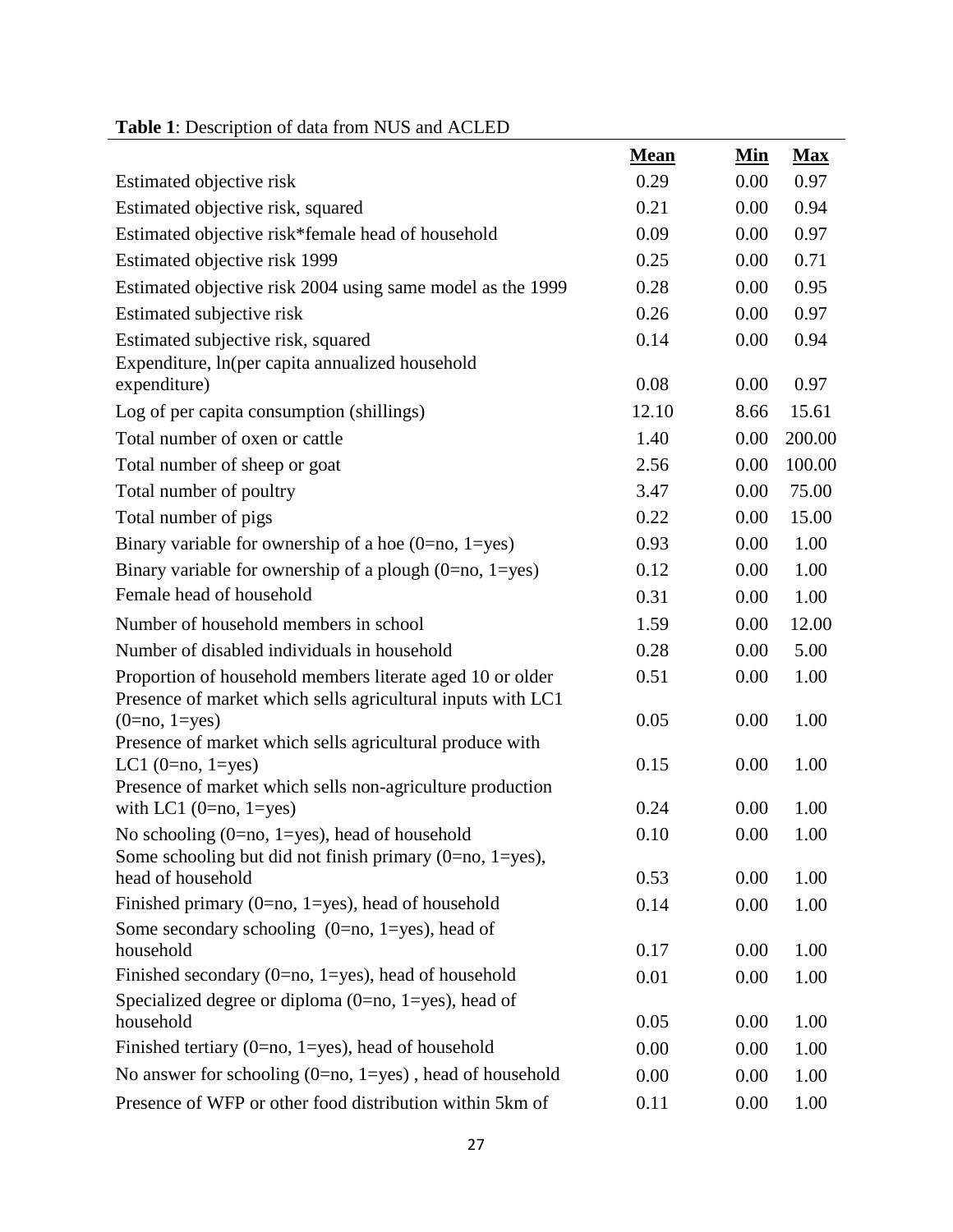| LC1 center                                                                                   |      |      |       |
|----------------------------------------------------------------------------------------------|------|------|-------|
| Presence of NGO assisting former combatants within 5km                                       |      |      |       |
| of LC1 center                                                                                | 0.07 | 0.00 | 1.00  |
| Total land in the largest plots (acres)                                                      | 3.70 | 0.00 | 88.00 |
| Total amount of irrigated land (acres)                                                       | 0.03 | 0.00 | 16.00 |
| Number of individual aged 14-60 from household who are                                       |      |      |       |
| away                                                                                         | 0.08 | 0.00 | 5.00  |
| Presence of urban center or other major source of<br>employment within 10 km $(0=no, 1=yes)$ | 0.14 | 0.00 | 1.00  |
| Community, LRA attack in 2004 (0=no, 1=yes)                                                  | 0.29 | 0.00 | 1.00  |
| Community, cattle rustling in 2004 $(0=no, 1=yes)$                                           | 0.17 | 0.00 | 1.00  |
| Community, LRA attack since 1992 (0=no, 1=yes)                                               | 0.45 | 0.00 | 1.00  |
| Household attacked since 1992                                                                | 0.43 | 0.00 | 1.00  |
| Self-Employed, Agriculture (2004)                                                            | 0.67 | 0.00 | 1.00  |
| Self-Employed, Non-Agriculture (2004)                                                        | 0.13 | 0.00 | 1.00  |
| Wage Employment (2004)                                                                       | 0.12 | 0.00 | 1.00  |
| of which Temporary (2004)                                                                    | 0.08 | 0.00 | 1.00  |
| of which Permanent (2004)                                                                    | 0.04 | 0.00 | 1.00  |
| Remittances (2004)                                                                           | 0.07 | 0.00 | 1.00  |
| Other Sources (2004)                                                                         | 0.00 | 0.00 | 1.00  |
| Self-Employed, Agriculture (1999)                                                            | 0.73 | 0.00 | 1.00  |
| Self-Employed, Non-Agriculture (1999)                                                        | 0.09 | 0.00 | 1.00  |
| Wage Employment (1999)                                                                       | 0.07 | 0.00 | 1.00  |
| of which Temporary (1999)                                                                    | 0.03 | 0.00 | 1.00  |
| of which Permanent (1999)                                                                    | 0.04 | 0.00 | 1.00  |
| Remittances (1999)                                                                           | 0.02 | 0.00 | 1.00  |
| Other Sources (1999)                                                                         | 0.00 | 0.00 | 1.00  |
| Work                                                                                         | 0.98 | 0.00 | 1.00  |
| of which Employer                                                                            | 0.00 | 0.00 | 1.00  |
| of which Self-Employed                                                                       | 0.87 | 0.00 | 1.00  |
| of which Employee                                                                            | 0.11 | 0.00 | 1.00  |
| of which Family Worker (unpaid)                                                              | 0.01 | 0.00 | 1.00  |
| Unemployed                                                                                   | 0.00 | 0.00 | 1.00  |
| Student                                                                                      | 0.00 | 0.00 | 1.00  |
| <b>Domestic Duties/Homemaker</b>                                                             | 0.01 | 0.00 | 1.00  |
| Other                                                                                        | 0.00 | 0.00 | 1.00  |
| Any abduction since 1992 $(0=no, 1=yes)$                                                     | 0.00 | 0.00 | 1.00  |
| Any abduction in 2004 $(0=no, 1=yes)$                                                        | 0.06 | 0.00 | 1.00  |
| Female head of household                                                                     | 2.61 | 0.00 | 12.00 |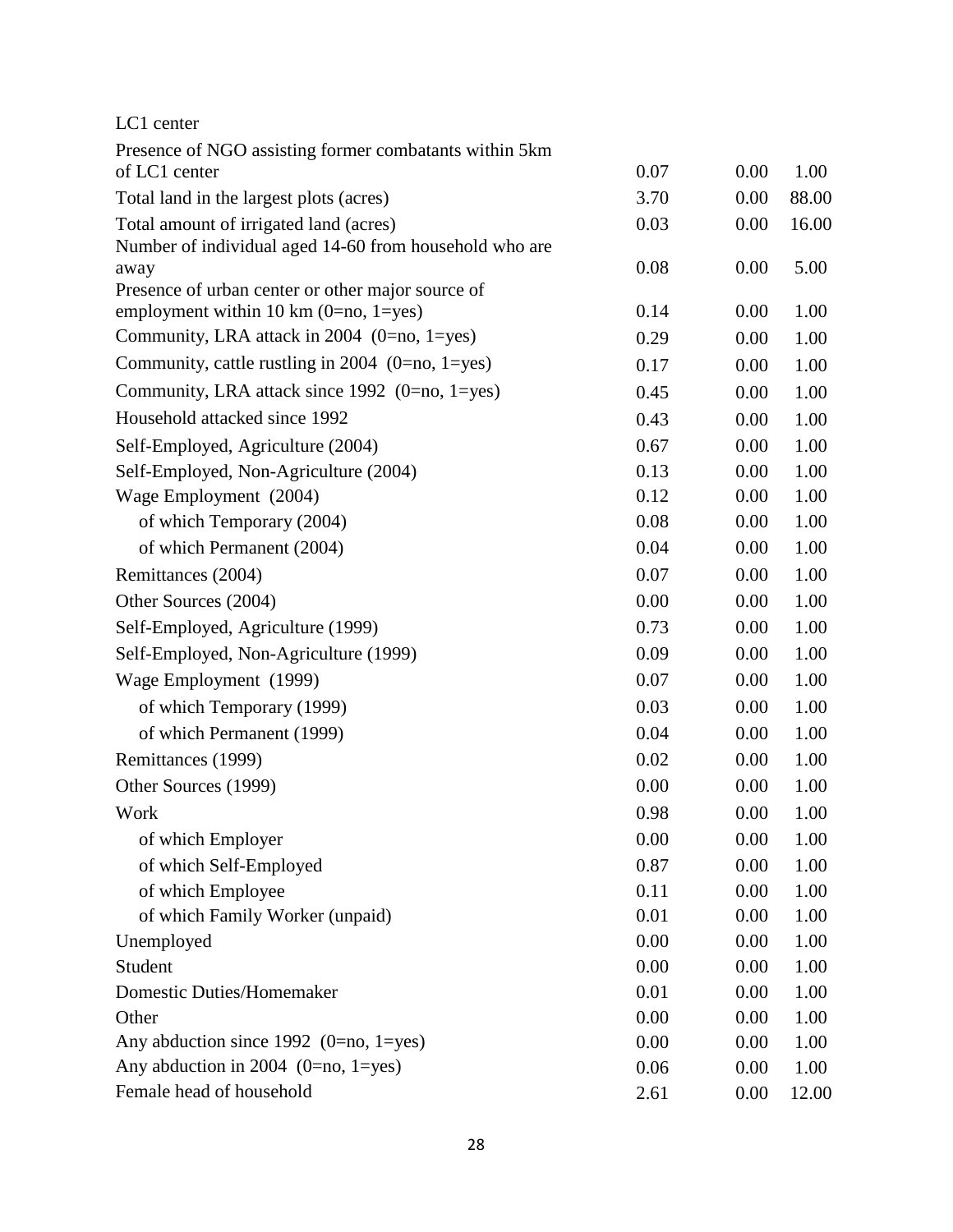| Total number in household younger than 14                   | 2.28 | 0.00 | 9.00 |
|-------------------------------------------------------------|------|------|------|
| Total number in household between 14-60                     | 0.20 | 0.00 | 3.00 |
| Total number in household older than 60                     | 0.06 | 0.00 | 3.00 |
| Total number in household older than 60                     | 0.02 | 0.00 | 4.00 |
| Head of household migrated due to insecurity, $2004$ (0=no, |      |      |      |
| $1 = yes)$                                                  | 0.02 | 0.00 | 1.00 |
| Head of household migrate due to insecurity, ever $(0=no,$  |      |      |      |
| $1 = yes$ )                                                 | 0.22 | 0.00 | 1.00 |
| Distance to nearest attack 1997, ACLED                      | 0.83 | 0.02 | 2.43 |
| Distance to nearest attack 1998, ACLED                      | 0.45 | 0.00 | 1.36 |
| Distance to nearest attack 1999, ACLED                      | 0.86 | 0.01 | 2.22 |
| Distance to nearest attack 2000, ACLED                      | 0.92 | 0.00 | 2.49 |
| Distance to nearest attack 2001, ACLED                      | 0.69 | 0.01 | 2.11 |
| Distance to nearest attack 2002, ACLED                      | 0.37 | 0.00 | 1.60 |
| Distance to nearest attack 2003, ACLED                      | 0.21 | 0.00 | 0.95 |
| Distance to nearest attack 2004, NUS                        | 0.34 | 0.00 | 1.09 |
| Distance to nearest attack 1999, NUS                        | 0.28 | 0.00 | 1.25 |
| Distance to nearest attack 1992. NUS                        | 0.31 | 0.00 | 1.37 |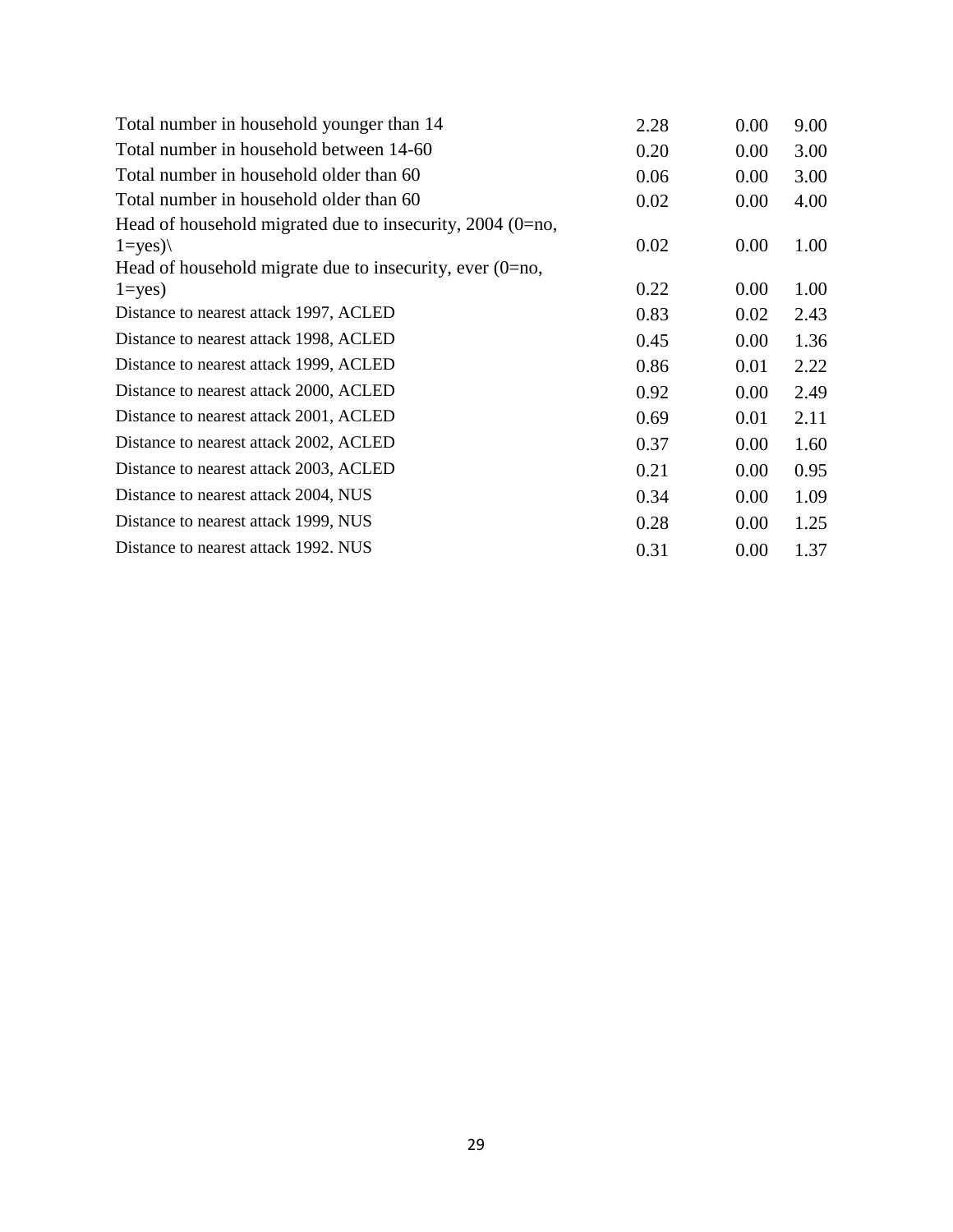| rabic 2. Description of uata from the 2002 Oganuan Census         |                 |      |            |
|-------------------------------------------------------------------|-----------------|------|------------|
|                                                                   | <b>Mean Min</b> |      | <b>Max</b> |
| Was there any rebel activity in the parish in the past 12 months? | 0.40            | 0.00 | 1.00       |
| <b>Estimated Risk (Logit)</b>                                     | 0.39            | 0.00 | 0.75       |
| Estimated Risk*Estimated Risk (Logit)                             | 0.19            | 0.00 | 0.57       |
| Any livestock in the household $(0=no, 1=yes)$                    | 0.65            | 0.00 | 1.00       |
| Any crops in the household $(0=no, 1=yes)$                        | 0.82            | 0.00 | 1.00       |
| Goats, owned (total)                                              | 2.37            | 0.00 | 133.00     |
| Sheep, owned (total)                                              | 0.94            | 0.00 | 196.00     |
| Pigs, owned (total)                                               | 0.11            | 0.00 | 29.00      |
| Cattle, owned (total)                                             | 1.64            | 0.00 | 190.00     |
| Chicken, owned (total)                                            | 3.27            | 0.00 | 104.00     |
| Cassava, grown in last season (Jan-Jun 2002)                      | 0.33            | 0.00 | 1.00       |
| Sweetpeas, grown in last season (Jan-Jun 2002)                    | 0.18            | 0.00 | 1.00       |
| Groundnuts, grown in last season (Jan-Jun 2002)                   | 0.08            | 0.00 | 1.00       |
| Sorghum, grown in last season (Jan-Jun 2002)                      | 0.17            | 0.00 | 1.00       |
| Maize, grown in last season (Jan-Jun 2002)                        | 0.22            | 0.00 | 1.00       |
| Beans, grown in last season (Jan-Jun 2002)                        | 0.31            | 0.00 | 1.00       |
| Millet, grown in last season (Jan-Jun 2002)                       | 0.15            | 0.00 | 1.00       |
| Sesame, grown in last season (Jan-Jun 2002)                       | 0.17            | 0.00 | 1.00       |
| Male household members, aged 0-5                                  | 0.61            | 0.00 | 10.00      |
| Male household members, aged 6-16                                 | 0.88            | 0.00 | 15.00      |
| Male household members, aged 17-50                                | 1.00            | 0.00 | 48.00      |
| Male household members, aged 51 or older                          | 0.19            | 0.00 | 10.00      |
| Female household members, aged 0-5                                | 0.61            | 0.00 | 10.00      |
| Female household members, aged 6-16                               | 0.84            | 0.00 | 18.00      |
| Female household members, aged 17-50                              | 1.12            | 0.00 | 19.00      |
| Female household members, aged 51 or older                        | 0.18            | 0.00 | 11.00      |
| Proportion of household members aged 10 or older who are literate | 0.36            | 0.00 | 1.00       |
| Head of the household male, $(0=no, 1=yes)$                       | 0.78            | 0.00 | 1.00       |
| Head of the household married, $(0=no, 1=yes)$                    | 0.84            | 0.00 | 1.00       |
| Head of the household, no education                               | 0.33            | 0.00 | 1.00       |

# **Table 2: Description of data from the 2002 Ugandan Census**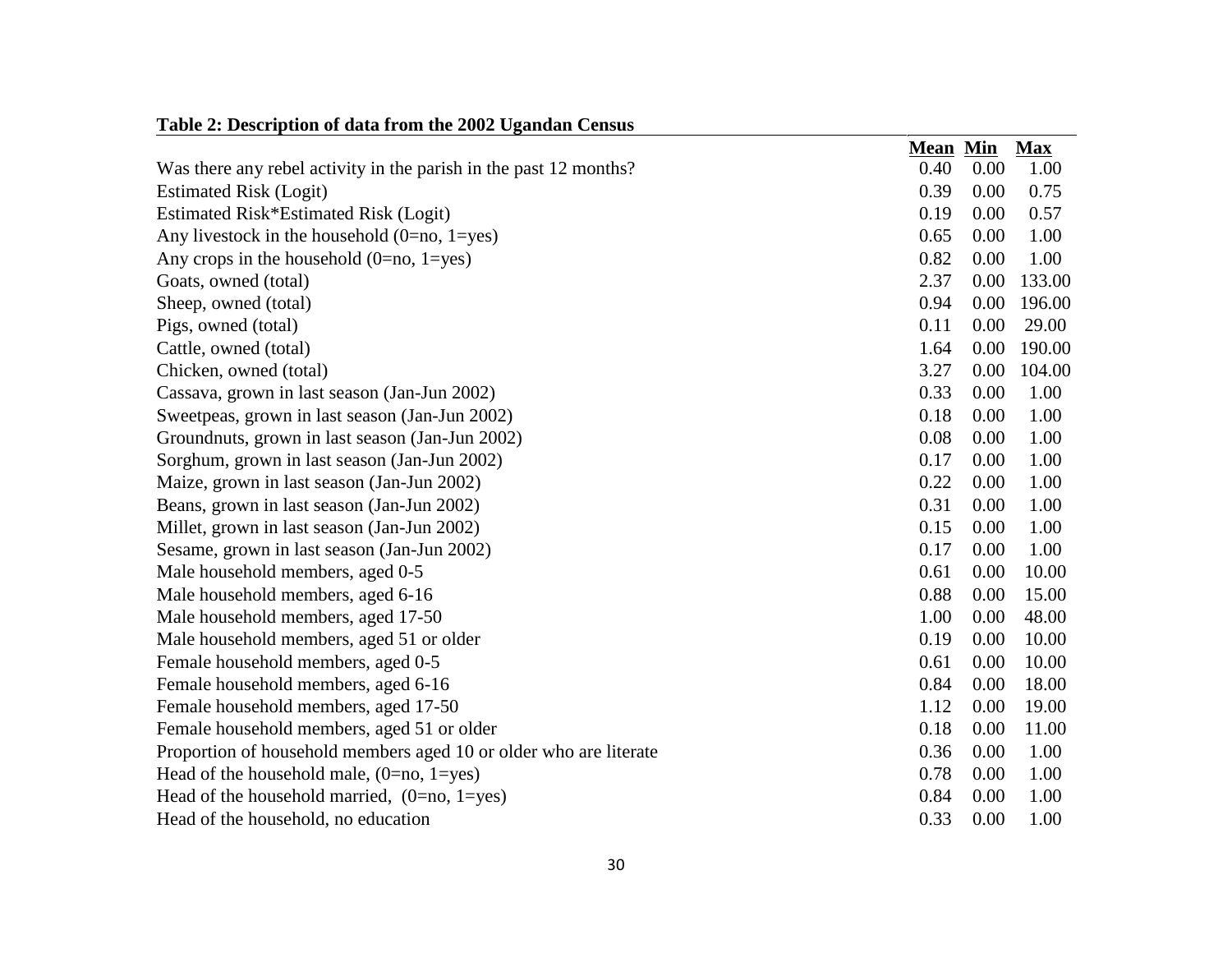| Head of the household, some education                                                               | 0.38  | 0.00  | 1.00  |
|-----------------------------------------------------------------------------------------------------|-------|-------|-------|
| Head of the Household, completed P7                                                                 | 0.16  | 0.00  | 1.00  |
| Head of the Household, completed J3                                                                 | 0.09  | 0.00  | 1.00  |
| Head of the Household, completed S6                                                                 | 0.01  | 0.00  | 1.00  |
| Head of the Household, completed a certificate                                                      | 0.02  | 0.00  | 1.00  |
| Head of the Household, completed diploma training                                                   | 0.01  | 0.00  | 1.00  |
| Head of the Household, completed a degree                                                           | 0.00  | 0.00  | 1.00  |
| Is the head of the household literate? $(0=no, 1=yes)$                                              | 0.60  | 0.00  | 1.00  |
| Age of the head of the household                                                                    | 41.16 | 10.00 | 95.00 |
| Own a house, $(0=no, 1=yes)$                                                                        | 0.95  | 0.00  | 1.00  |
| Own land, $(0=no, 1=yes)$                                                                           | 0.04  | 0.00  | 1.00  |
| Own at least one motorvehicle, $(0=no, 1=yes)$                                                      | 0.00  | 0.00  | 1.00  |
| Own at least one motorcycle, $(0=no, 1=yes)$                                                        | 0.01  | 0.00  | 1.00  |
| Own at least one bicycle, $(0=no, 1=yes)$                                                           | 0.40  | 0.00  | 1.00  |
| One at least one mobile phone, $(0=no, 1=yes)$                                                      | 0.01  | 0.00  | 1.00  |
| Did the LC1 experience any cattle rustling in the past 12 months? $(0=no, 1=yes)$                   | 0.15  | 0.00  | 1.00  |
| Did the LC1 experience any incidence of rebel activity in the past 12 months? $(0=no, 1=yes)$       | 0.27  | 0.00  | 1.00  |
| Did the LC1 experience any drought in the past 12 months? $(0=no, 1=yes)$                           | 0.76  | 0.00  | 1.00  |
| Is there a market place for crops in the LC1? (0=no, 1=yes)                                         | 0.21  | 0.00  | 1.00  |
| Is there a market place for animals/poultry in the LC1? $(0=no, 1=yes)$                             | 0.05  | 0.00  | 1.00  |
| Did the LC1 experience any major disease affecting crops in the past 12 months? $(0=no, 1=yes)$     | 0.90  | 0.00  | 1.00  |
| Did the LC1 experience any major disease affecting livestock in the past 12 months? $(0=no, 1=yes)$ | 0.95  | 0.00  | 1.00  |
| Did the LC1 experience any human epidemic in the past 12 months? $(0=no, 1=yes)$                    | 0.86  | 0.00  | 1.00  |
| Do you have any formal micro-credit institutions in the LC1 $>$ (0=no, 1=yes)                       | 0.10  | 0.00  | 1.00  |
| Is there an all weather road in or bordering the LC1? $(0=no, 1=yes)$                               | 0.42  | 0.00  | 1.00  |
| Is there an a seasonal road in or bordering the LC1? (0=no, 1=yes)                                  | 0.56  | 0.00  | 1.00  |
| Distance of the parish to an urban center                                                           | 21.30 | 0.40  | 68.90 |
| Fraction of the parish which is populated                                                           | 0.99  | 0.24  | 1.00  |
| Fraction of the parish covered by water                                                             | 0.01  | 0.00  | 0.76  |
| Fraction of the parish covered by trees/shrub                                                       | 0.00  | 0.00  | 0.27  |
| Fraction of the parish covered by herbaceous                                                        | 0.36  | 0.00  | 1.00  |
| Fraction of the parish in the humid agro-ecological zone                                            | 0.01  | 0.00  | 1.00  |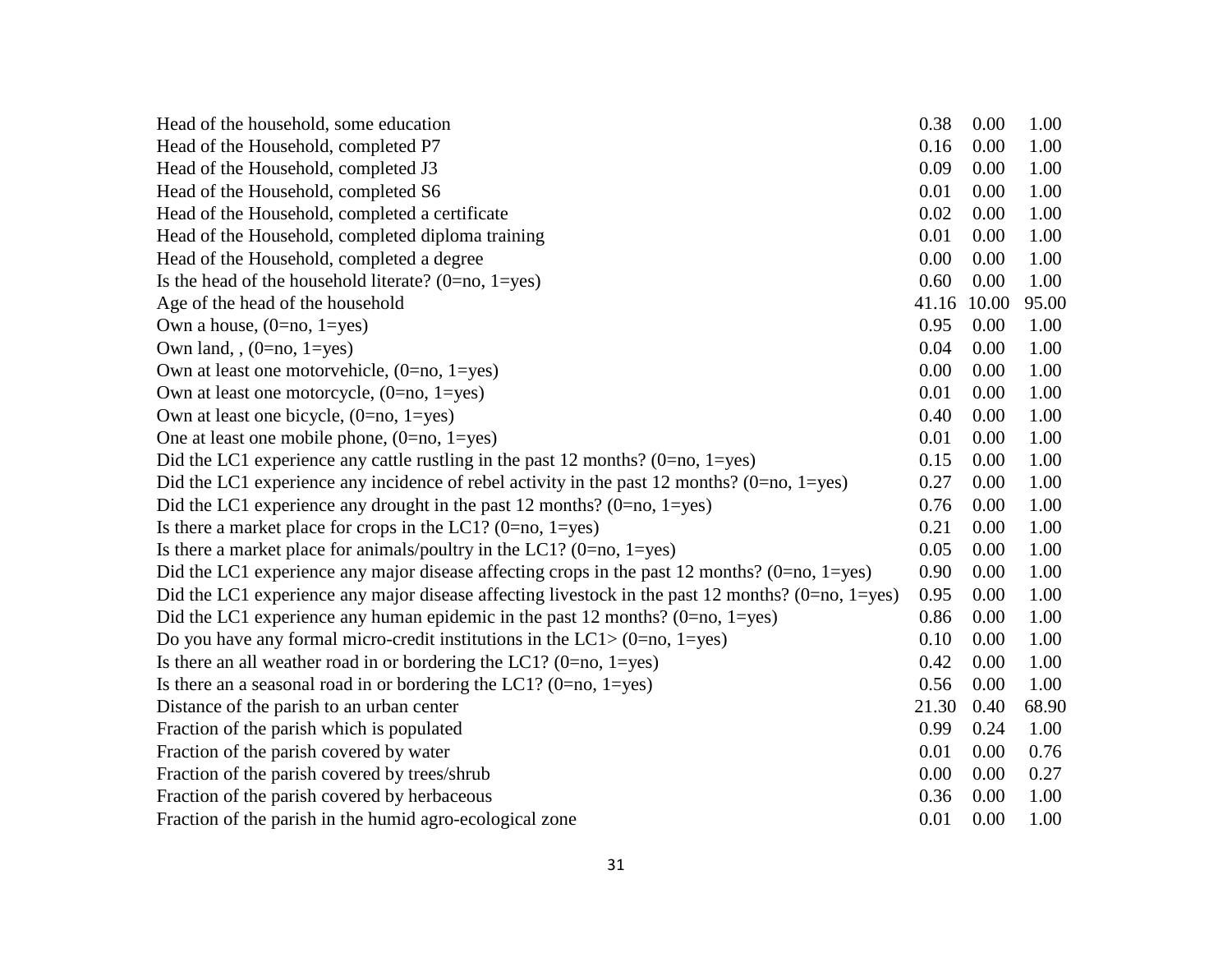| Fraction of the parish in the sub-humid agro-ecological zone  | 0.13 | 0.00 | 1.00 |
|---------------------------------------------------------------|------|------|------|
| Fraction of the parish in the semi-humid agro-ecological zone | 0.84 | 0.00 | 1.00 |
| Fraction of the parish in the transition agro-ecological zone | 0.01 | 0.00 | 1.00 |
| Fraction of the parish covered by coniferous plantation       | 0.00 | 0.00 | 0.30 |
| Fraction of the parish covered by woodland                    | 0.15 | 0.00 | 1.00 |
| Fraction of the parish covered by bushland                    | 0.05 | 0.00 | 1.00 |
| Fraction of the parish covered by grassland                   | 0.13 | 0.00 | 1.00 |
| Fraction of the parish with wetland cover                     | 0.00 | 0.00 | 0.36 |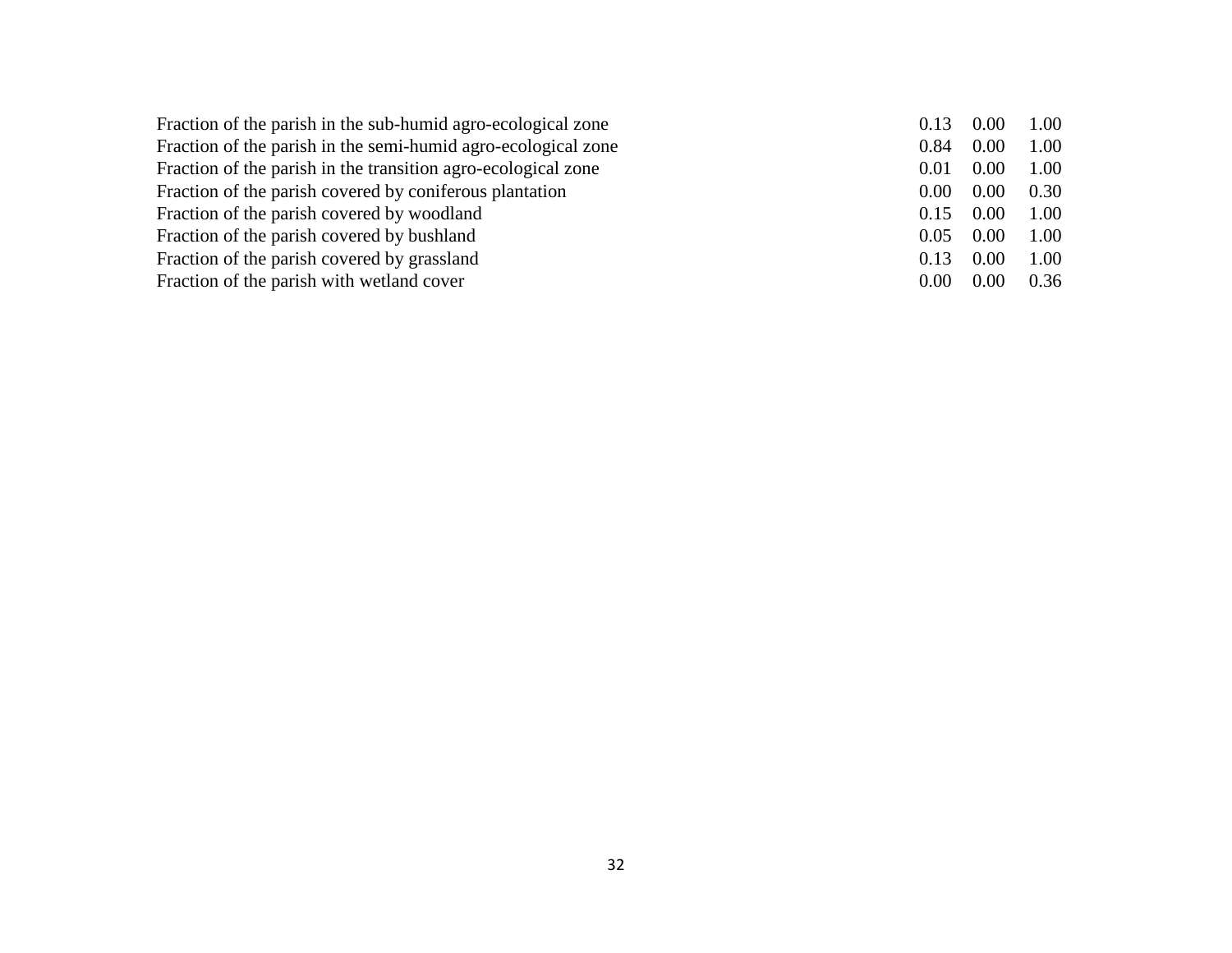| Table 3: Logit Estimating Objective and Subjective Risk of Community Attacks |                   |            |
|------------------------------------------------------------------------------|-------------------|------------|
|                                                                              | Obj               | Subj       |
| Distance to nearest attack 1992. NUS                                         | 0.41              | $-0.8$     |
|                                                                              | [3.14]            | [2.04]     |
| Distance to nearest attack 1999, NUS                                         | 0.49              | 2.56       |
|                                                                              | $[5.42]$ $[2.92]$ |            |
| Distance to nearest attack 2004, NUS                                         | $-6.16** -1.54$   |            |
|                                                                              | $[2.92]$ $[2.61]$ |            |
| Distance to nearest attack 1997, ACLED                                       | 1.98              | 8.00***    |
|                                                                              | [2.02]            | [1.81]     |
| Distance to nearest attack 1998, ACLED                                       | $-0.56$ $-1.92$   |            |
|                                                                              | [2.11]            | [1.80]     |
| Distance to nearest attack 1999, ACLED                                       | $-0.16$           | $-8.14***$ |
|                                                                              | $[1.99]$ $[2.19]$ |            |
| Distance to nearest attack 2000, ACLED                                       | $-1.97$           | 0.73       |
|                                                                              | [1.56]            | [1.65]     |
| Distance to nearest attack 2001, ACLED                                       | $-0.5$            | 1.19       |
|                                                                              | $[2.51]$ $[2.06]$ |            |
| Distance to nearest attack 2002, ACLED                                       | $-2.54$           | $-5.04***$ |
|                                                                              | [2.60]            | [1.81]     |
| Distance to nearest attack 2003, ACLED                                       | $-15.52*** -1.56$ |            |
|                                                                              | [4.18]            | [1.84]     |
| Constant                                                                     | $3.22***$         | 0.43       |
|                                                                              | [1.16]            | [0.50]     |
| Observations                                                                 | 353               | 353        |
| Pseudo $R^2$                                                                 | 0.59              | 0.35       |
| Percent of LRA attacks in 2004 correctly classified                          | 89.2%             | 80.2%      |

Robust standard errors in brackets, community weights used

\*, \*\*, \*\*\* statistically significant at the 10%, 5%, 1% levels respectively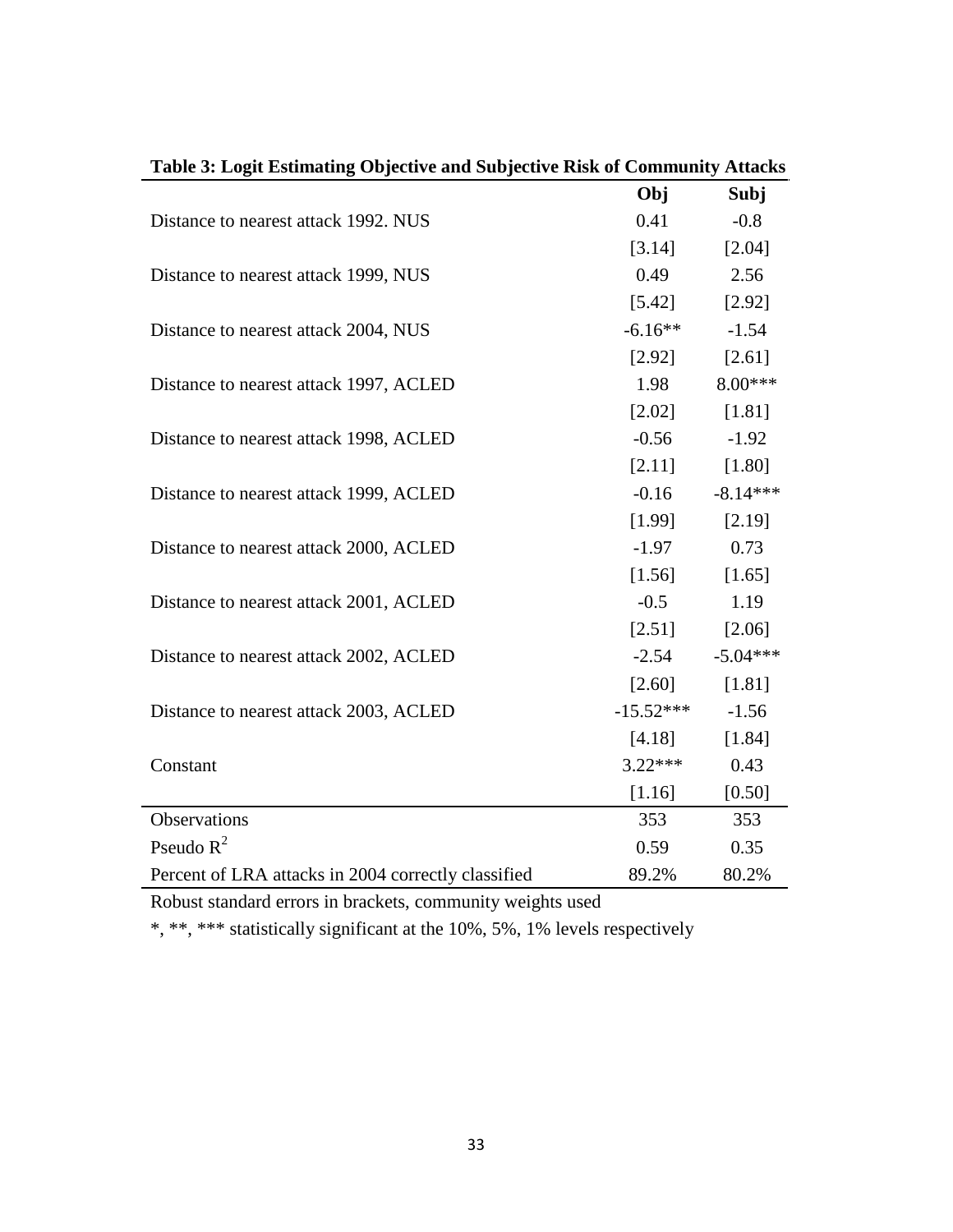|                                                     | Obj 1999   | Obj 2004    |
|-----------------------------------------------------|------------|-------------|
| Distance to nearest attack t-1, ACLED               | $-3.27***$ | $-20.40***$ |
|                                                     | [0.64]     | [4.04]      |
| Distance to nearest attack t-2, ACLED               | $-1.29***$ | $-6.52***$  |
|                                                     | [0.39]     | [2.11]      |
| Constant                                            | $0.96**$   | $2.95***$   |
|                                                     | [0.39]     | [0.62]      |
| <b>Observations</b>                                 | 353        | 353         |
| Pseudo $R^2$                                        | 0.22       | 0.53        |
| Percent of LRA attacks in 2004 correctly classified | 78.7%      | 87.8%       |

#### **Table 4: Logit Estimating Objective and Subjective Risk of Community Attacks for 2004, 1999**

Robust standard errors in brackets, community weights used

\*, \*\*, \*\*\* statistically significant at the 10%, 5%, 1% levels respectively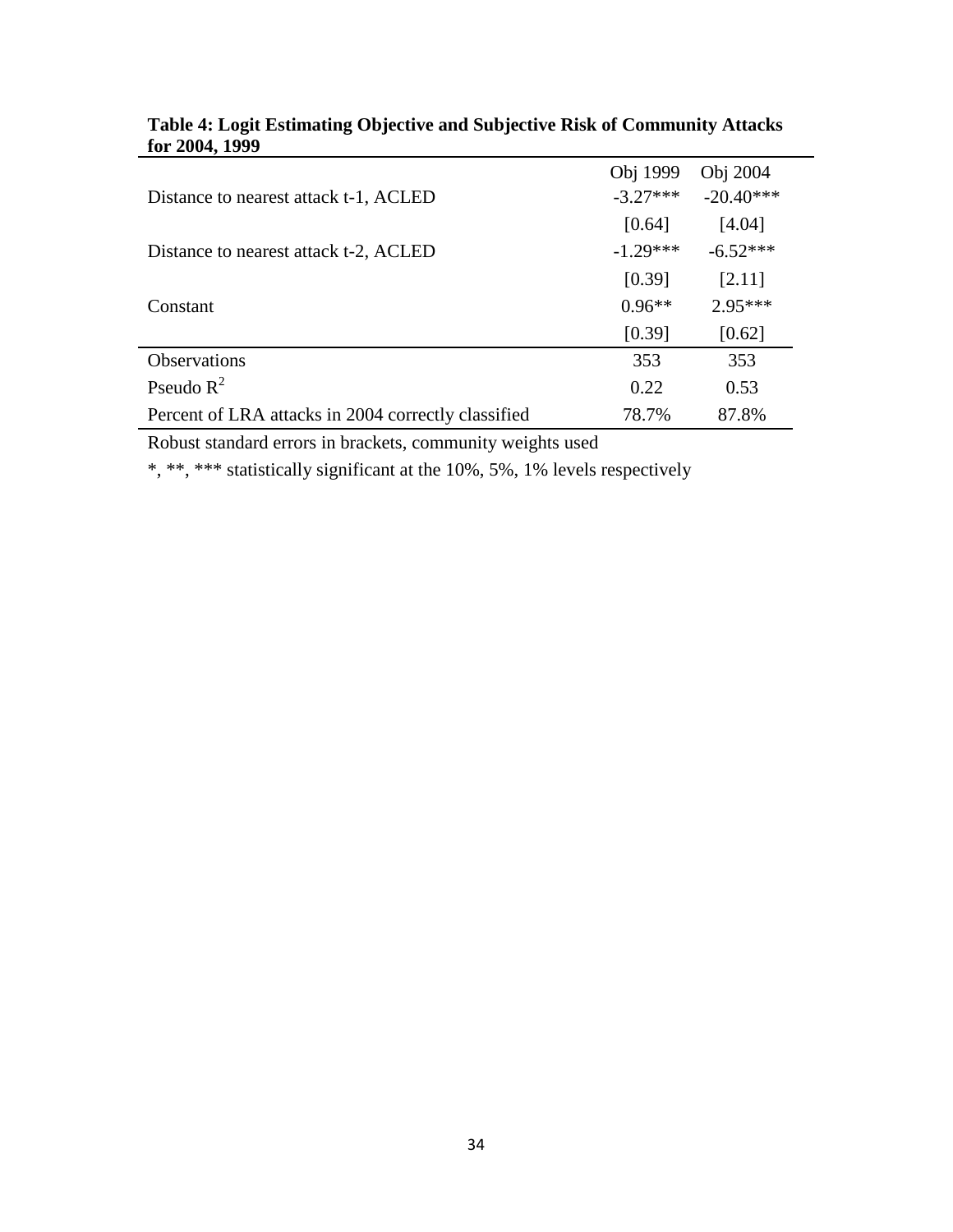|                                                     | Attack     |
|-----------------------------------------------------|------------|
| Distance to nearest activity                        | $-0.18***$ |
|                                                     | [0.02]     |
| Constant                                            | $1.12***$  |
|                                                     | [0.13]     |
| Observations                                        | 1174       |
| Pseudo $R^2$                                        | 0.14       |
| Percent of LRA attacks in 2004 correctly classified | 69.0%      |

**Table 5: Logit Estimating Objective Risk for the Census data**

Robust standard errors in brackets, community weights used

\*, \*\*, \*\*\* statistically significant at the 10%, 5%, 1% levels respectively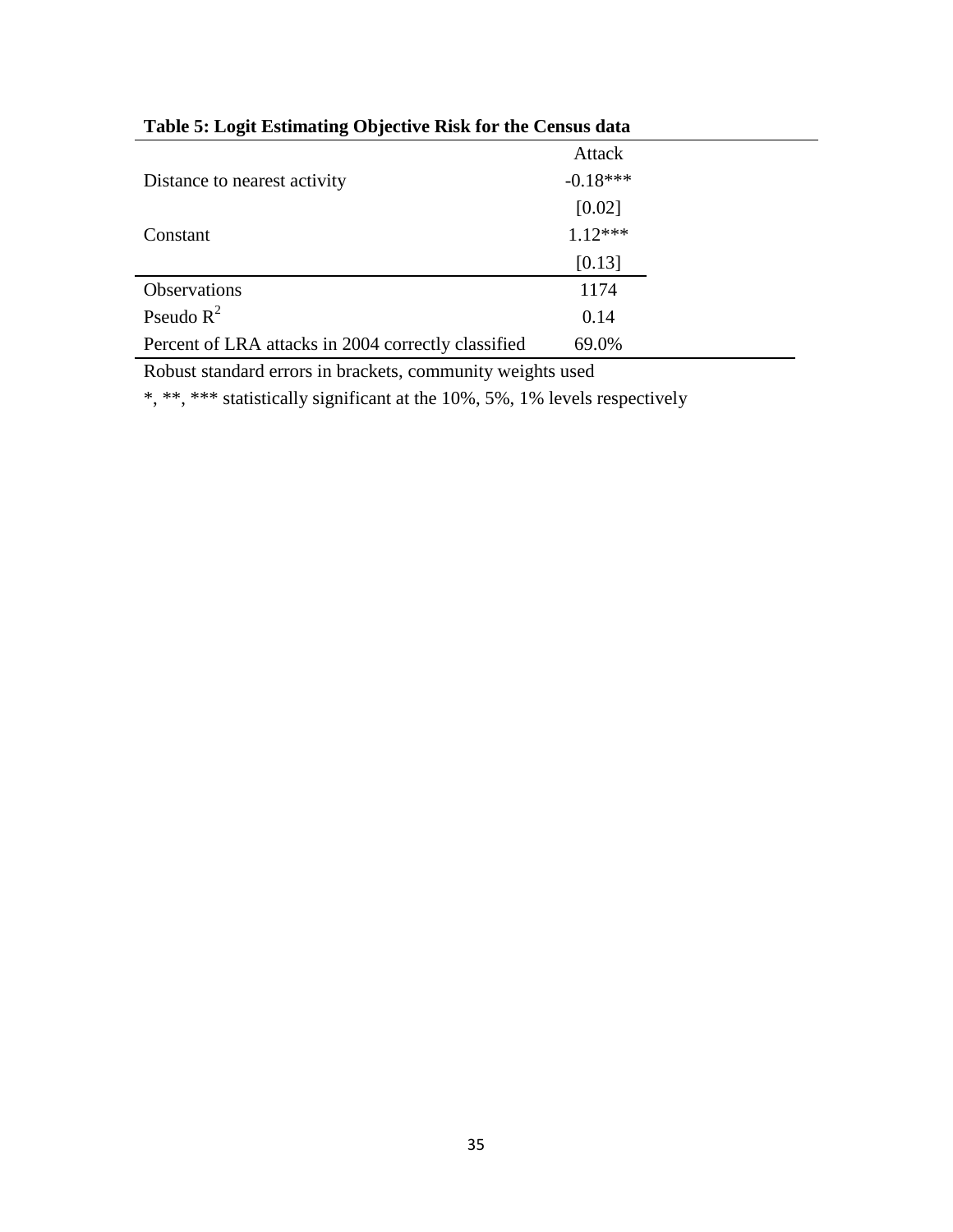|             | % Communities Attacked |       |          | <b>Estimated Obj. Risk</b> |       |       |          |
|-------------|------------------------|-------|----------|----------------------------|-------|-------|----------|
| Region      | 1999                   | 2004  | Change   |                            | 1999  | 2004  | Change   |
| Acholi      | 84.4%                  | 98.6% | 14.2%    |                            | 60.1% | 80.4% | 20.3%    |
| Karamoja    | 5.3%                   | 10.5% | 5.3%     |                            | 6.0%  | 11.0% | 5.0%     |
| Lango       | 37.8%                  | 48.8% | 11.0%    |                            | 46.0% | 51.5% | 5.5%     |
| <b>Teso</b> | 7.7%                   | 14.2% | 6.5%     |                            | 14.5% | 11.1% | $-3.4\%$ |
| West Nile   | $9.9\%$                | 2.8%  | $-7.0\%$ |                            | 11.1% | 8.9%  | $-2.2\%$ |

**Table 6: Placement of LRA Attacks and Estimated Risk in 1999 and 2004**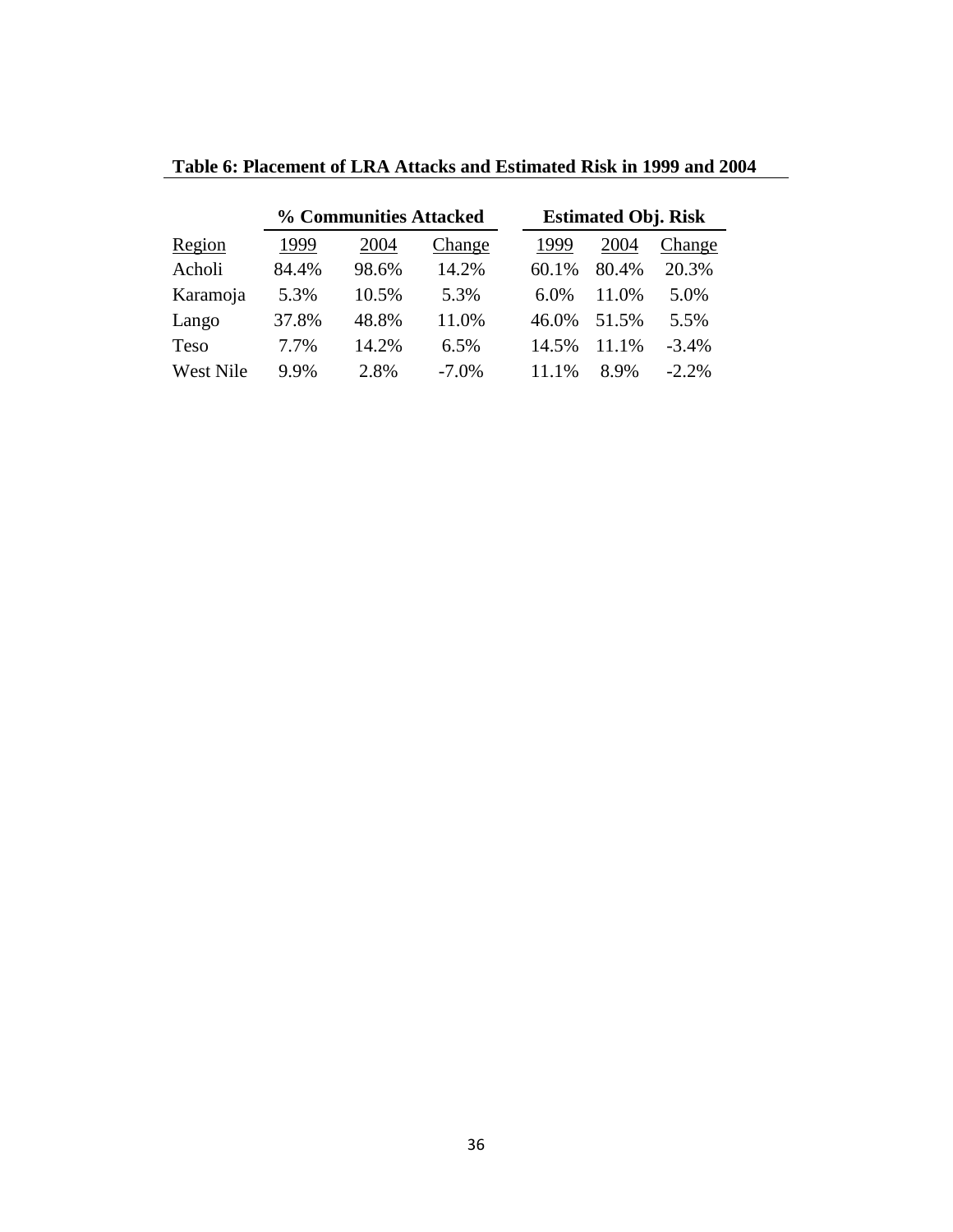| Group Type: Quintile                        |                                                                   |                 |            |
|---------------------------------------------|-------------------------------------------------------------------|-----------------|------------|
|                                             | $1^{\rm st}$                                                      | 5 <sup>th</sup> | Difference |
| Change in risk levels between 1999 and 2004 | $-0.27$                                                           | 0.33            | $0.60***$  |
| Average risk levels in 1999                 | 0.36                                                              | 0.35            | 0.00       |
| Sample size                                 | 512                                                               | 486             |            |
|                                             | % reporting each<br>source in 1999                                |                 |            |
| <b>Sources</b>                              | 1 <sup>st</sup>                                                   | $5^{\text{th}}$ | Difference |
| Self-Employed, Agriculture                  | 0.83                                                              | 0.81            | $-0.02$    |
| Self-Employed, Non-Agriculture              | 0.10                                                              | 0.05            | $-0.05**$  |
| Wage Employment                             | 0.05                                                              | 0.12            | $0.07***$  |
| of which Temporary                          | 0.03                                                              | 0.03            | 0.00       |
| of which Permanent                          | 0.02                                                              | 0.10            | $0.08***$  |
| Remittances                                 | 0.01                                                              | 0.01            | 0.00       |
| <b>Other Sources</b>                        | 0.00                                                              | 0.00            | 0.00       |
|                                             | Difference between<br>1999 and 2004 in %<br>reporting each source |                 |            |
| <b>Sources</b>                              | 1 <sup>st</sup>                                                   | 5 <sup>th</sup> | Difference |
| Self-Employed, Agriculture                  | $-0.06$                                                           | $-0.07$         | $-0.01$    |
| Self-Employed, Non-Agriculture              | 0.01                                                              | 0.02            | 0.01       |
| <b>Wage Employment</b>                      | 0.02                                                              | 0.02            | 0.00       |
| of which Temporary                          | 0.02                                                              | 0.04            | 0.02       |
| of which Permanent                          | 0.01                                                              | $-0.01$         | $-0.02*$   |
| Remittances                                 | 0.03                                                              | 0.02            | 0.00       |
| <b>Other Sources</b>                        | 0.00                                                              | 0.00            | 0.00       |

## **Table 7: Changes in Sources of Income Between Households in non-IDP Communities with the Greatest Increase and Decrease in Estimated Risk Between 1999 and 2004**

\*,\*\*,\*\*\* Significant at the 1, 5, 10% level, respectively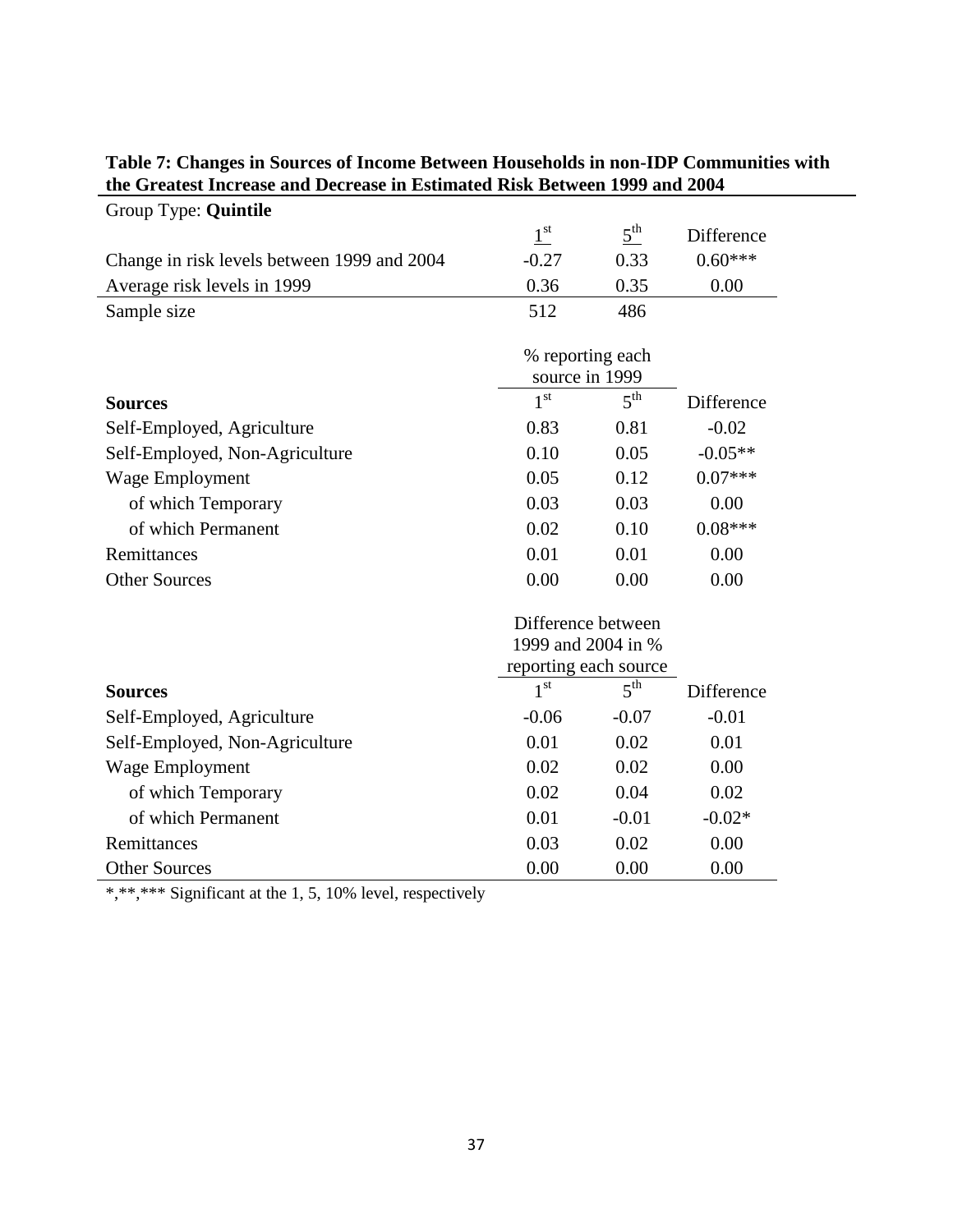|                                  | Quintile        |                 |            |
|----------------------------------|-----------------|-----------------|------------|
|                                  | 1 <sup>st</sup> | $5^{\text{th}}$ | Difference |
| Work                             | 0.66            | 0.65            | $-0.02$    |
| of which Employer                | 0.00            | 0.00            | 0.00       |
| of which Self-Employed           | 0.36            | 0.36            | 0.00       |
| of which Employee                | 0.04            | 0.08            | $0.04***$  |
| of which Family Worker (unpaid)  | 0.26            | 0.20            | $-0.06***$ |
| Unemployed                       | 0.00            | 0.01            | $0.01*$    |
| Student                          | 0.26            | 0.25            | $-0.01$    |
| <b>Domestic Duties/Homemaker</b> | 0.05            | 0.08            | 0.03       |
| Other                            | 0.02            | 0.01            | $-0.01$    |
| Sample Size                      | 1,681           | 1,617           |            |

# **Table 8: Labor Force Status for Non-Disabled Adults (14-61) by Risk Group Full Sample**

# **Non-IDP Population**

|                                  | Quintile        |                 |                   |
|----------------------------------|-----------------|-----------------|-------------------|
|                                  | 1 <sup>st</sup> | 5 <sup>th</sup> | <b>Difference</b> |
| Work                             | 0.66            | 0.67            | 0.00              |
| of which Employer                | 0.00            | 0.00            | 0.00              |
| of which Self-Employed           | 0.36            | 0.36            | 0.00              |
| of which Employee                | 0.04            | 0.08            | $0.04***$         |
| of which Family Worker (unpaid)  | 0.26            | 0.22            | $-0.04*$          |
| Unemployed                       | 0.00            | 0.00            | 0.00              |
| Student                          | 0.27            | 0.24            | $-0.03$           |
| <b>Domestic Duties/Homemaker</b> | 0.04            | 0.07            | $0.03*$           |
| Other                            | 0.02            | 0.02            | $-0.01$           |
| Sample Size                      | 1,345           | 1,349           |                   |

\*,\*\*,\*\*\* Significant at the 1, 5, 10% level, respectively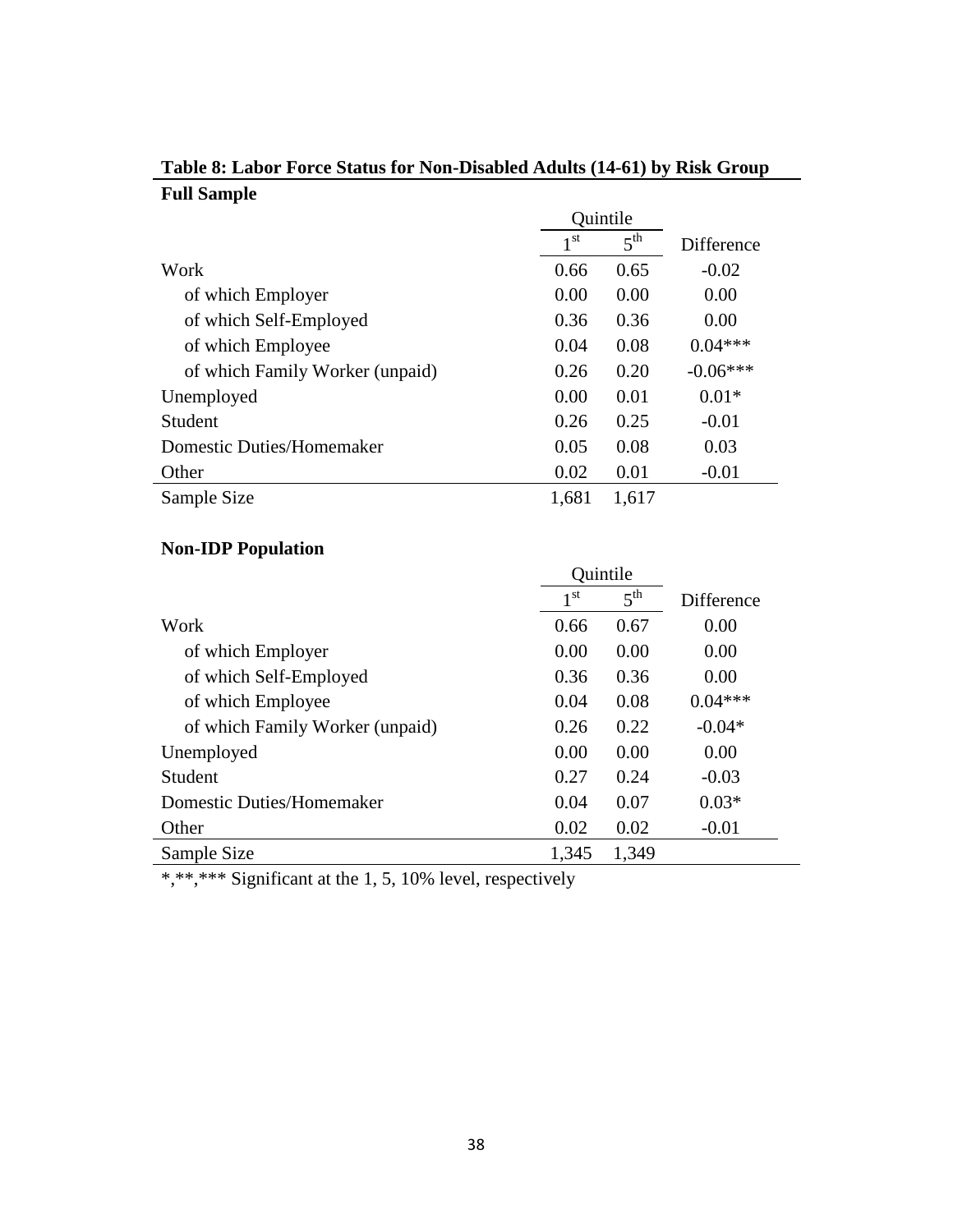|                                 | <b>Female</b> |                 |            | <b>Male</b>     |                 |            |
|---------------------------------|---------------|-----------------|------------|-----------------|-----------------|------------|
|                                 | 1 st          | $5^{\text{th}}$ | Difference | 1 <sup>st</sup> | $5^{\text{th}}$ | Difference |
| Work                            | 0.85          | 0.86            | 0.01       | 0.90            | 0.90            | $-0.01$    |
| of which Employer               | 0.004         | 0.00            | $-0.004*$  | 0.002           | 0.01            | 0.01       |
| of which Self-Employed          | 0.35          | 0.39            | 0.04       | 0.71            | 0.67            | $-0.04$    |
| of which Employee               | 0.05          | 0.07            | 0.02       | 0.07            | 0.16            | $0.09***$  |
| of which Family Worker (unpaid) | 0.45          | 0.39            | $-0.05$    | 0.12            | 0.05            | $-0.07**$  |
| Unemployed                      | 0.001         | 0.001           | 0.0002     | 0.005           | 0.01            | $0.01*$    |
| Student                         | 0.04          | 0.02            | $-0.02$    | 0.05            | 0.07            | 0.02       |
| Domestic Duties/Homemaker       | 0.09          | 0.12            | 0.03       | 0.01            | 0.02            | 0.01       |
| Other                           | 0.02          | 0.004           | $-0.01*$   | 0.02            | 0.004           | $-0.02$    |
| Sample Size                     | 621           | 630             |            | 510             | 505             |            |

# **Table 9: Labor Force Status for Non-Disabled Adults (18-61) by Risk Group and Gender Full Sample**

# **Non-IDP Population**

|                                  | Female       |                 |            | <b>Male</b>     |                 |            |
|----------------------------------|--------------|-----------------|------------|-----------------|-----------------|------------|
|                                  | $1^{\rm st}$ | $5^{\text{th}}$ | Difference | 1 <sub>st</sub> | $5^{\text{th}}$ | Difference |
| Work                             | 0.86         | 0.87            | 0.004      | 0.91            | 0.90            | $-0.01$    |
| of which Employer                | 0.005        | 0.002           | $-0.003$   | 0.00            | 0.01            | 0.004      |
| of which Self-Employed           | 0.36         | 0.39            | 0.03       | 0.72            | 0.65            | $-0.07$    |
| of which Employee                | 0.05         | 0.06            | 0.01       | 0.07            | 0.19            | $0.12***$  |
| of which Family Worker (unpaid)  | 0.45         | 0.41            | $-0.04$    | 0.12            | 0.06            | $-0.06**$  |
| Unemployed                       | 0.001        | 0.00            | $-0.001$   | 0.001           | 0.01            | 0.01       |
| Student                          | 0.04         | 0.01            | $-0.03**$  | 0.06            | 0.06            | 0.01       |
| <b>Domestic Duties/Homemaker</b> | 0.08         | 0.11            | 0.03       | 0.01            | 0.02            | 0.01       |
| Other                            | 0.02         | 0.01            | 0.00       | 0.03            | 0.01            | $-0.02$    |
| Sample Size                      | 502          | 506             |            | 411             | 391             |            |

\*,\*\*\*\* Significant at the 1, 5, 10% level, respectively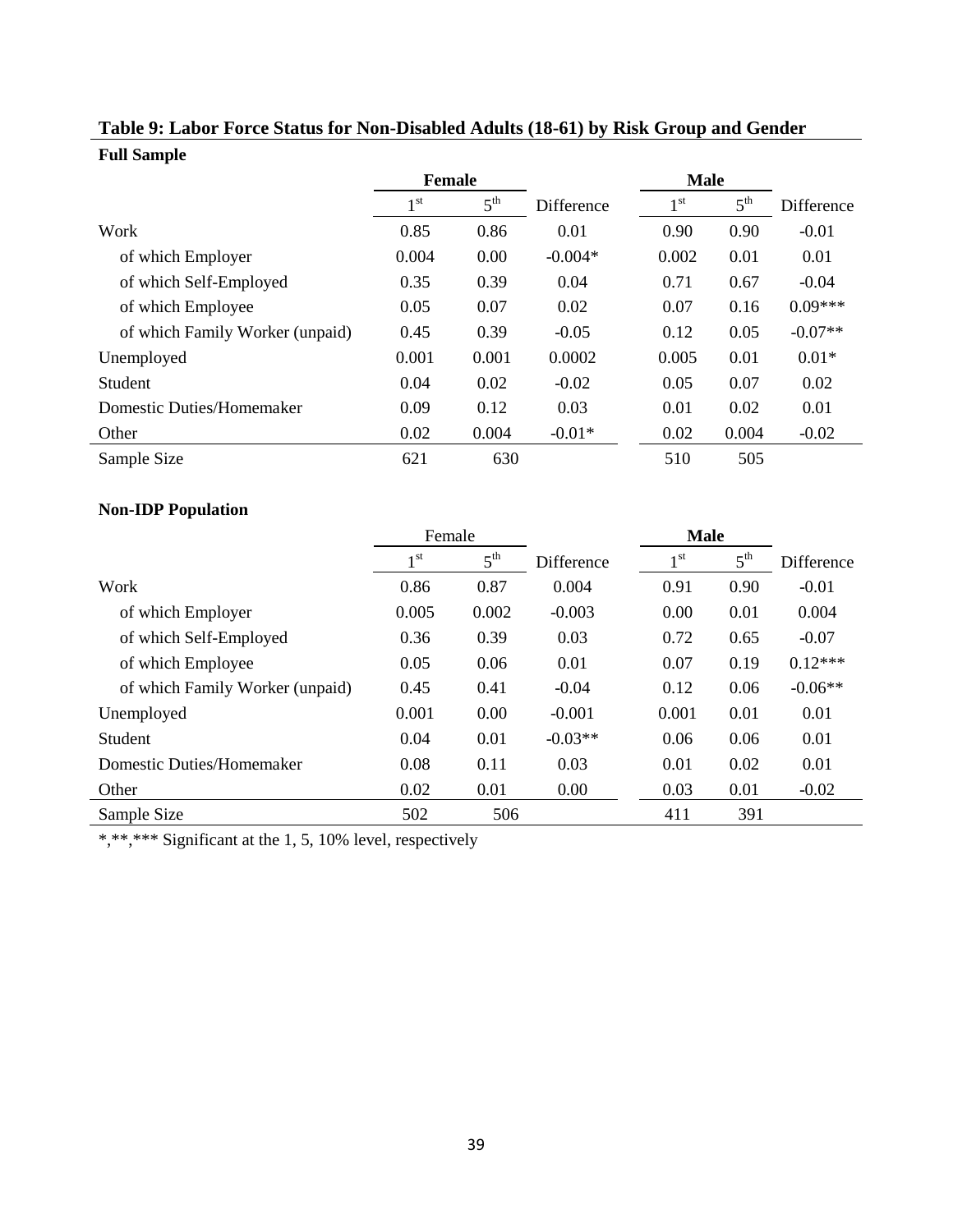|                                                        | Goats      | <b>Sheep</b> | Pigs       | Cattle      | Poultry    |
|--------------------------------------------------------|------------|--------------|------------|-------------|------------|
| Coefficient on Estimated Risk-Linear Term              | $-5.14***$ | $-12.27***$  | $3.55***$  | $-10.66***$ | $-2.54***$ |
|                                                        | (0.42)     | (1.13)       | (0.53)     | (0.90)      | (0.36)     |
| Coefficient on Estimated Risk-Quadratic Term           | $5.79***$  | $13.0***$    | $-3.27***$ | $15.05***$  | $2.53***$  |
|                                                        | (0.42)     | (1.51)       | (0.64)     | (1.17)      | (0.45)     |
| $R^2$                                                  | 0.05       | 0.13         | 0.10       | 0.11        | 0.04       |
| Sample Size                                            | 690,615    | 690,658      | 690,764    | 690,514     | 690,714    |
| Effect of Risk Evaluated at Sample Mean                | $-0.87$    | $-2.24$      | 0.74       | $-1.22$     | $-0.49$    |
| Percent of Households with Positive Holdings           | 40.8%      | 10.9%        | 4.5%       | 20.0%       | 50.2%      |
| Average Holdings for Households with Positive Holdings | 5.8        | 8.6          | 2.4        | 8.2         | 6.5        |
| Mean Effect as Percent of Average Positive Holdings    | $-14.9%$   | $-26.1%$     | 30.2%      | $-14.9%$    | $-7.6\%$   |

# **Table 10: The Relationship Between Livestock Holdings and the Risk of Violence**

\*,\*\*,\*\*\* Significant at the 1, 5, 10% level, respectively

Standard Errors in Parentheses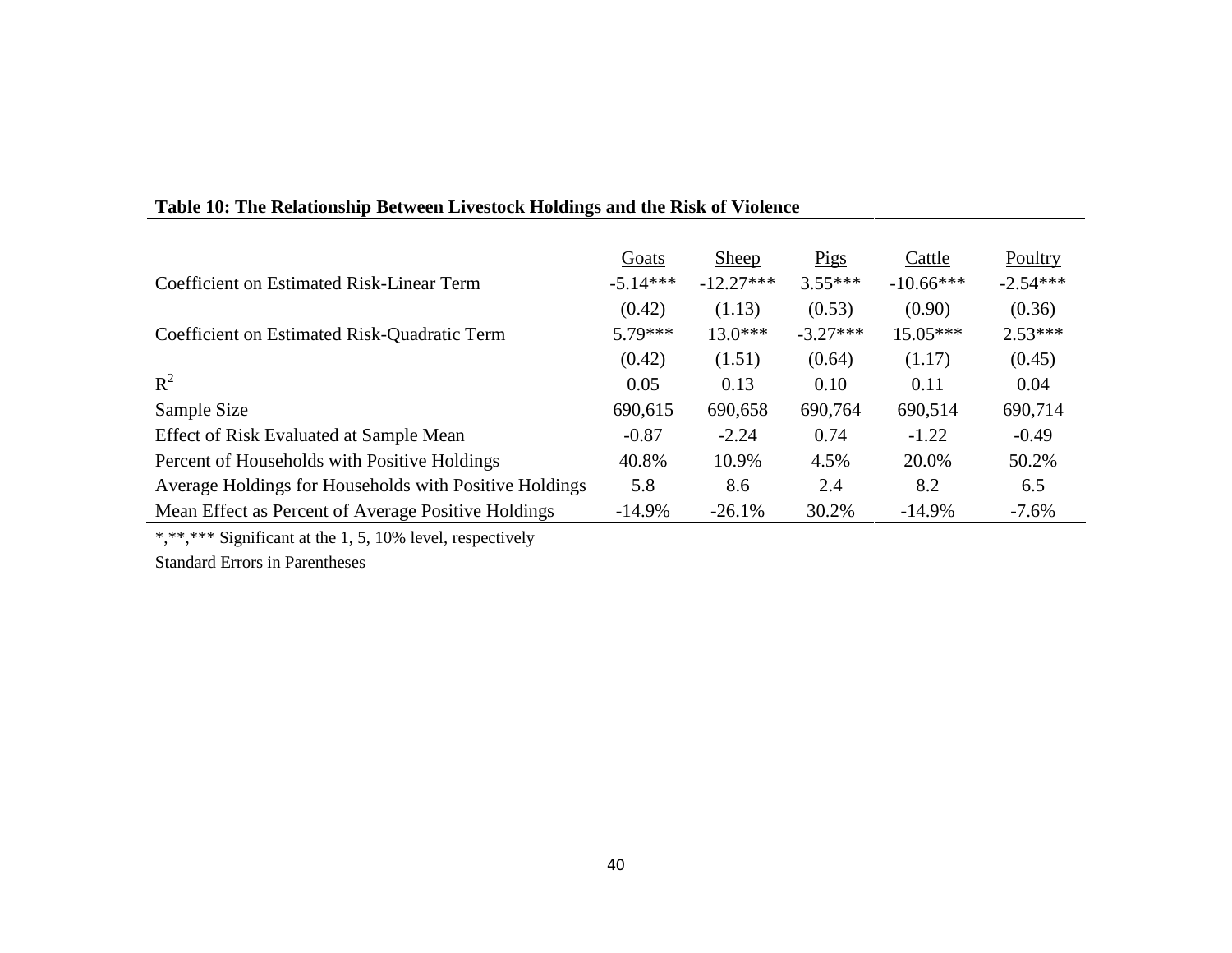# **Table 11: The Relationship Between Crop Choice and the Risk of Violence**

|                                            | Cassava    | Sweetpea   | Groundnuts | Sorghum    | Maize      | Beans      | Millet     | <b>Sesame</b> |
|--------------------------------------------|------------|------------|------------|------------|------------|------------|------------|---------------|
| Coef. on the Estimated Risk-Linear Term    | $0.72***$  | $0.41***$  | 0.08       | $0.23***$  | $-0.14***$ | $1.00***$  | $-0.85***$ | $-1.62***$    |
|                                            | (0.06)     | (0.07)     | (0.08)     | (0.07)     | (0.06)     | (0.06)     | (0.07)     | (0.07)        |
| Coef. on the Estimated Risk-Quadratic Term | $-0.97***$ | $-0.49***$ | $-0.43***$ | $-0.27***$ | 0.05       | $-1.39***$ | $0.94***$  | $1.62***$     |
|                                            | (0.07)     | (0.08)     | (0.09)     | (0.07)     | (0.01)     | (0.07)     | (0.08)     | (0.08)        |
| $R^2$                                      | 0.18       | 0.18       | 0.14       | 0.30       | 0.16       | 0.28       | 0.18       | 0.20          |
| Sample Size                                | 673,870    | 689,737    | 689,737    | 689,737    | 690,836    | 689,737    | 689,737    | 672,694       |
|                                            |            |            |            |            |            |            |            |               |
| <b>Marginal Effect at Mean</b>             |            |            |            |            |            |            |            |               |
| <b>Estimated Risk-Linear Term</b>          | $0.22***$  | $0.09***$  | 0.01       | $0.04***$  | $-0.04***$ | $0.25***$  | $-0.16***$ | $-0.33***$    |
|                                            | (0.02)     | (0.01)     | (0.01)     | (0.01)     | (0.01)     | (0.02)     | (0.01)     | (0.02)        |
| <b>Estimated Risk-Quadratic Term</b>       | $-0.29***$ | $-0.10***$ | $-0.06***$ | $-0.05***$ | 0.01       | $-0.35***$ | $0.18***$  | $0.33***$     |
|                                            | (0.02)     | (0.02)     | (0.01)     | (0.01)     | (0.01)     | (0.02)     | (0.02)     | (0.02)        |
| Overall Effect on Probability to Grow Crop | $-7.4%$    | $-1.6%$    | $-4.6%$    | $-0.7%$    | $-2.4%$    | $-9.7%$    | 1.6%       | 0.1%          |
| Percent of Sample Growing Crop             | 32.6%      | 17.9%      | 8.5%       | 17.3%      | 22.1%      | 30.1%      | 15.2%      | 16.9%         |

\*,\*\*,\*\*\* Significant at the 1, 5, 10% level, respectively

Standard Errors in Parentheses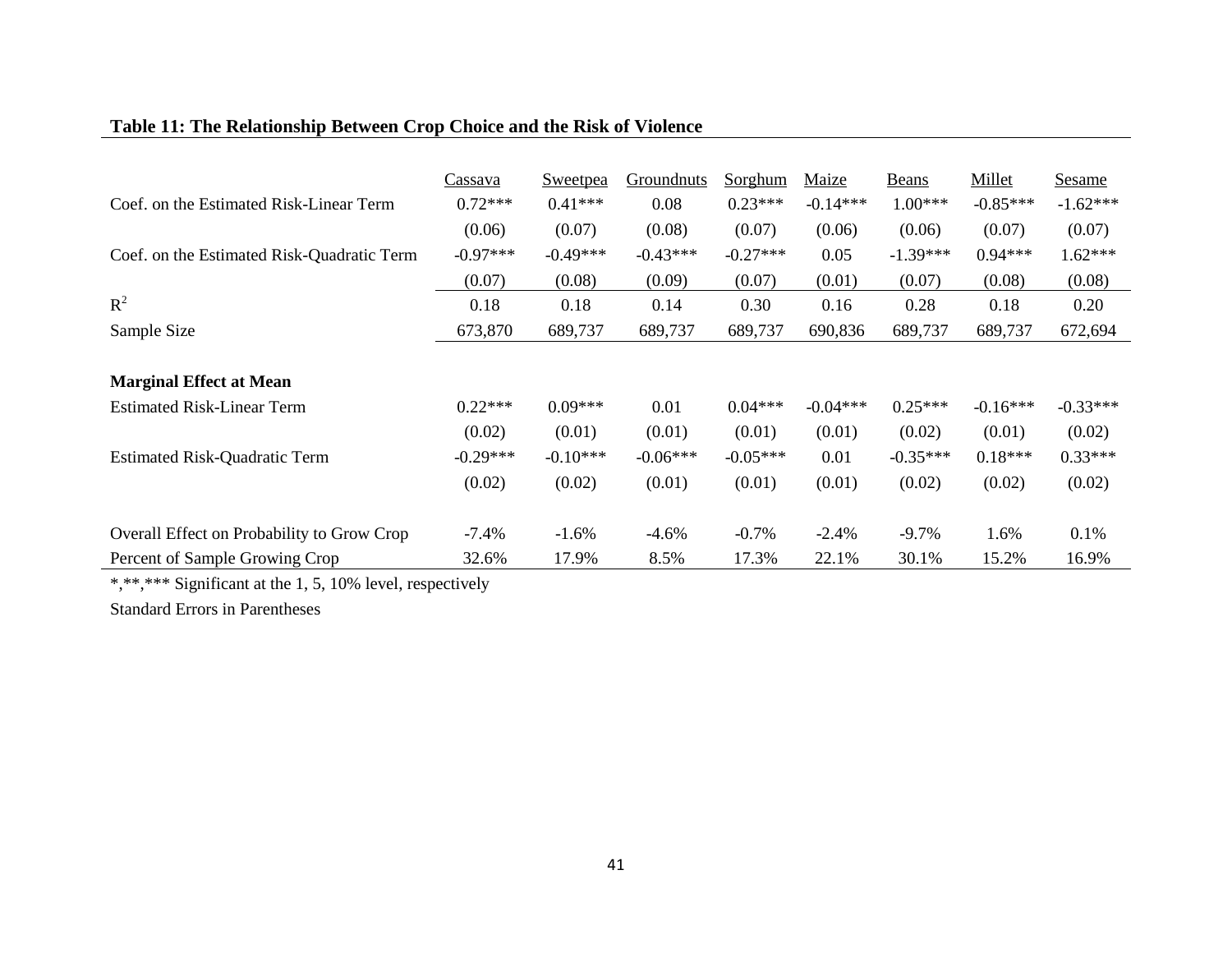|                               | <b>Objective Risk</b> |                |           | <b>Subjective Risk</b> |
|-------------------------------|-----------------------|----------------|-----------|------------------------|
|                               |                       | Specification  |           | Specification          |
|                               | $\mathbf{1}$          | $\overline{2}$ | 1         | $\overline{2}$         |
| Cattle/Oxen                   | $0.02***$             | $0.02***$      | $0.03***$ | $0.03***$              |
|                               | (0.01)                | (0.01)         | (0.01)    | (0.01)                 |
| Sheep/Goats                   | 0.00                  | 0.00           | 0.01      | 0.01                   |
|                               | (0.01)                | (0.01)         | (0.00)    | (0.00)                 |
| Poultry                       | $0.01***$             | $0.01***$      | $0.01***$ | $0.01***$              |
|                               | (0.00)                | (0.00)         | (0.00)    | (0.00)                 |
| Pigs                          | 0.03                  | 0.03           | 0.03      | 0.03                   |
|                               | (0.03)                | (0.02)         | (0.03)    | (0.03)                 |
| Total land owned (acres)      | $0.02***$             | $0.02***$      | $0.02***$ | $0.02***$              |
|                               | (0.01)                | (0.01)         | (0.01)    | (0.01)                 |
| Proportion Literate, aged 10+ | $0.20***$             | $0.17***$      | $0.21***$ | $0.19***$              |
|                               | (0.04)                | (0.04)         | (0.04)    | (0.04)                 |

**Table 12: Marginal Returns to Assets at Mean Levels**

\* significant at 10%; \*\* significant at 5%; \*\*\* significant at 1%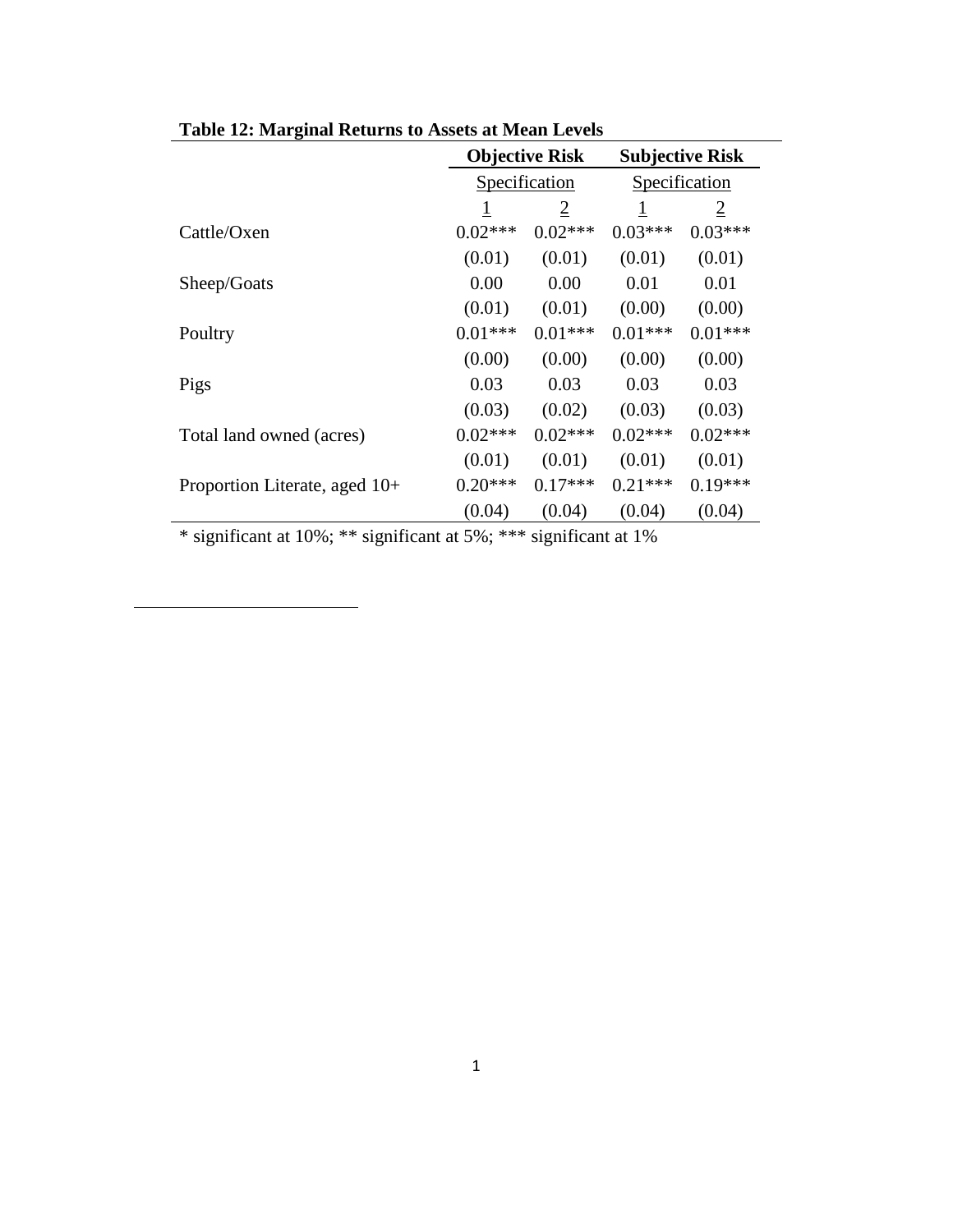| <b>Objective Risk</b> |                |                          | <b>Subjective Risk</b> |
|-----------------------|----------------|--------------------------|------------------------|
| Specification         |                | Specification            |                        |
| $\overline{1}$        | $\overline{2}$ | $\mathbf{\underline{1}}$ | $\overline{2}$         |
| $-0.00**$             | $-0.26$        | $-0.00**$                | 0.00                   |
| (0.00)                | (0.35)         | (0.00)                   | (0.00)                 |
| 0.16                  | 0.19           | $-0.83***$               | $-0.78***$             |
| (0.25)                | (0.25)         | (0.33)                   | (0.33)                 |
|                       |                |                          |                        |
| 0.11                  | 0.10           | $-0.07$                  | $-0.05$                |
| (0.11)                | (0.11)         | (0.09)                   | (0.10)                 |
| $0.15*$               | 0.13           | $-0.01$                  | $-0.02$                |
| (0.08)                | (0.09)         | (0.06)                   | (0.06)                 |
| 0.00                  | 0.00           | $-0.01$                  | $-0.01$                |
| (0.05)                | (0.05)         | (0.05)                   | (0.05)                 |
| $-0.12$               | $-0.07$        | $-0.02$                  | 0.09                   |
| (0.29)                | (0.30)         | (0.31)                   | (0.31)                 |
| 0.00                  | 0.00           | 0.06                     | 0.05                   |
| (0.05)                | (0.05)         | (0.07)                   | (0.07)                 |
| $-0.86*$              | $-0.78*$       | $-0.35$                  | $-0.36$                |
| (0.46)                | (0.45)         | (0.51)                   | (0.50)                 |
|                       |                |                          |                        |

# **Table 13: Average and Marginal Effects of Risk at Mean Levels**

\* significant at 10%; \*\* significant at 5%; \*\*\* significant at 1%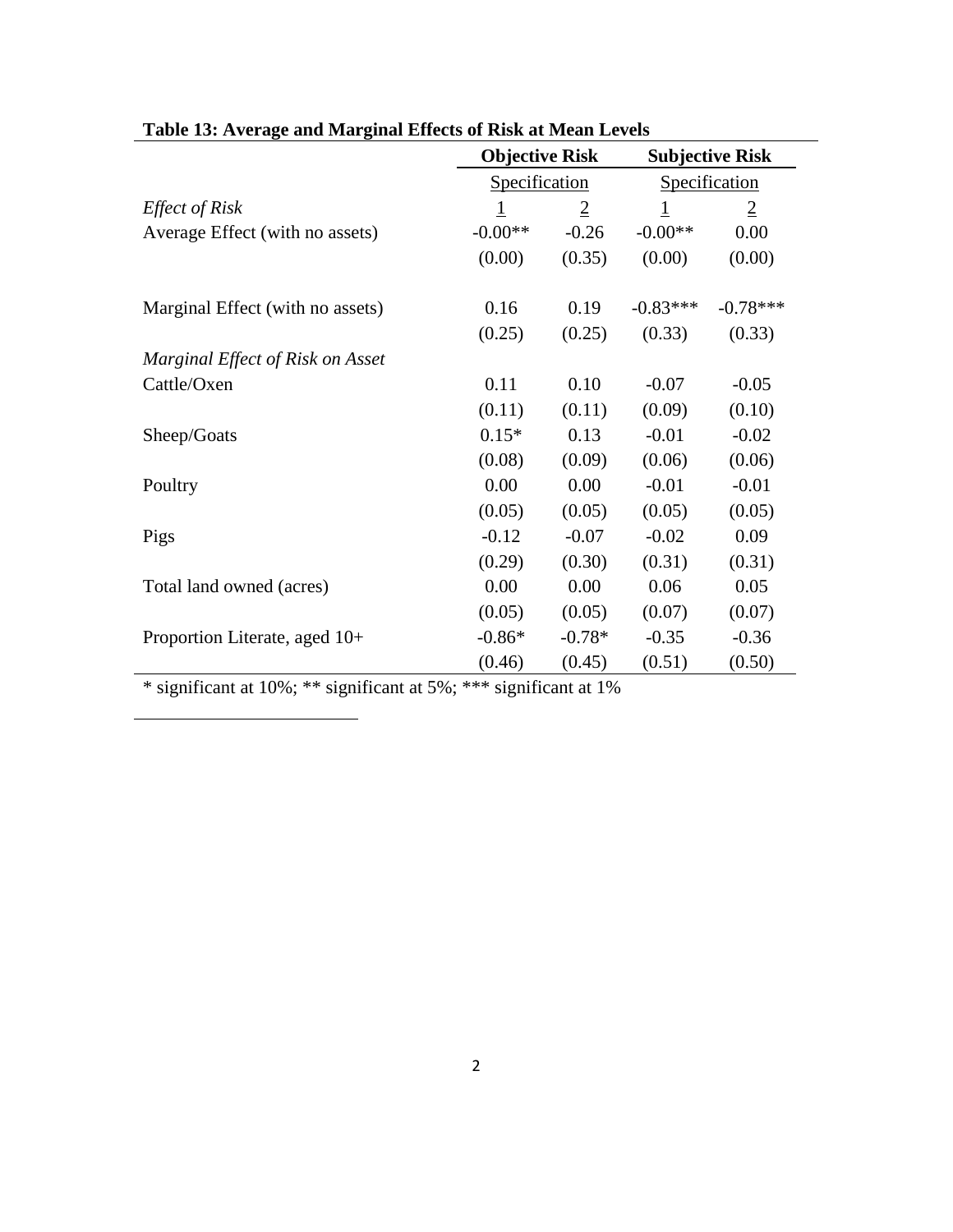# **Appendix 1: Changes in Sources of Income Between Households in non-IDP Communities with the Greatest Increase and Decrease in Estimated Risk Between 1999 and 2004**

| Group Type: <b>Quartile</b> |         |                 |            |
|-----------------------------|---------|-----------------|------------|
|                             | 1 st    | $4^{\text{th}}$ | Difference |
| Change in risk              | $-0.24$ | 0.28            | $0.52***$  |
| Average risk in 1999        | 0.33    | 0.32            | $-0.01$    |
| Sample size                 | 852     | 926             |            |

|                                | % reporting each source<br>in 1999 |                 |                   |
|--------------------------------|------------------------------------|-----------------|-------------------|
| <b>Sources</b>                 | $1^{\rm st}$                       | 4 <sup>th</sup> | Difference        |
| Self-Employed, Agriculture     | 0.84                               | 0.81            | $-0.03$           |
| Self-Employed, Non-Agriculture | 0.09                               | 0.07            | $-0.03$           |
| Wage Employment                | 0.05                               | 0.11            | $0.06***$         |
| of which Temporary             | 0.03                               | 0.03            | 0.00              |
| of which Permanent             | 0.02                               | 0.08            | $0.06***$         |
| Remittances                    | 0.02                               | 0.01            | 0.00              |
| <b>Other Sources</b>           | 0.00                               | 0.00            | 0.00              |
|                                | Difference between                 |                 |                   |
|                                | 1999 and 2004 in %                 |                 |                   |
|                                | reporting each source              |                 |                   |
| <b>Sources</b>                 | 1 <sup>st</sup>                    | 4 <sup>th</sup> | <b>Difference</b> |
| Self-Employed, Agriculture     | $-0.05$                            | $-0.08$         | $-0.03$           |
| Self-Employed, Non-Agriculture | 0.00                               | 0.02            | 0.02              |
| Wage Employment                | 0.02                               | 0.03            | 0.01              |
| of which Temporary             | 0.02                               | 0.04            | $0.03**$          |

of which Permanent 0.01 -0.01 -0.01 -0.01 -0.01 -0.01 -0.01 -0.01 -0.01 -0.01 -0.01 -0.01 -0.01 -0.01 -0.01 -0.01 -0.01 -0.01 -0.01 -0.01 -0.01 -0.01 -0.01 -0.01 -0.01 -0.01 -0.01 -0.01 -0.01 -0.01 -0.01 -0.01 -0.01 -0.01 Remittances 0.02 0.02 0.00

Other Sources 0.00 0.00 0.00 0.00 \*,\*\*,\*\*\* Significant at the 1, 5, 10% level, respectively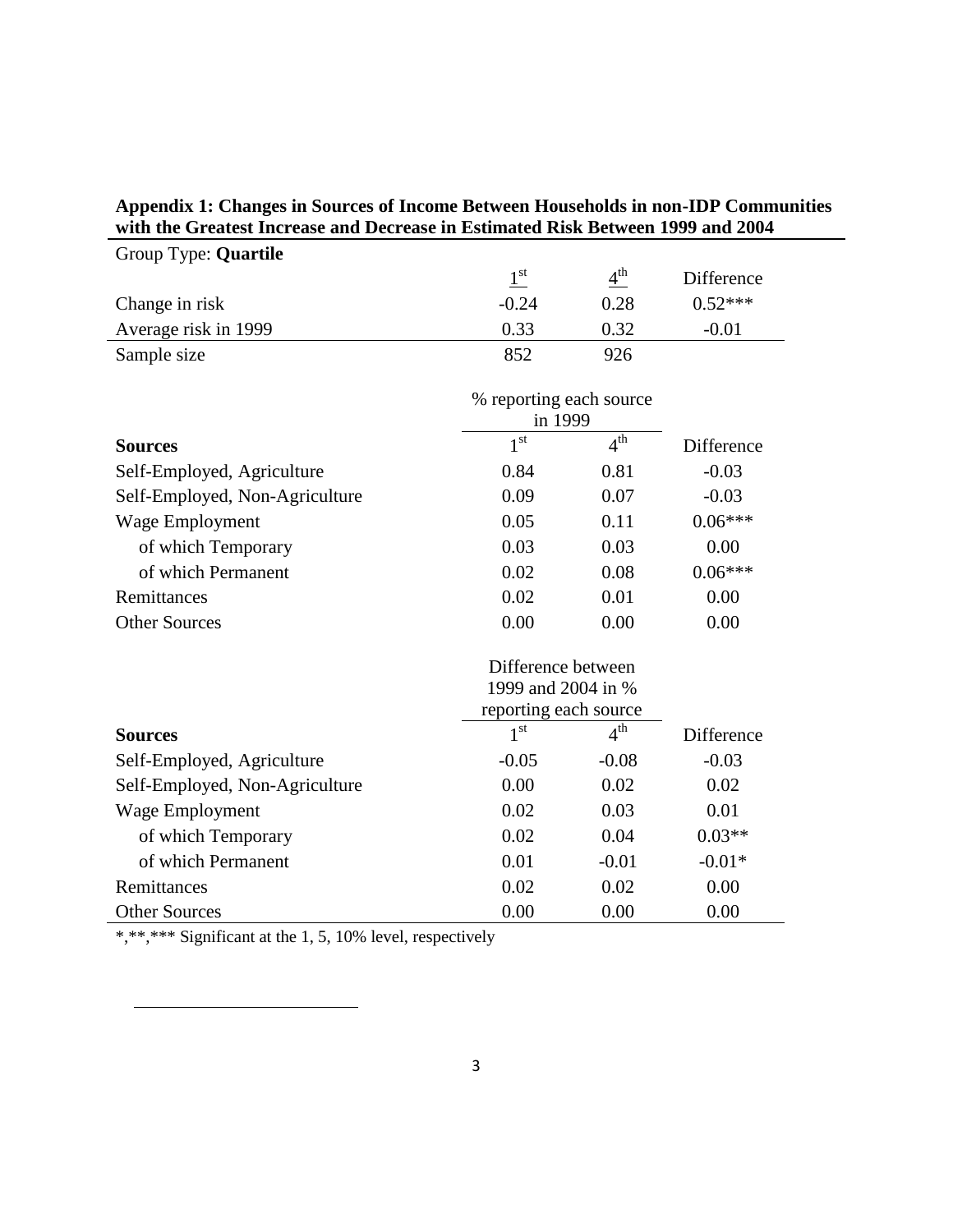| <b>Full Sample</b>              |                 |                 |            |
|---------------------------------|-----------------|-----------------|------------|
|                                 |                 | Quartile        |            |
|                                 | 1 <sup>st</sup> | $4^{\text{th}}$ | Difference |
| Work                            | 0.66            | 0.63            | $-0.03$    |
| of which Employer               | 0.00            | 0.00            | 0.00       |
| of which Self-Employed          | 0.36            | 0.36            | 0.00       |
| of which Employee               | 0.04            | 0.08            | $0.04***$  |
| of which Family Worker (unpaid) | 0.26            | 0.20            | $-0.06***$ |
| Unemployed                      | 0.00            | 0.01            | $0.01***$  |
| Student                         | 0.26            | 0.26            | 0.00       |
| Domestic Duties/Homemaker       | 0.06            | 0.08            | 0.02       |
| Other                           | 0.02            | 0.01            | $-0.01$    |
| Sample Size                     | 2,070           | 2,025           |            |

**Appendix 2: Labor Force Status for Non-Disabled Adults (14-61) by Risk Group**

# **Non-IDP Population**

|                                  | Quartile        |                 |            |
|----------------------------------|-----------------|-----------------|------------|
|                                  | 1 <sup>st</sup> | $4^{\text{th}}$ | Difference |
| Work                             | 0.66            | 0.67            | 0.01       |
| of which Employer                | 0.00            | 0.00            | 0.00       |
| of which Self-Employed           | 0.36            | 0.36            | 0.00       |
| of which Employee                | 0.04            | 0.08            | $0.04***$  |
| of which Family Worker (unpaid)  | 0.26            | 0.23            | $-0.03*$   |
| Unemployed                       | 0.00            | 0.00            | 0.00       |
| Student                          | 0.26            | 0.24            | $-0.02$    |
| <b>Domestic Duties/Homemaker</b> | 0.06            | 0.07            | 0.01       |
| Other                            | 0.02            | 0.02            | $-0.01$    |
| Sample Size                      | 1,686           | 1,683           |            |
|                                  |                 |                 |            |

\*,\*\*,\*\*\* Significant at the 1, 5, 10% level, respectively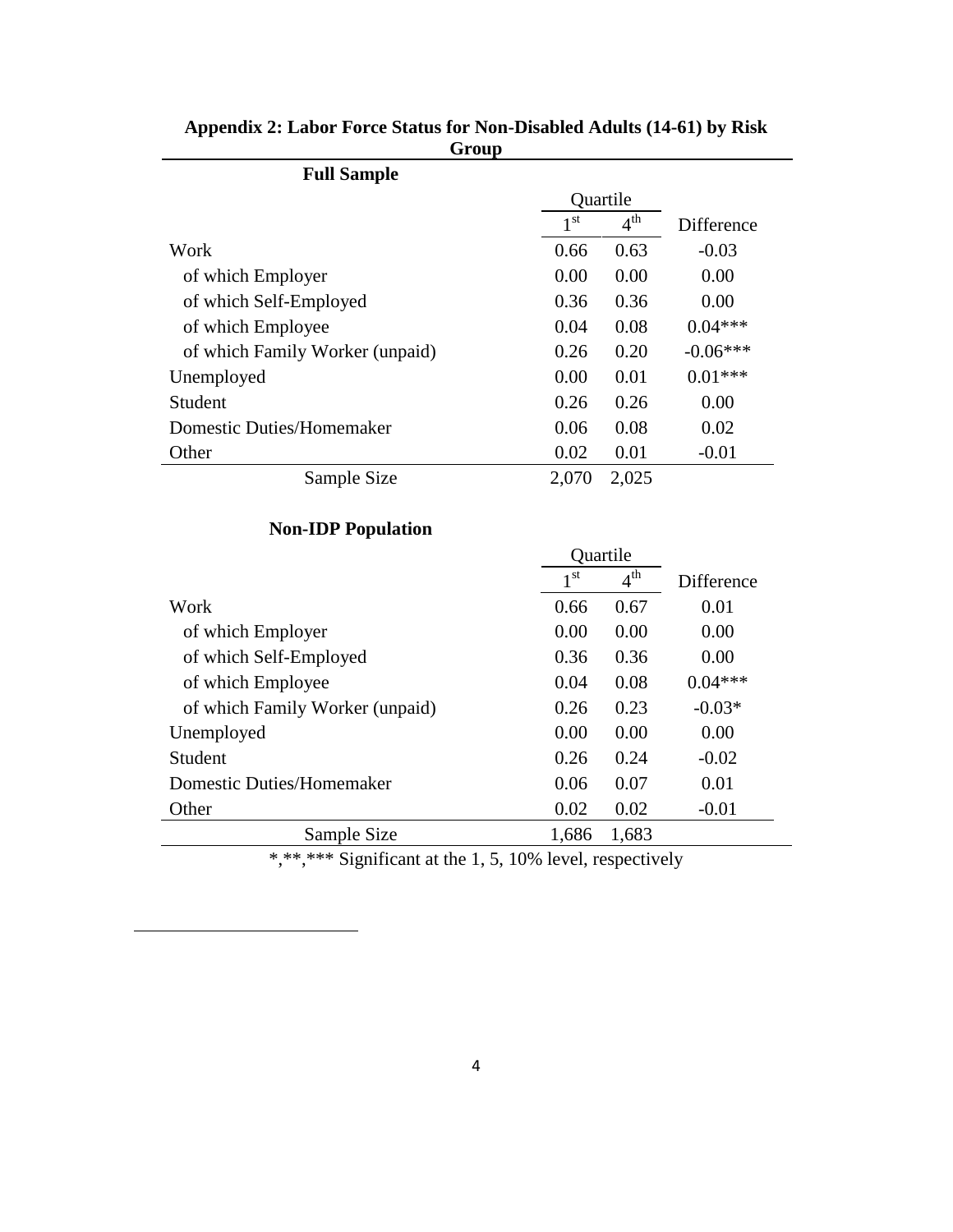|              | Appendix 9. Keturns to Assets and the Effect of Kisk on These Keturns |            | <b>Objective Risk</b> |           | <b>Subjective Risk</b> |
|--------------|-----------------------------------------------------------------------|------------|-----------------------|-----------|------------------------|
|              |                                                                       |            | Specification         |           | Specification          |
| $\beta_i$    |                                                                       | <u>1</u>   | $\overline{2}$        | <u>1</u>  | $\overline{2}$         |
|              | Cattle/Oxen                                                           | $0.02***$  | $0.02***$             | $0.03***$ | $0.03***$              |
|              |                                                                       | (0.01)     | (0.01)                | (0.01)    | (0.01)                 |
|              | Sheep/Goats                                                           | 0.00       | 0.00                  | 0.01      | 0.01                   |
|              |                                                                       | (0.01)     | (0.01)                | (0.00)    | (0.00)                 |
|              | Poultry                                                               | $0.01***$  | $0.01***$             | $0.01**$  | $0.01**$               |
|              |                                                                       | (0.00)     | (0.00)                | (0.00)    | (0.00)                 |
|              | Pigs                                                                  | 0.03       | 0.03                  | 0.03      | 0.03                   |
|              |                                                                       | (0.03)     | (0.02)                | (0.03)    | (0.03)                 |
|              | Total land owned (acres)                                              | $0.02***$  | $0.02***$             | $0.02***$ | $0.02***$              |
|              |                                                                       | (0.01)     | (0.01)                | (0.01)    | (0.01)                 |
|              | Proportion Literate, aged 10+                                         | $0.20***$  | $0.17***$             | $0.21***$ | $0.19***$              |
| $\beta_{ij}$ |                                                                       | (0.04)     | (0.04)                | (0.04)    | (0.04)                 |
|              | Cattle*Cattle                                                         | $-0.00*$   | $-0.00*$              | $-0.00**$ | $-0.00**$              |
|              |                                                                       | (0.00)     | (0.00)                | (0.00)    | (0.00)                 |
|              | Sheep*Sheep                                                           | $0.00**$   | $0.00**$              | 0.00      | 0.00                   |
|              |                                                                       | (0.00)     | (0.00)                | (0.00)    | (0.00)                 |
|              | Poultry*Poultry                                                       | 0.00       | 0.00                  | 0.00      | 0.00                   |
|              |                                                                       | (0.00)     | (0.00)                | (0.00)    | (0.00)                 |
|              | Pigs*Pigs                                                             | 0.00       | 0.00                  | 0.00      | 0.00                   |
|              |                                                                       | (0.00)     | (0.00)                | (0.00)    | (0.00)                 |
|              | Land*Land                                                             | $-0.00***$ | $-0.00***$            | $-0.00**$ | $-0.00*$               |
|              |                                                                       | (0.00)     | (0.00)                | (0.00)    | (0.00)                 |
|              | Literate*Literate                                                     | 0.08       | 0.10                  | 0.04      | 0.06                   |
|              |                                                                       | (0.10)     | (0.10)                | (0.10)    | (0.10)                 |
|              | Cattle*Sheep                                                          | $0.00\,$   | $0.00\,$              | $0.00\,$  | 0.00                   |
|              |                                                                       | (0.00)     | (0.00)                | (0.00)    | (0.00)                 |
|              | Cattle*Pigs                                                           | 0.01       | 0.01                  | 0.01      | 0.01                   |
|              |                                                                       | (0.01)     | (0.01)                | (0.01)    | (0.01)                 |
|              | Cattle*Poultry                                                        | 0.00       | 0.00                  | 0.00      | 0.00                   |
|              |                                                                       | (0.00)     | (0.00)                | (0.00)    | (0.00)                 |
|              | Sheep*Pigs                                                            | $-0.01$    | $-0.01$               | 0.00      | 0.00                   |
|              |                                                                       | (0.00)     | (0.00)                | (0.00)    | (0.00)                 |
|              | Sheep*Poultry                                                         | 0.00       | 0.00                  | 0.00      | 0.00                   |

**Appendix 3: Returns to Assets and the Effect of Risk on These Returns**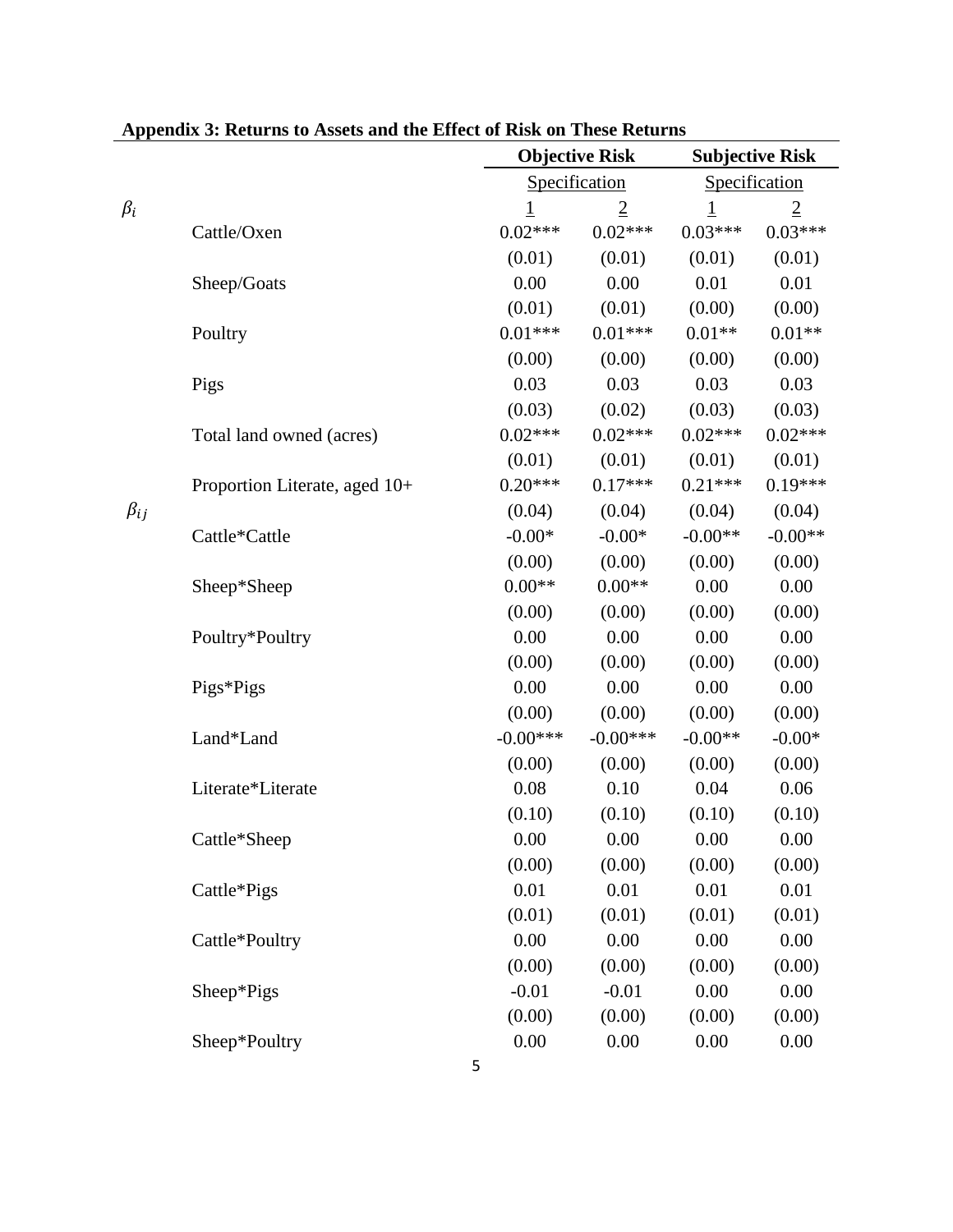|               |                        | (0.00)    | (0.00)    | (0.00)    | (0.00)    |
|---------------|------------------------|-----------|-----------|-----------|-----------|
|               | Pigs*Poultry           | 0.00      | 0.00      | $-0.01**$ | $-0.01**$ |
|               |                        | (0.00)    | (0.00)    | (0.00)    | (0.00)    |
|               | Cattle*Land            | 0.00      | 0.00      | 0.00      | 0.00      |
|               |                        | (0.00)    | (0.00)    | (0.00)    | (0.00)    |
|               | Land*Pigs              | 0.00      | 0.00      | 0.00      | 0.00      |
|               |                        | (0.01)    | (0.01)    | (0.00)    | (0.00)    |
|               | Land*Poultry           | $-0.00**$ | $-0.00**$ | 0.00      | 0.00      |
|               |                        | (0.00)    | (0.00)    | (0.00)    | (0.00)    |
|               | Land*Sheep             | 0.00      | 0.00      | 0.00      | 0.00      |
|               |                        | (0.00)    | (0.00)    | (0.00)    | (0.00)    |
|               | Cattle*Literate        | 0.00      | 0.00      | 0.01      | 0.01      |
|               |                        | (0.02)    | (0.02)    | (0.01)    | (0.01)    |
|               | Literacy*Pigs          | 0.02      | 0.03      | $0.08**$  | $0.08**$  |
|               |                        | (0.03)    | (0.03)    | (0.03)    | (0.03)    |
|               | Literacy*Poultry       | 0.01      | 0.01      | 0.01      | 0.01      |
|               |                        | (0.01)    | (0.01)    | (0.01)    | (0.01)    |
|               | Literate*sheep         | 0.01      | 0.01      | $0.02*$   | 0.02      |
|               |                        | (0.01)    | (0.01)    | (0.01)    | (0.01)    |
|               | Literate*Land          | 0.00      | 0.00      | 0.00      | 0.00      |
| $\pi_i$       |                        | (0.01)    | (0.01)    | (0.01)    | (0.01)    |
|               | Cattle*Risk            | 0.11      | 0.10      | $-0.07$   | $-0.05$   |
|               |                        | (0.11)    | (0.11)    | (0.09)    | (0.09)    |
|               | Sheep*Risk             | $0.15*$   | 0.12      | $-0.01$   | $-0.02$   |
|               |                        | (0.08)    | (0.08)    | (0.06)    | (0.06)    |
|               | Poultry*Risk           | 0.00      | 0.00      | $-0.01$   | $-0.01$   |
|               |                        | (0.05)    | (0.05)    | (0.05)    | (0.05)    |
|               | Pigs*Risk              | $-0.12$   | $-0.07$   | $-0.02$   | 0.09      |
|               |                        | (0.29)    | (0.29)    | (0.31)    | (0.31)    |
|               | Land*Risk              | 0.00      | 0.00      | 0.06      | 0.05      |
|               |                        | (0.05)    | (0.05)    | (0.07)    | (0.07)    |
|               | Literate*Risk          | $-0.86*$  | $-0.78*$  | $-0.35$   | $-0.36$   |
| $\theta_{ij}$ |                        | (0.46)    | (0.45)    | (0.51)    | (0.50)    |
|               | Land*Land*Risk         | 0.00      | 0.00      | 0.00      | 0.00      |
|               |                        | (0.00)    | (0.00)    | (0.01)    | (0.01)    |
|               | Literate*Literate*Risk | $-1.02$   | $-0.98$   | 0.28      | 0.19      |
|               |                        | (1.18)    | (1.19)    | (1.33)    | (1.33)    |
|               |                        | 6         |           |           |           |

 $\pi_i$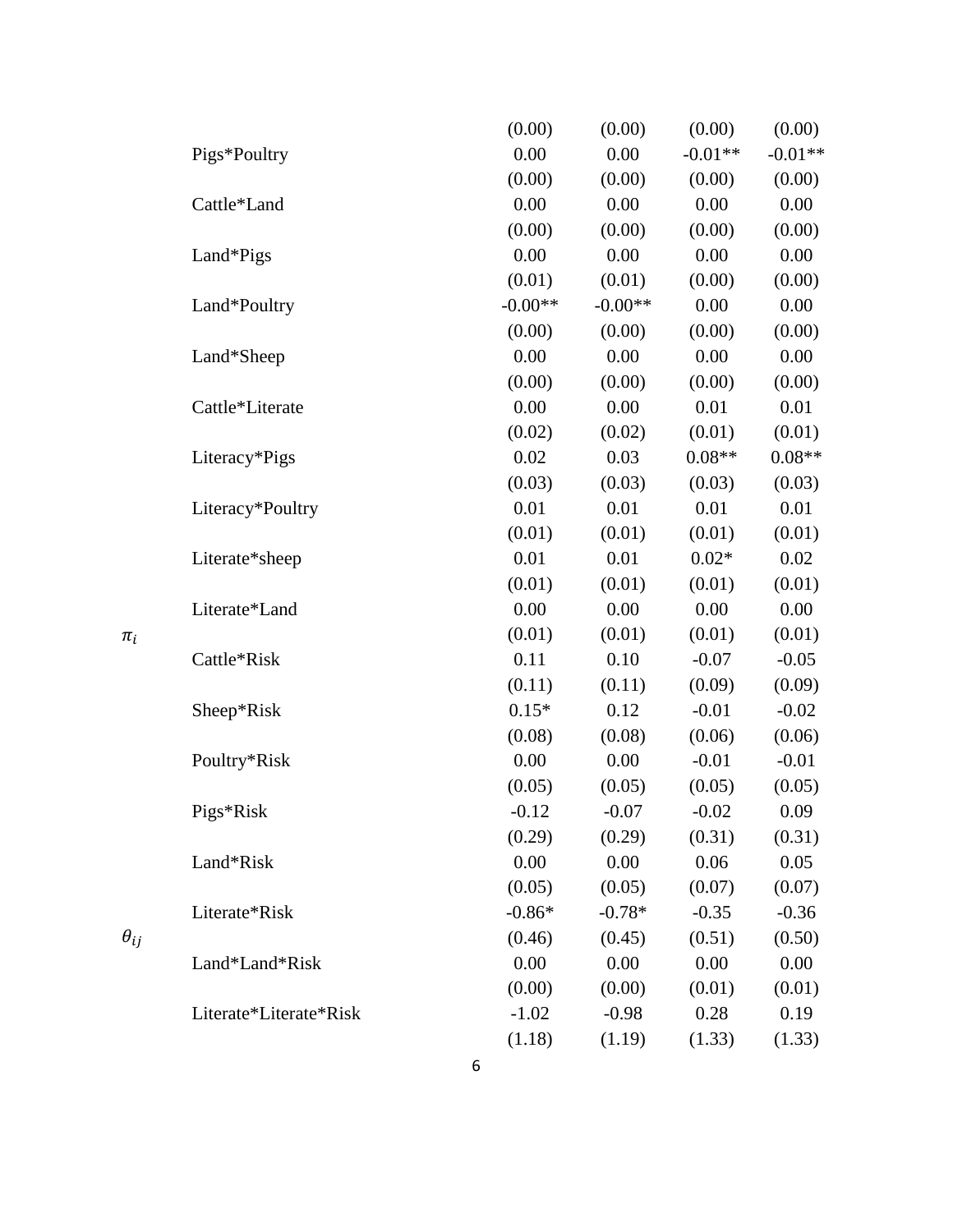| Cattle*Cattle*Risk    | $-0.02**$  | $-0.02**$  | 0.00    | 0.00     |
|-----------------------|------------|------------|---------|----------|
|                       | (0.01)     | (0.01)     | (0.00)  | (0.00)   |
| Sheep*Sheep*Risk      | $-0.02***$ | $-0.01***$ | 0.00    | 0.00     |
|                       | (0.00)     | (0.00)     | (0.00)  | (0.00)   |
| Poultry*Poultry*Risk  | 0.00       | 0.00       | 0.00    | 0.00     |
|                       | (0.00)     | (0.00)     | (0.00)  | (0.00)   |
| Pigs*Pigs*Risk        | 0.05       | 0.03       | 0.01    | $-0.01$  |
|                       | (0.05)     | (0.05)     | (0.04)  | (0.04)   |
| Cattle*Sheep*Risk     | 0.01       | 0.01       | 0.00    | 0.00     |
|                       | (0.01)     | (0.01)     | (0.00)  | (0.00)   |
| Cattle*Pigs*Risk      | 0.07       | 0.06       | 0.02    | 0.01     |
|                       | (0.09)     | (0.08)     | (0.08)  | (0.07)   |
| Cattle*Poultry*Risk   | $-0.01$    | $-0.01$    | 0.01    | 0.01     |
|                       | (0.01)     | (0.01)     | (0.01)  | (0.01)   |
| Sheep*Pigs*Risk       | 0.03       | 0.03       | 0.02    | 0.02     |
|                       | (0.03)     | (0.04)     | (0.04)  | (0.04)   |
| Sheep*Poultry*Risk    | $-0.01$    | $-0.01$    | 0.01    | 0.01     |
|                       | (0.01)     | (0.01)     | (0.01)  | (0.01)   |
| Pigs*Poultry*Risk     | 0.01       | 0.01       | 0.01    | 0.01     |
|                       | (0.03)     | (0.03)     | (0.03)  | (0.03)   |
| Cattle*Land*Risk      | 0.02       | 0.02       | 0.01    | 0.01     |
|                       | (0.02)     | (0.02)     | (0.01)  | (0.01)   |
| Land*Pigs*Risk        | 0.06       | 0.06       | 0.04    | 0.05     |
|                       | (0.08)     | (0.08)     | (0.06)  | (0.06)   |
| Land*Poultry*Risk     | $-0.01$    | $-0.01$    | 0.00    | 0.00     |
|                       | (0.01)     | (0.01)     | (0.01)  | (0.01)   |
| Land*Sheep*Risk       | 0.00       | 0.00       | 0.00    | 0.00     |
|                       | (0.01)     | (0.01)     | (0.01)  | (0.01)   |
| Cattle*Literate*Risk  | $-0.04$    | $-0.03$    | $-0.07$ | $-0.03$  |
|                       | (0.20)     | (0.19)     | (0.20)  | (0.19)   |
| Literate*Pigs*Risk    | 0.06       | 0.16       | $-0.66$ | $-0.69$  |
|                       | (0.38)     | (0.38)     | (0.46)  | (0.45)   |
| Literate*Poultry*Risk | 0.07       | 0.07       | $-0.06$ | $-0.04$  |
|                       | (0.10)     | (0.10)     | (0.09)  | (0.09)   |
| Literate*Sheep*Risk   | $-0.04$    | $-0.01$    | $-0.13$ | $-0.14$  |
|                       | (0.14)     | (0.15)     | (0.11)  | (0.11)   |
| Literate*Land*Risk    | $0.19*$    | $0.21**$   | $-0.20$ | $-0.25*$ |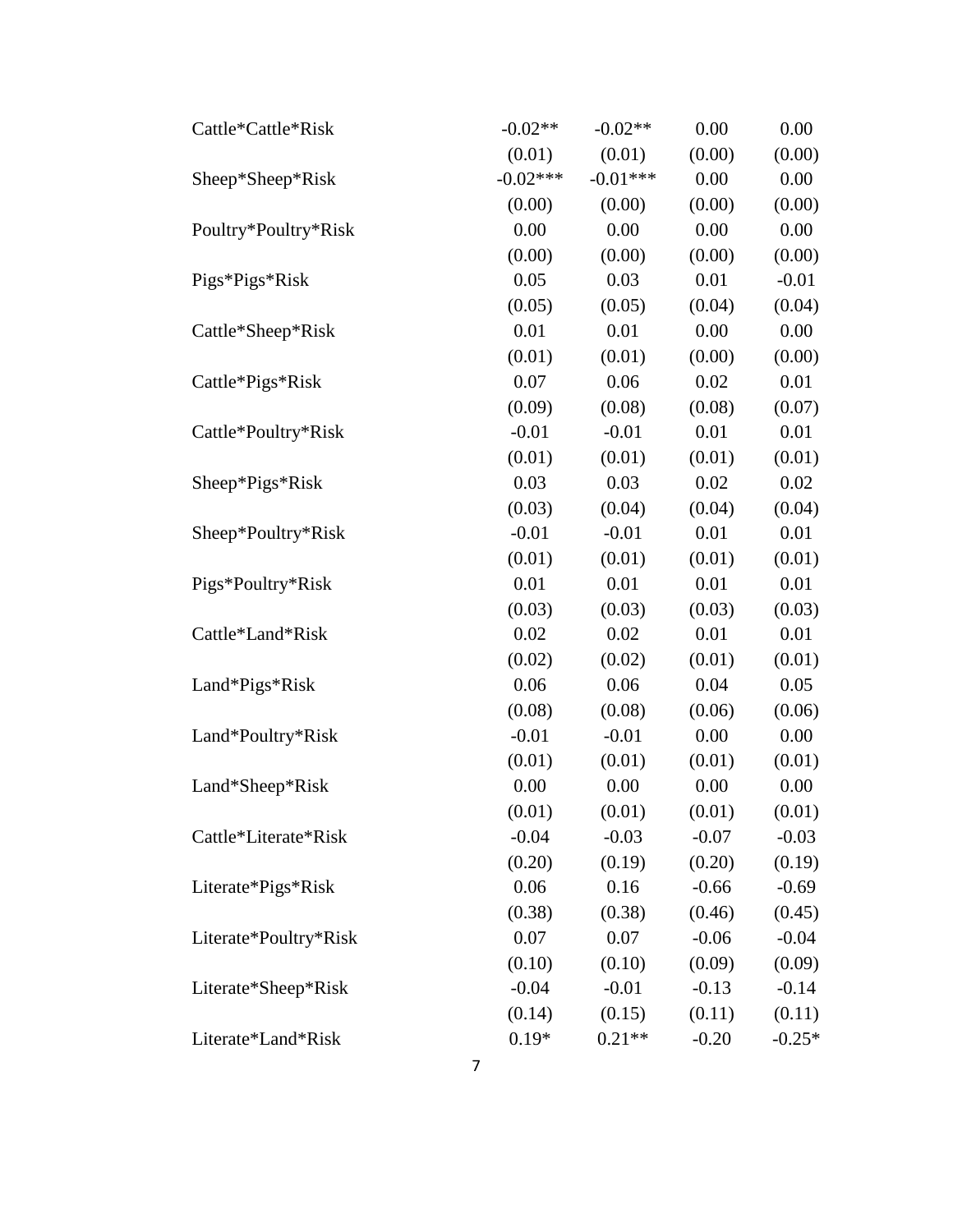|                             | (0.11)    | (0.10)    | (0.15)  | (0.14)  |
|-----------------------------|-----------|-----------|---------|---------|
| Cattle*Risk*Risk            | $-0.18$   | $-0.16$   | 0.11    | 0.08    |
|                             | (0.13)    | (0.13)    | (0.13)  | (0.13)  |
| Sheep*Risk*Risk             | $-0.20*$  | $-0.17$   | 0.02    | 0.05    |
|                             | (0.10)    | (0.10)    | (0.08)  | (0.08)  |
| Poultry*Risk*Risk           | 0.02      | 0.03      | 0.03    | 0.03    |
|                             | (0.06)    | (0.06)    | (0.05)  | (0.05)  |
| Pigs*Risk*Risk              | 0.14      | 0.11      | 0.03    | $-0.05$ |
|                             | (0.32)    | (0.32)    | (0.40)  | (0.40)  |
| Land*Risk*Risk              | 0.00      | 0.00      | $-0.07$ | $-0.07$ |
|                             | (0.06)    | (0.06)    | (0.08)  | (0.08)  |
| Literate*Risk*Risk          | 0.56      | 0.47      | 0.17    | 0.21    |
|                             | (0.55)    | (0.54)    | (0.63)  | (0.60)  |
| Land*Land*Risk*Risk         | 0.00      | 0.00      | 0.00    | 0.00    |
|                             | (0.00)    | (0.00)    | (0.01)  | (0.01)  |
| Literate*Literate*Risk*Risk | 1.74      | 1.76      | 0.22    | 0.44    |
|                             | (1.35)    | (1.35)    | (1.62)  | (1.63)  |
| Cattle*Cattle*Risk*Risk     | $0.03**$  | $0.02**$  | $-0.01$ | $-0.01$ |
|                             | (0.01)    | (0.01)    | (0.00)  | (0.00)  |
| Sheep*Sheep*Risk*Risk       | $0.03***$ | $0.02***$ | 0.00    | 0.00    |
|                             | (0.01)    | (0.01)    | (0.00)  | (0.00)  |
| Poultry*Poultry*Risk*Risk   | 0.00      | 0.00      | 0.00    | 0.00    |
|                             | (0.00)    | (0.00)    | (0.00)  | (0.00)  |
| Pigs*Pigs*Risk*Risk         | $-0.06$   | $-0.05$   | $-0.04$ | $-0.02$ |
|                             | (0.05)    | (0.05)    | (0.05)  | (0.05)  |
| Cattle*Sheep*Risk*Risk      | $-0.01$   | $-0.01$   | 0.01    | 0.01    |
|                             | (0.02)    | (0.02)    | (0.01)  | (0.01)  |
| Cattle*Pigs**Risk*Risk      | $-0.08$   | $-0.08$   | 0.00    | 0.02    |
|                             | (0.12)    | (0.12)    | (0.18)  | (0.17)  |
| Cattle*Poultry*Risk*Risk    | 0.01      | 0.01      | $-0.01$ | $-0.01$ |
|                             | (0.01)    | (0.01)    | (0.01)  | (0.01)  |
| Sheep*Pigs*Risk*Risk        | $-0.03$   | $-0.03$   | 0.03    | 0.03    |
|                             | (0.04)    | (0.04)    | (0.05)  | (0.05)  |
| Sheep*Poultry*Risk*Risk     | 0.01      | 0.01      | $-0.01$ | $-0.01$ |
|                             | (0.01)    | (0.01)    | (0.01)  | (0.01)  |
| Pigs*Poultry*Risk*Risk      | $-0.02$   | $-0.03$   | $-0.05$ | $-0.06$ |
|                             | (0.04)    | (0.04)    | (0.05)  | (0.05)  |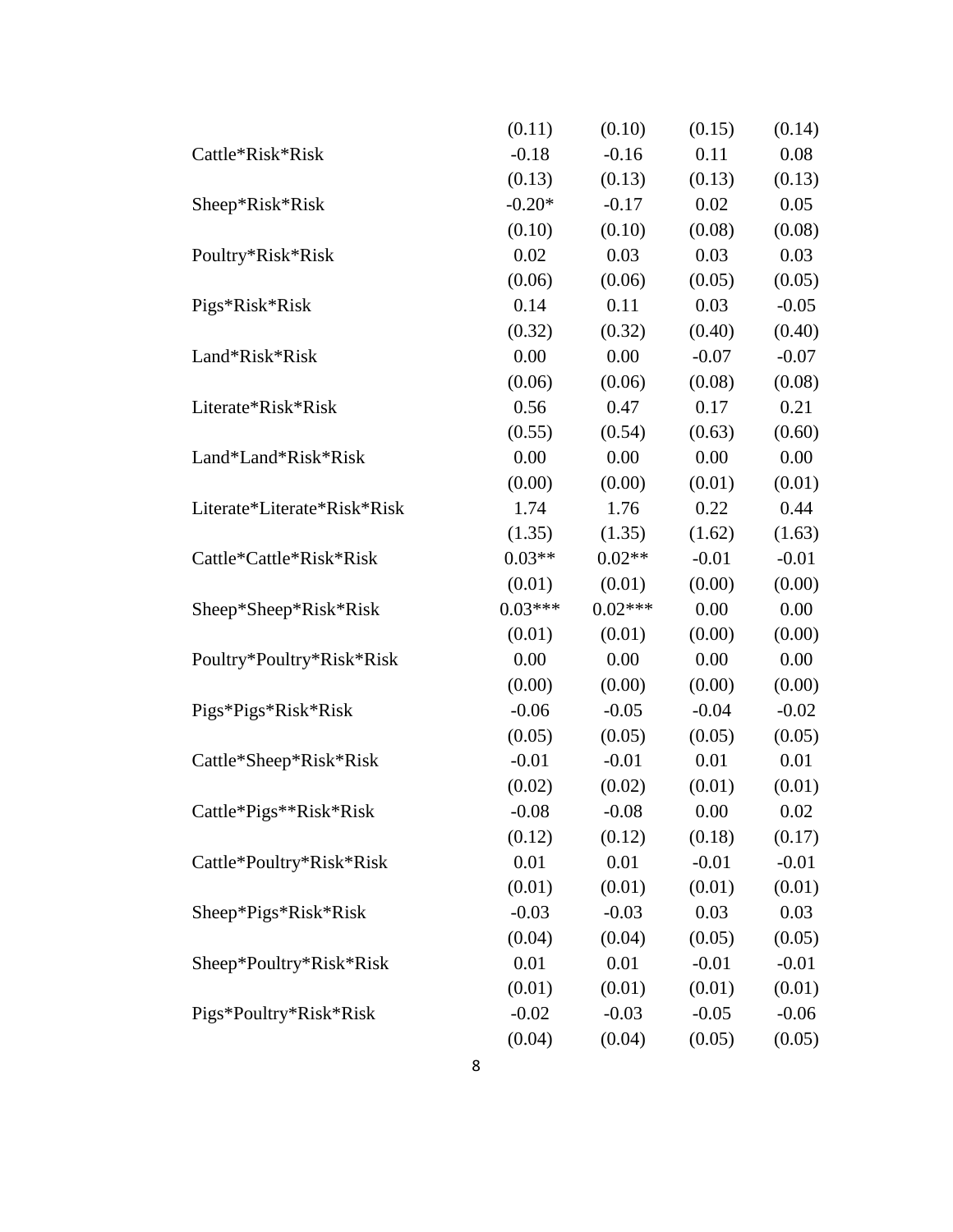|                 | Cattle*Land*Risk*Risk      | $-0.01$   | $-0.01$    | 0.00      | 0.00      |
|-----------------|----------------------------|-----------|------------|-----------|-----------|
|                 |                            | (0.02)    | (0.02)     | (0.02)    | (0.02)    |
|                 | Land*Pigs*Risk*Risk        | $-0.06$   | $-0.06$    | $-0.04$   | $-0.04$   |
|                 |                            | (0.09)    | (0.09)     | (0.06)    | (0.06)    |
|                 | Land*Poultry*Risk*Risk     | 0.00      | 0.00       | 0.00      | 0.00      |
|                 |                            | (0.01)    | (0.01)     | (0.01)    | (0.01)    |
|                 | Land*Sheep*Risk*Risk       | $-0.01$   | $-0.01$    | $-0.01$   | $-0.01$   |
|                 |                            | (0.01)    | (0.01)     | (0.01)    | (0.01)    |
|                 | Cattle*Literate*Risk*Risk  | 0.02      | 0.01       | 0.10      | 0.05      |
|                 |                            | (0.25)    | (0.24)     | (0.25)    | (0.23)    |
|                 | Literate*Pigs*Risk*Risk    | 0.00      | $-0.11$    | $1.05*$   | $1.04*$   |
|                 |                            | (0.41)    | (0.41)     | (0.55)    | (0.55)    |
|                 | Literate*Poultry*Risk*Risk | $-0.13$   | $-0.13$    | 0.07      | 0.05      |
|                 |                            | (0.12)    | (0.11)     | (0.11)    | (0.11)    |
|                 | Literate*Sheep*Risk*Risk   | 0.06      | 0.02       | 0.14      | 0.15      |
|                 |                            | (0.18)    | (0.18)     | (0.17)    | (0.17)    |
|                 | Literate*Land*Risk*Risk    | $-0.26**$ | $-0.30***$ | 0.19      | 0.23      |
| $\mathcal{V}_m$ |                            | (0.11)    | (0.11)     | (0.15)    | (0.15)    |
|                 | <b>Risk</b>                | 0.16      | 0.19       | $-0.83**$ | $-0.78**$ |
|                 |                            | (0.25)    | (0.25)     | (0.33)    | (0.32)    |
|                 | Risk*Risk                  | $-0.40$   | $-0.41$    | 0.99**    | $0.93**$  |
|                 |                            | (0.28)    | (0.28)     | (0.39)    | (0.38)    |
|                 | Observations               | 3467      | 3437       | 3467      | 3437      |
|                 | R-squared                  | 0.42      | 0.43       | 0.42      | 0.42      |
|                 |                            |           |            |           |           |

Robust standard errors in parentheses

\* significant at 10%; \*\* significant at 5%; \*\*\* significant at 1%

District-level fixed effects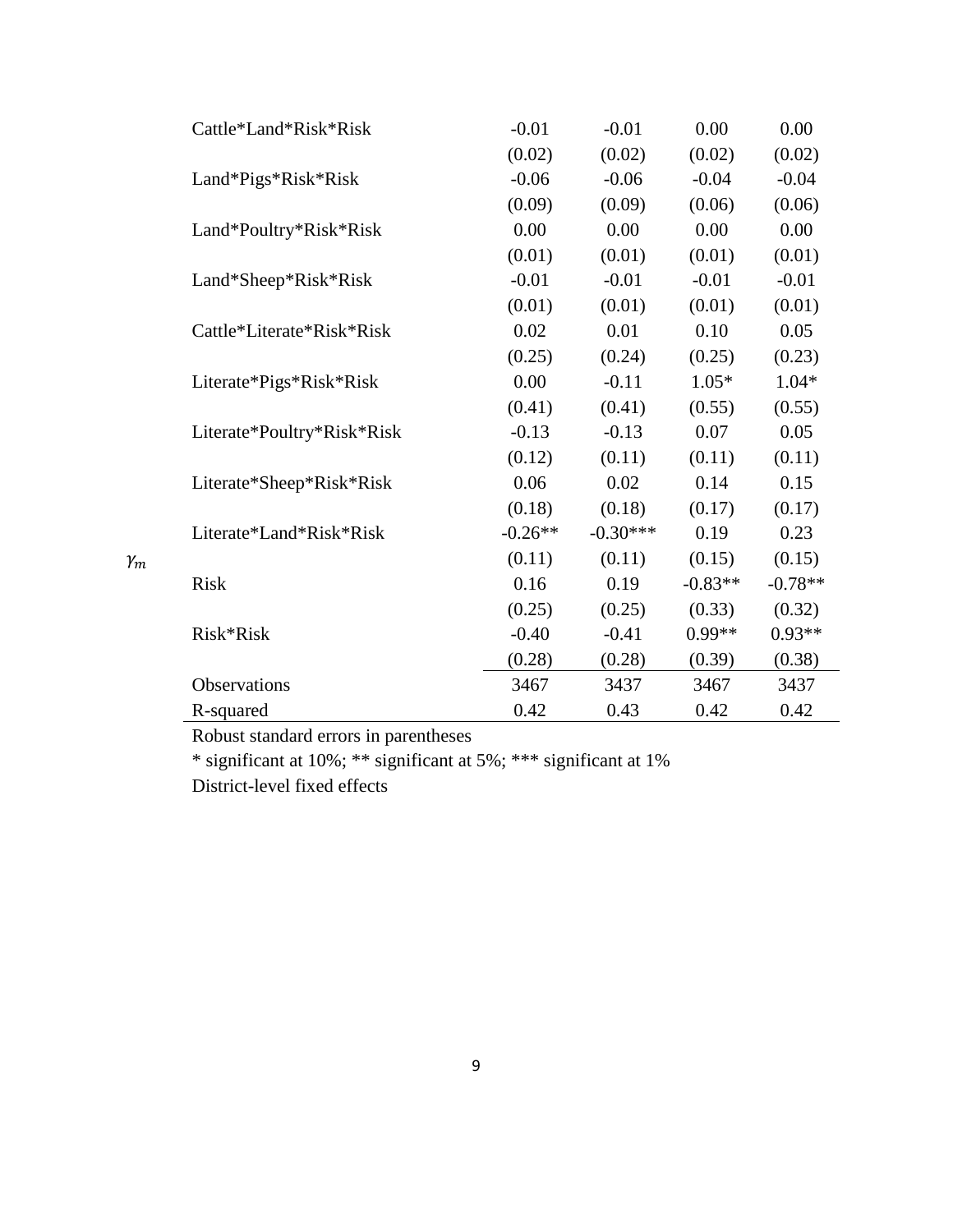### References

Allen, Tim, and Mareike Schomerus, 2006 A Hard Homecoming: Lessons Learned from the Reception Center Process in Northern Uganda: an Independent Study. United States Agency for International Development / United Nations Children"s Fund, Washington, USA.

Blattman, Christopher, and Jeannie Annan, 2010 "The Consequences of Child Soldiering" *Review of Economics and Statistics*. 92(4): 882-898.

Branch, Adam. 2010 Exploring the Roots of LRA Violence: Political Crises and Ethnic Politics in Acholiland in eds. Allen, Tim and Koen Vlassenroot. The Lord"s Resistance Army: Myth and Reality. London: Zed Books Ltd.

Bundervoet, Tom. 2007 "Livestock, Activity Choices and Conflict: Evidence From Burundi" Households in Conflict Network Working Paper No. 24.

Dell, Melissa, 2011. "Trafficking Networks and the Mexican Drug War" November 2011 Version.

Deininger, Klaus 2003. "Causes and Consequences of Civil Strife; Micro-level Evidence from Uganda," *Oxford Economic Papers*, 55(4): 579-606.

Fernández, Manuel, Ana María Ibáñez, and Ximena Peña. 2011 "Adjusting the Labor Supply to Mitigate Violent Shocks" World Bank Policy Research Working Paper. No. 5684.

Fiala, Nathan. 2009. "The Consequences of Forced Migration in Northern Uganda" Households in Conflict Working Paper No. 65.

Finnström, Sverker. 2003. Living With Bad Surroundings: War & Existential Uncertainty in Acholiland, Northern Uganda Uppsala: Uppsala University Press.

Fit Uganda Ltd. 2007. Grains Sub Sector Analysis Report: Beans, Groundnuts, Sorghum and Upland Rice.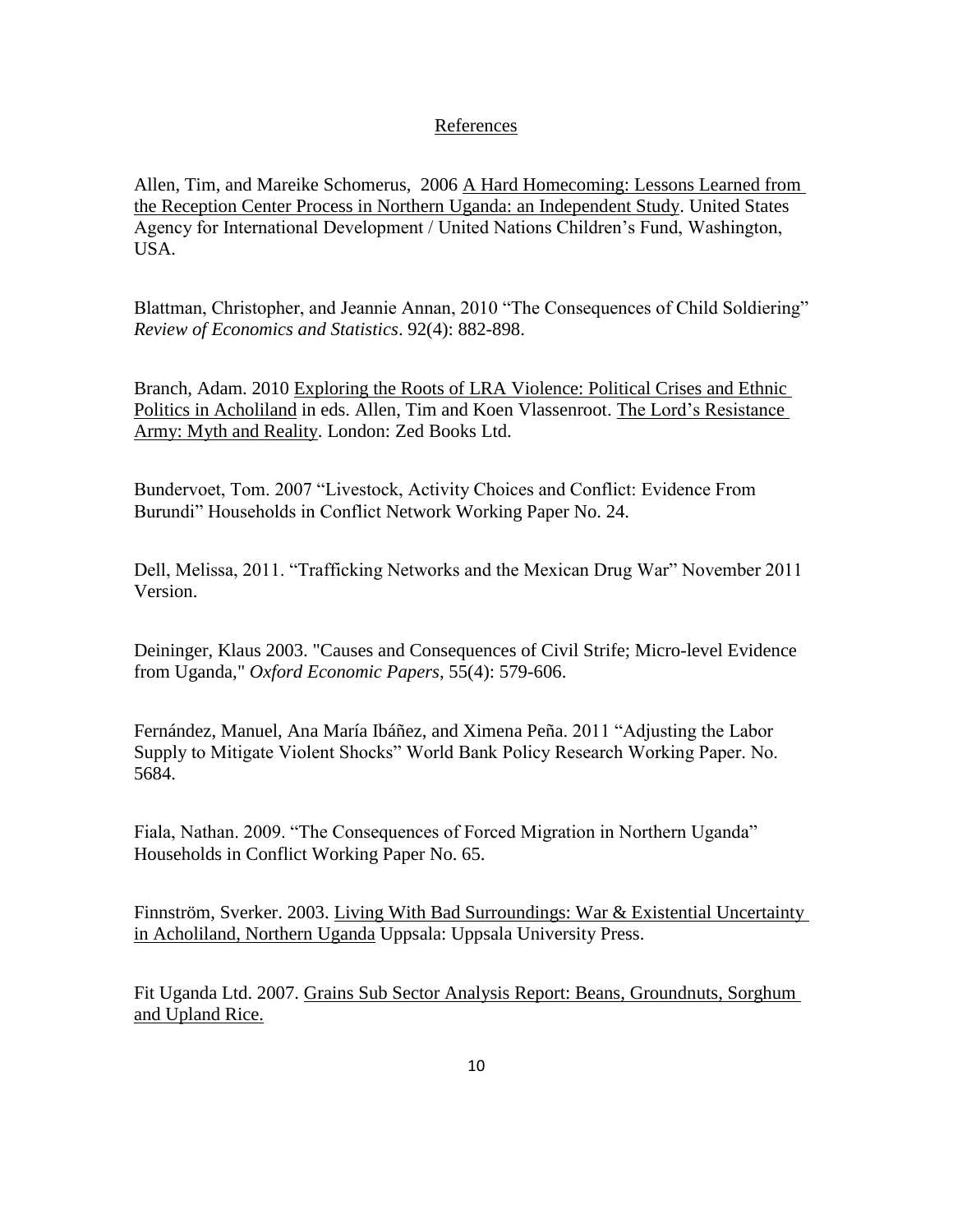Food and Agricultural Organization (FAO). 2005 A Review of Cassava in Africa with Country Case Studies on Nigeria, Ghana, the United Republic of Tanzania, Uganda and Benin. Proceedings of the Validation Forum on the Global Cassava Development Strategy.

Gersony, Robert. 1997. The Anguish of Northern Uganda: Results of a Field-Based Assessment of the Civil Conflicts in Northern Uganda. Kampala: United States Embassy and USAID Mission,

Grun, Rebekka E. 2008 "Household Investment Under Violence – the Colombian Case" World Bank Policy Research Working Paper No. 4713.

Ibáñez, Ana María and Andrés Moya. 2009. "Vulnerability of Victims of Civil Conflicts: Empirical Evidence for the Displaced Population in Colombia" *World Development* 38(4): 647-663.

Internal Displacement Monitoring Centre (IDMC) 2010. "Uganda: Difficulties Continue for Returnees and Remaining IDPs as Development Phase Begins"

Lang, Corey, Christopher B. Barrett and Felix Naschold, 2010 "Targeting maps: An assetbased approach to geographic targeting," Cornell Manuscript.

Loewenstein, George F., Elke U. Weber, Christopher K. Hsee, and Ned Welch. 2001. "Risk as Feelings" *Psychological Bulletin* 127(2): 267-286.

McKay, Andrew and Scott Loveridge. 2005. Exploring the Paradox of Rwandan Agricultural Household Income and Nutritional Outcomes in 1990 and 2002. MSU Staff Paper 2005-6.

Menon, Nidhiya, and Yana van der Meulen Rodgers. 2011. "War and Women"s Work: Evidence from the Conflict in Nepal". World Bank Policy Research Working Paper No. 5745.

Norwegian Refugee Council (NRC). 2004. "Profile of Internal Displacement: Uganda"

Raleigh, Clionadh & Håvard Hegre, 2005. "Introducing ACLED: An Armed Conflict Location and Event Dataset". Paper presented to the conference on "Disaggregating the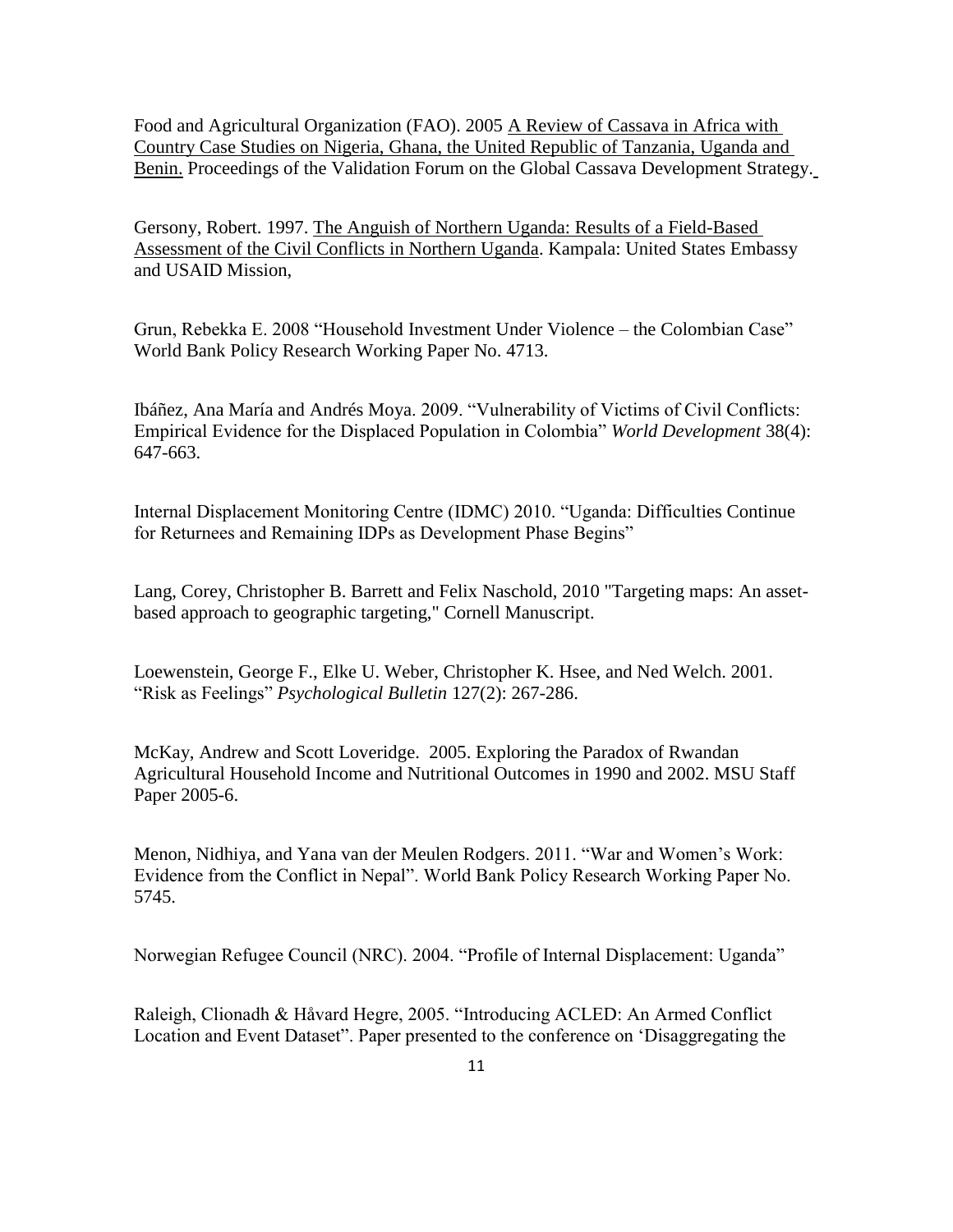Study of Civil War and Transnational Violence", University of California Institute of Global Conflict and Cooperation, San Diego, CA, 7–8 March.

Raeymaekers,Timothy. 2008 Conflict and Food Security in Beni-Lubero: Back to the Future? in eds. Alinovi, Luca, Günter Hemrich, and Luca Russo. Food Security in Protracted Crises. UK: Practical Action Publishing.

Singh, Prakarsh. 2011 "Impact of Terrorism on Investment Decisions of Farmers" Manuscript.

Slovic, Paul, Melissa L. Finucane, Ellen Peters, and Donald G. MacGregor. 2002. "Risk as Analysis and Risk as Feelings: Some Thoughts About Affect, Reason, Risk and Rationality" Paper Presented at the Annual Meetings of the Society for Risk Analysis, New Orleans, Louisiana.

Ssewanyana, Sarah, Stephen Younger, and Ibrahim Kasirye. 2007. "Poverty Under Conflict: The Case for Northern Uganda" Paper presented to the conference on "Economic Development in Africa", Centre for the Study of African Economies, Oxford, United Kingdom, 18-20 March.

Stites, Elizabeth, Dyan Mazurana, and Khristopher Carlson, 2006 "Movement on the Margins: Livelihoods and Security in Kitgum District", Northern Uganda. Feinstein International Center, Tufts University.

Titeca, Kristof. 2010 The Spiritual Order of the LRA in eds. Allen, Tim and Koen Vlassenroot. The Lord"s Resistance Army: Myth and Reality. London: Zed Books Ltd.

United Nations Office for the Coordination of Humanitarian Affairs (OCHA). 2005. Mission d"évaluation des besoins humanitaires: Province du Nord-Kivu

Verpoorten, Marijke. 2009 "Household Coping in War- and Peacetime: Cattle Sales in Rwanda, 1991-2001." *Journal of Development Economics* 88: 67-86.

Vlassenroot, Koen. 2008 Land Tenure, Conflict and Household Strategies in the Eastern Democratic Republic of the Congo in eds. Alinovi, Luca, Günter Hemrich, and Luca Russo. Food Security in Protracted Crises. UK: Practical Action Publishing.